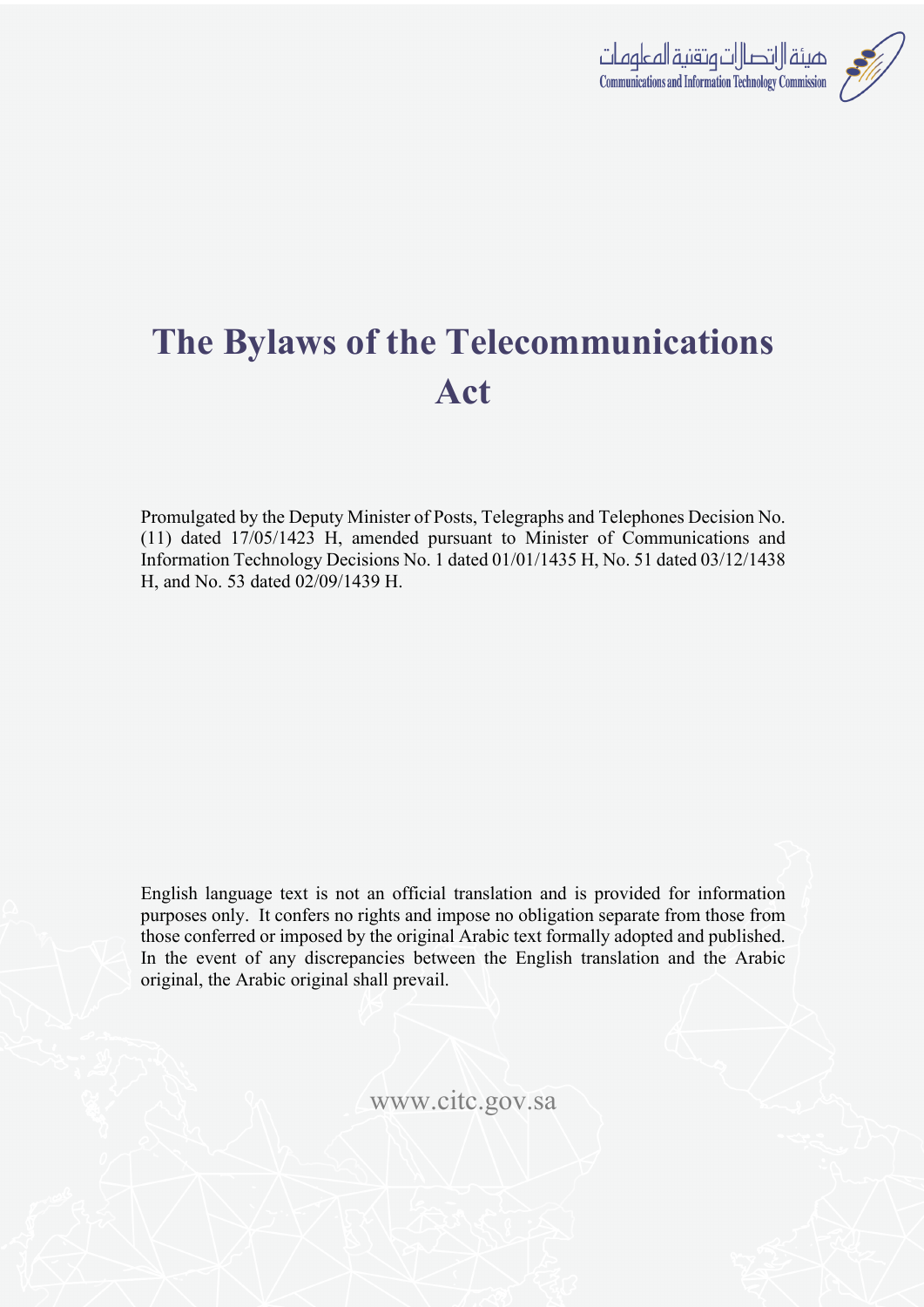## **The Bylaws of the Telecommunications Act**

## **Chapter 1: General Provisions**

## **Article 1:**

The terms and expressions identified in Article 1 of the Telecommunications Act and Article 1 of the Statute of the Communications and Information Technology Commission shall have the same meanings stipulated in the Act and the Statute, wherever mentioned in these Implementing Regulations. Furthermore, the words and expressions below shall have the meanings assigned thereto:

- 1.1.**Access:** Extending telecommunication facilities by one service provider to another with the aim of providing telecommunications services.
- 1.2.**Aeronautical Service:** The wireless communication service that covers flight operations such as safety and navigation, among others, and may also include airto-ground and ground-to-air communications.
- 1.3.**Affiliate:** With reference to service providers, any person controlling a service provider, or a person controlled by a service provider, or any other person controlled by the person controlling service providers.
- 1.4.**Amateur Wireless Services:** Wireless communication services wherein a wireless device is used for training, communication or technical research by individuals with a non-financial private interest in wireless technology.
- 1.5.**Individual License:** A license issued by the Commission entitling a service provider to personally provide telecommunications services in accordance with the terms of said license.
- 1.6.**Class License:** A telecommunications license issued by the Commission entitling all qualified telecommunications service providers within the class identified by the license to provide telecommunications services in accordance with the terms of said license.
- 1.7.**The Commission Acts:** These include the Telecommunications Act and its Bylaws, the Ordinance of the Communications and Information Technology Commission, and any bylaws adopted as per the Law, or any regulations relevant to the Commission functions.
- 1.8.**Dominance:** Any form of dominance resulting in the right to control, occurring directly – through the acquisition of stocks, bonds, etc. – or indirectly through an agreement or other arrangement.
- 1.9.**Decision:** A written document signed by the Minister, the Board, the Governor or the Commission or any other decision-making government authority in accordance with the Commission statutes.
- 1.10. **Confidential Information:** Any information classified as confidential in accordance with these Regulations and rules of procedure.
- 1.11. **Dispute:** Any dispute arising between service providers leading to disagreement over: (a) the interconnection terms and conditions, (b) quality of or access to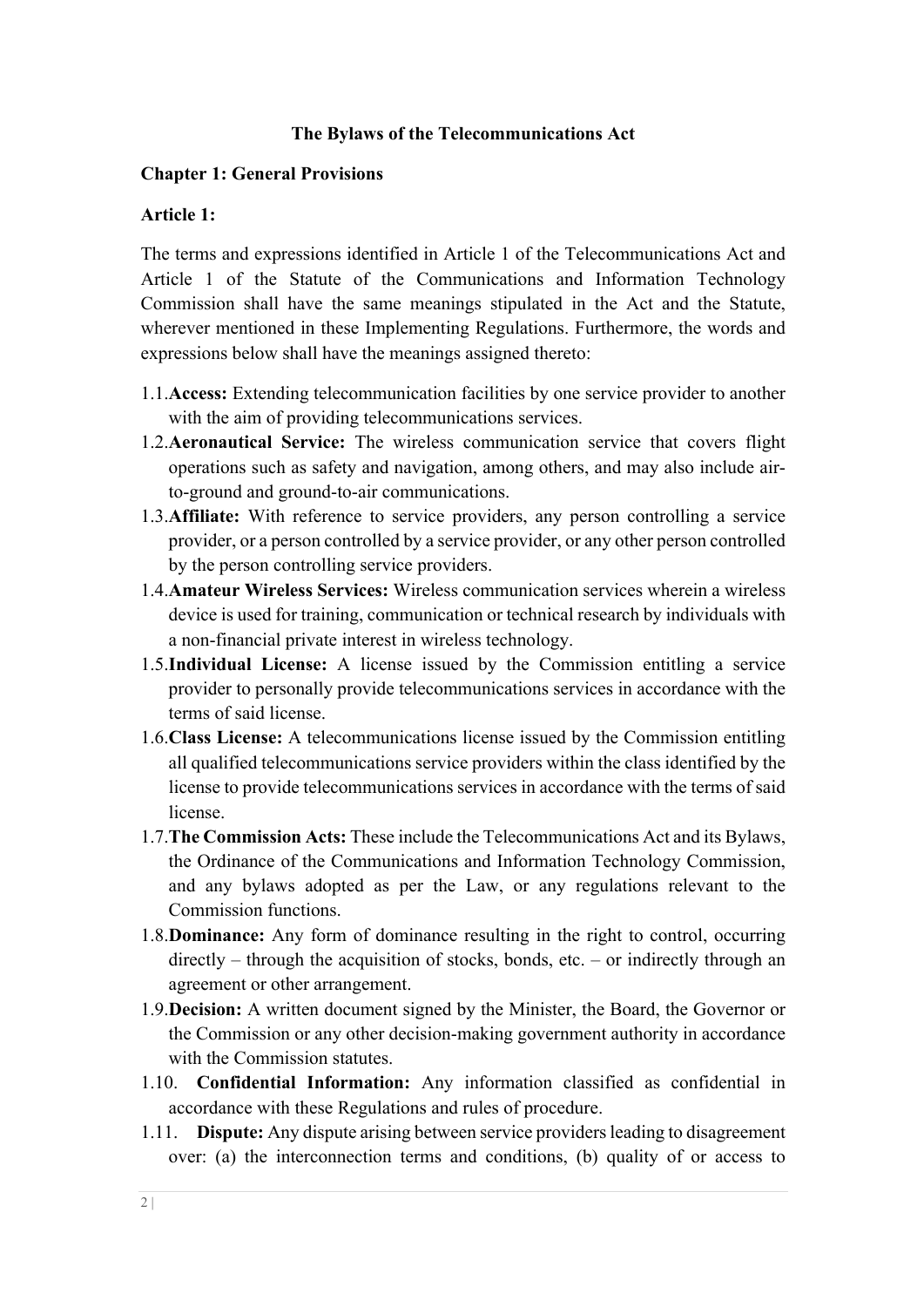telecommunications services provided by one provider to another, and (c) any other subject falling under the Commission jurisdiction.

- 1.12. **Dominant Service Provider:** A service provider classified by the Commission as a dominant service provider as per Chapter 4 of these Regulations.
- 1.13. **Devices and Equipment License:** A license issued by the Commission regarding devices and equipment as per Chapter 12 of these Regulations.
- 1.14. **Vital Facility:** A facility connected to the telecommunications network, or a service provided exclusively or – usually – through a sole service provider or a limited number of providers, which cannot be effectively replaced by competitors due to economic or technical reasons.
- 1.15. **Act of Eminent Domain and Temporary Taking of Property:** An act promulgated by Council of Ministers Decision No. 1224 dated 01/11/1392 H, as per Royal Decree No. M/65 dated 16/11/1392 H.
- 1.16. **Fixed Telecommunications Service:** A wired or wireless communication service enabling connectivity between fixed ground stations.
- 1.17. **Foreign Service Provider:** A telecommunications service provider licensed or authorized to operate outside the Kingdom, but without a license from the Commission to provide the same services in the Kingdom.
- 1.18. **Harmful Interference:** The harmful impact of electromagnetic energy generated through any thermal emission, or electrical radiation or induction that harms the use or effectiveness of safety wireless communication systems, or significantly or frequently reduces or obstructs the usage or operation of telecommunications devices, wireless communication devices or radio-sensitive equipment.
- 1.19. **Current Operator:** Saudi Telecom Company.
- 1.20. **Interconnection:** The physical and regional connection of telecommunications networks used by the same service provider or another, to enable the users of service provider to communicate among themselves or with the users of another service provider, or to allow the usage of the facilities or services of another service provider. Interconnection is considered a specific type of accessibility adopted among service providers.
- 1.21. **Interconnection Guidelines:** Instructions issued by the Commission in accordance with Chapter 5 of these Regulations.
- 1.22. **Interfering Devices and Equipment:** Any machinery, equipment or devices causing or capable of causing interference in wireless communication.
- 1.23. **License:** Any license issued by the Commission, including telecommunications licenses, frequency usage licenses, numbering licenses or devices and equipment licenses, unless the context otherwise states.
- 1.24. **Licensee:** The person holding a license issued by the Commission.
- 1.25. **Maritime Service:** A wireless communication service that covers maritime operations including safety and navigation, among others, and may also include ship-to-shore and shore-to-ship communications.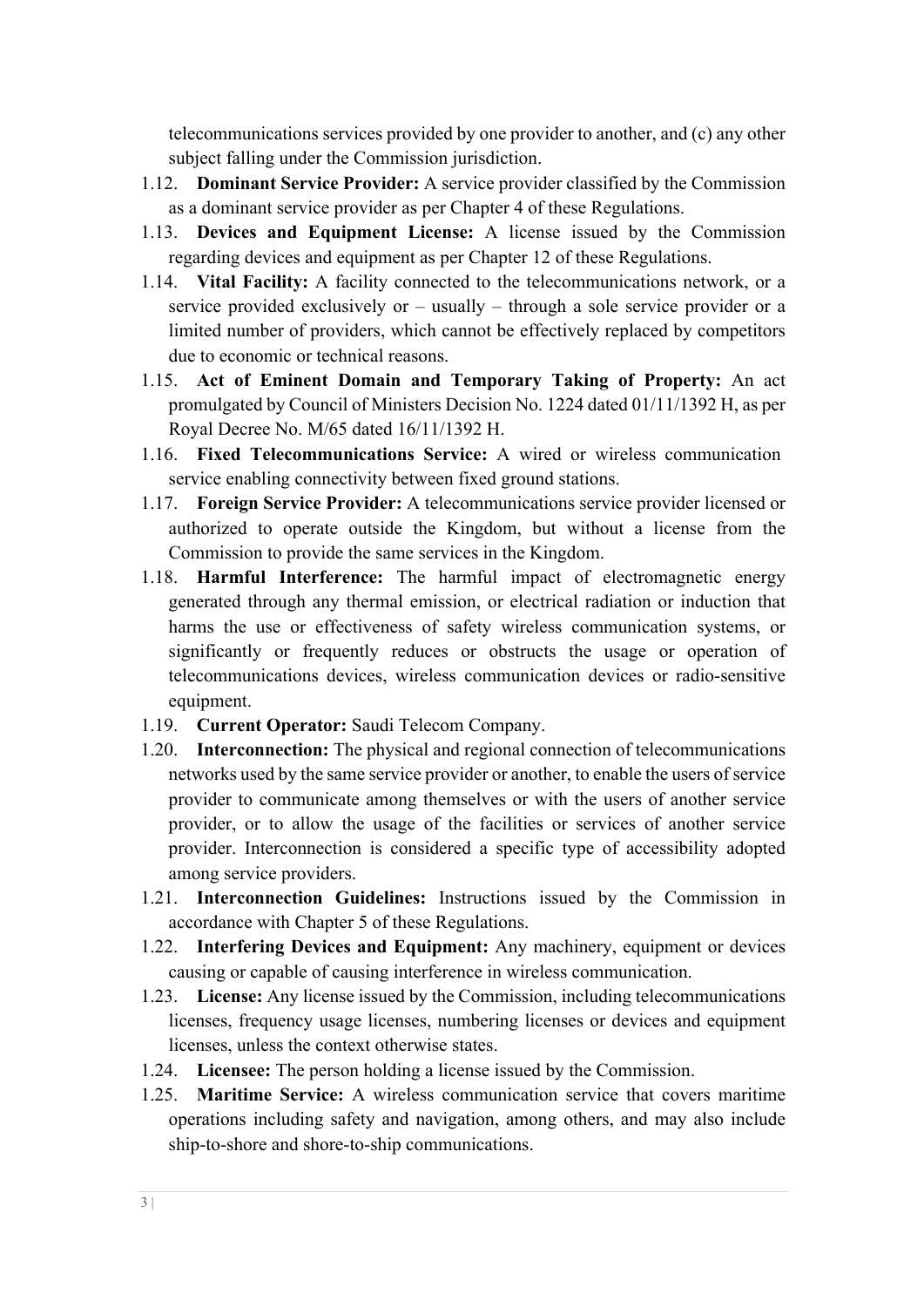- 1.26. **Mediation:** Wherein the Commission assigns a representative to conduct friendly discussions and negotiations between the parties of a dispute in order to reach a suitable agreement.
- 1.27. **Merger:** The direct or indirect acquisition or ownership by one or more persons, whether by purchasing or leasing any shares or assets, by consolidation or otherwise, causing control or influence on all or any part of any establishment, company, competitor, supplier or otherwise.
- 1.28. **Mobile Telephony Service:** A wireless communication service that enables telecommunications between portable wireless devices, including:
	- a. Fixed telephone devices.
	- b. Fixed wireless devices.
	- c. Space stations.
	- d. Other portable wireless devices.
- 1.29. **National Frequency Record:** The register containing complete information on frequencies, as highlighted in Article 80 of these Regulations.
- 1.30. **National Telecommunications Record:** The register containing all information, decisions and licenses issued by the Commission, as highlighted in Article 22 of these Regulations.
- 1.31. **Number:** The number, code or other symbol used by the service provider to offer telecommunications services, in order to identify telecommunications facilities and connect between transmission and reception locations, or identify the type of transmission provided by the service.
- 1.32. **Numbering License:** A license to use numbers, issued by the Commission, as highlighted in Chapter 11 of these Regulations.
- 1.33. **Switching Operators:** Any service a user may utilize to keep any current number easily and without affecting the quality or availability of the service upon changing locations or switching from one service provider to another.
- 1.34. **Person:** A natural or legal person, including any governmental authority or shareholding company, or a limited or joint liability company, or other types of companies and individual establishments.
- 1.35. **Public Payphones:** Phones made available to the public in exchange for payment, either in the form of coins, smart cards, credit cards, pre-paid cards or otherwise.
- 1.36. **Public Telecommunications Network:** The telecommunications network used to provide telecommunications services to the public.
- 1.37. **Wireless Devices:** Any device, machine, or group of machines that may be used for wireless communication, including telecommunications services, radio services or otherwise.
- 1.38. **Wireless Communication:** Any transmission, broadcast or reception of signs, signals, written messages, images, sounds or information of any kind via electromagnetic waves in the frequency spectrum.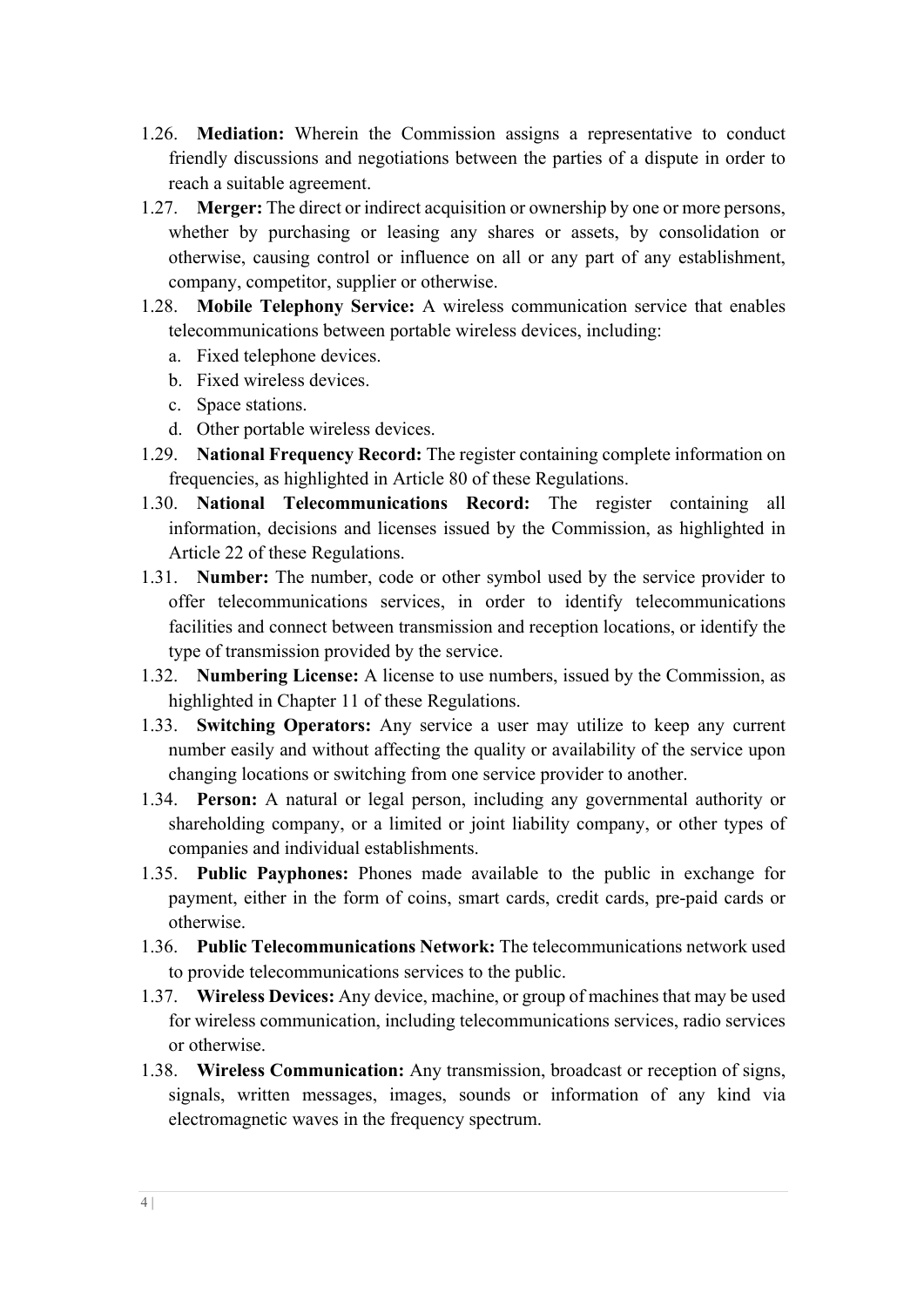- 1.39. **Wireless Inference Service:** It uses wireless communication to identify the position, speed or other attributes of objects or natural phenomena, or to acquire related information, through the propagation characteristics of radio waves.
- 1.40. **Frequency Usage License:** The license issued by the Commission as per Chapter 10 of these Regulations.
- 1.41. **Radio-Sensitive Equipment:** Any devices, machinery or equipment affected or likely to be affected by radio transmissions in terms of usage or operation.
- 1.42. **Number Change Notification Service:** Any free method that notifies callers that the number of the previous user has changed.
- 1.43. **Reference Interconnection Offer:** This term shall have the meaning assigned to it under Article 41 of these Regulations.
- 1.44. **Registrant:** A person having registered their name with the Commission to participate in a procedure before the Commission in accordance with the rules of procedure.
- 1.45. **Rules of Procedure:** A set of procedural rules issued by the Commission to identify its operational procedures and published in accordance with its statutes.
- 1.46. **Service Provider:** Any person licensed by the Commission to: (1) provide telecommunications services to the public, and (2) operate a network used by that person or another person to provide telecommunications services to the public, or both.
- 1.47. **Tariff:** Fees, or financial or non-pecuniary compensation received by or paid to the service provider in exchange for the use of telecommunications services or facilities.
- 1.48. **Telecommunications Devices:** Wired and wireless devices, radio-sensitive equipment, interfering devices and equipment, and any other equipment, devices, products, tools, machinery or otherwise that: (1) are connected to the telecommunications network or (2) may, when used, affect the technical capacity to provide telecommunications services.
- 1.49. **Telecommunications Facilities:** Any facility, device, equipment, software, service or otherwise that is used or may be used in telecommunications or in any other related activities.
- 1.50. **Telecommunications License:** Individual or class license.
- 1.51. **Transmission Systems:** Any wired or wireless system, fiberoptic, electromagnetic system or similar technical systems used in telecommunication, including distribution cabins, poles, cable ducts, towers, masts and other structures necessary for such equipment.
- 1.52. **Telecom Marketing:** The use of the telecommunications network to advertise and promote a product or a service.
- 1.53. **Service Terms:** The general terms and conditions based upon which a service provider offers his services to users. They are listed in a document drafted and adopted in accordance with Chapter 8 of these Regulations. Once the Commission approves such terms and conditions, they – in addition to these Regulations and the adopted tariff – become binding to both the service provider and the affiliated users.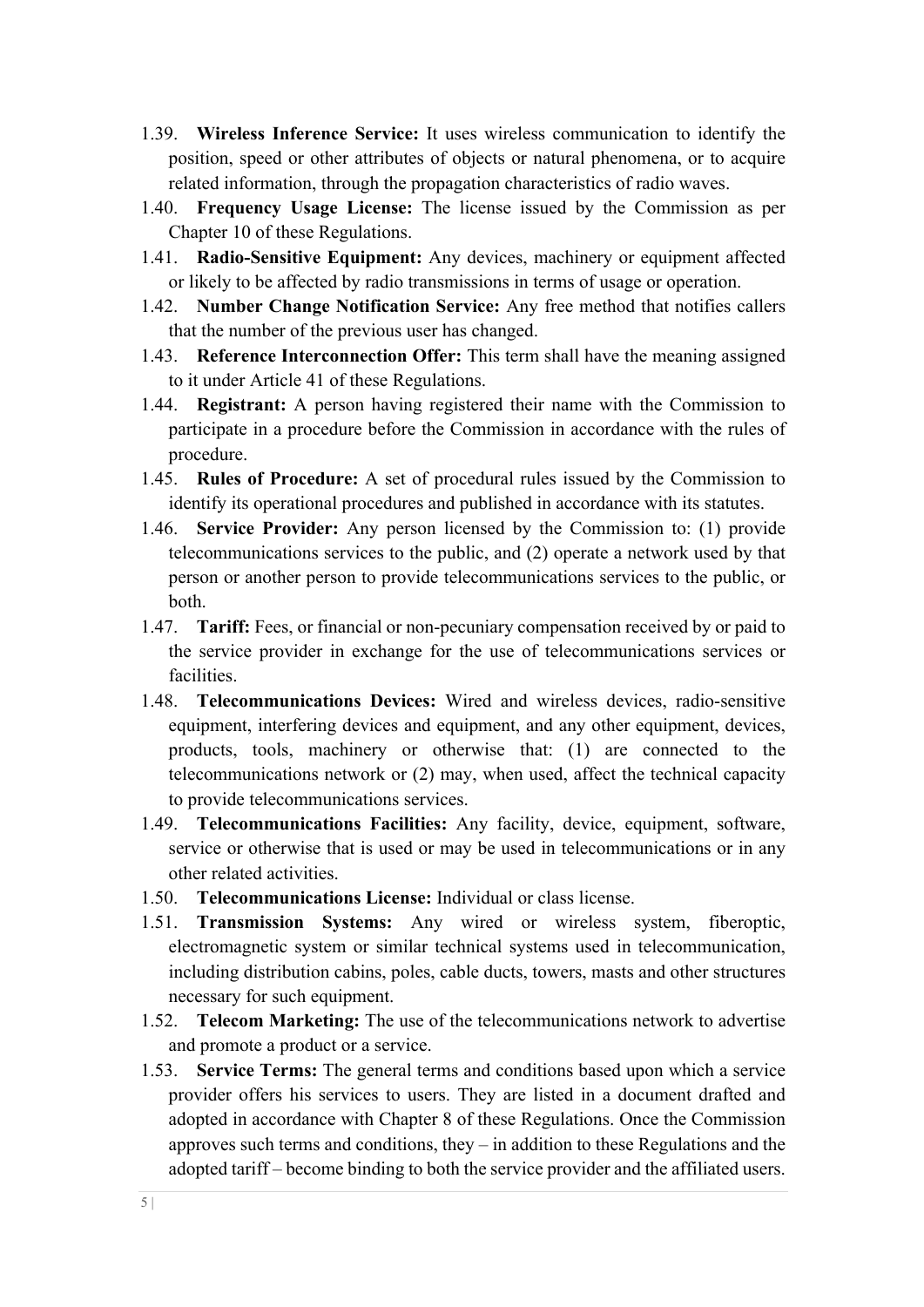- 1.54. **Quality Control:** A means of ensuring that the devices and equipment used in providing telecommunications services work in accordance with the technical specifications applied per the basic intended usage and in line with the telecommunications networks the devices and equipment are authorized to connect to or interact with.
- 1.55. **Universal Service Delivery:** The services identified in the Universal Service Policy.
- 1.56. **Universal Access Delivery:** The services identified in the Universal Access Policy.
- 1.57. **Universal Service Provider:** A service provider granted a "Universal Service Provider" status by the Commission.
- 1.58. **Universal Service and Universal Access Plan:** The plan submitted to the Commission by the Current Operator, a service provider or any other person, illustrating the means by which the Current Operator, the service provider or the other person, as the case may be, shall expand the universal service or universal access in any region in the Kingdom.
- 1.59. **Universal Access and Universal Service Policy:** The policy adopted by the Ministry following a proposal by the Commission for the provision and development of universal service and universal access.
- 1.60. **Hacking:** Unauthorized access or breach by any means and by any person, service provider or user to any part of the telecommunications network or its contents, for any goal or purpose, regardless of whether or not such breach results in any sabotage or disruption.
- 1.61. **Hacker:** Any person, service provider or user who performs a hacking operation for any reason whatsoever.
- 1.62. **Hacking Sources:** Locations and points from which the hacking can occur, including but not limited to: communication points, public payphones, internet cafes, Internet access media (cards, disks, magnetic tape, etc.).

# **Article 2:**

2.1. Where these Regulations require that any action be taken in writing, it may be done electronically.

2.2. Contrary to what has been stated in the Law, any document shall be considered issued by the Commission in the following circumstances:

- (a) If presented for examination and review in the Commission offices.
- (b) If it is announced to the public on an ongoing basis via the Commission website.
- (c) In circumstances identified by the Commission, any document is published if:
- 1. It is published in the Official Gazette.
- 2. Its summary has been published in a newspaper of wide circulation in the Kingdom.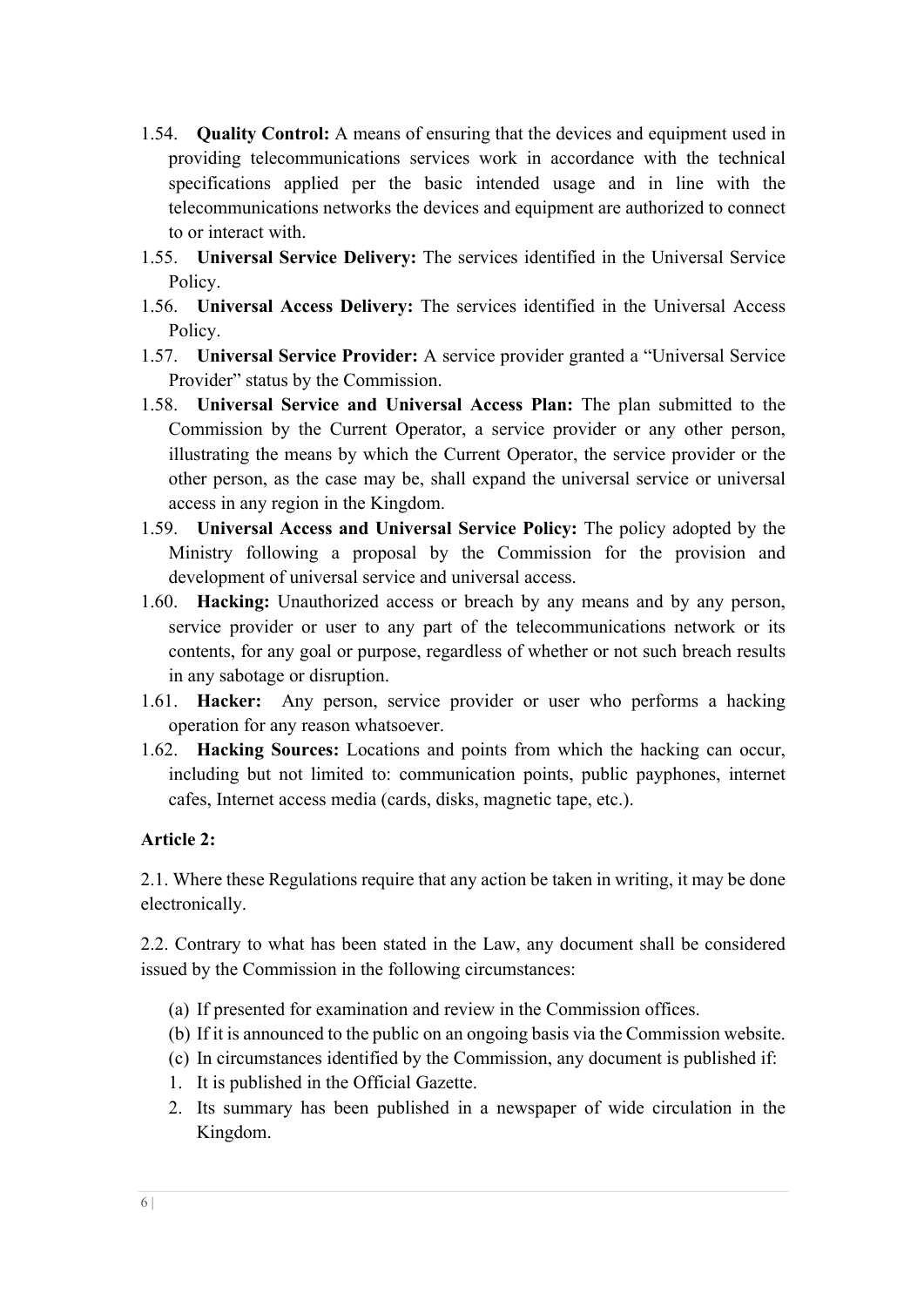- 2.3.Where required by these Regulations to send a document to the Commission email address, and such email is inactive, the document must then be delivered to the Commission in person.
- 2.4.Where the context so requires in these Regulations, terms in the singular form shall have the same meaning as terms in the plural form, and vice versa.
- 2.5.The Commission may, if its statutes require the authorization or prohibition of a certain activity for a certain person, issue a decision identifying persons related to the aforementioned person, or the concerned establishments upon which such authorization or prohibition applies.

## **Article 3:**

3.1. The Commission, the Board and the Governor shall take any suitable procedures and issue any regulations or decisions in accordance with the Commission statutes, in such a way as to assist in the proper implementation of such statutes.

3.2. The Commission, in performing its functions and duties under its statutes, may raise a report regarding any incident, including the identification of any violation of its statutes.

3.3. The Commission, in performing its functions under its statutes, may request any person meeting its prescribed conditions to perform any task required of them or prevent them from performing any task prohibited to them in accordance with any of its statutes.

3.4. The Commission may require any service provider to supply, install and maintain any technical requirements and capabilities or otherwise in the service of public interest.

## **Article 4:**

# **The Board may delegate the Governor or any Commission's member to perform any of its functions, with the exception of:**

- (a) Issuing, amending, suspending or revoking landline and mobile phone licenses.
- (b) Adopting implementing regulations.

## **Article 5:**

# **Providing Commission with Data and Information\*:**

<sup>\*</sup> **Previous version of Article 5, amended by Ministerial Decision No. 1 dated 01/01/1435 H:** 

<sup>5.1.</sup> The Commission may ask the service provider to provide – at the expense thereof – any information it deems necessary for the implementation of any of its statutes, in the form of periodic reports and using any means it deems necessary.

<sup>5.2.</sup> If The Commission believes a person other than the service provider has any information it deems necessary for the implementation of its statutes, it may ask such person to provide – at the expense thereof – any information it deems necessary for the implementation of any of its statutes, in the form of periodic reports, or any other form or means identified by the Commission, without prejudice to the confidentiality procedures stipulated in the Rules of Procedure.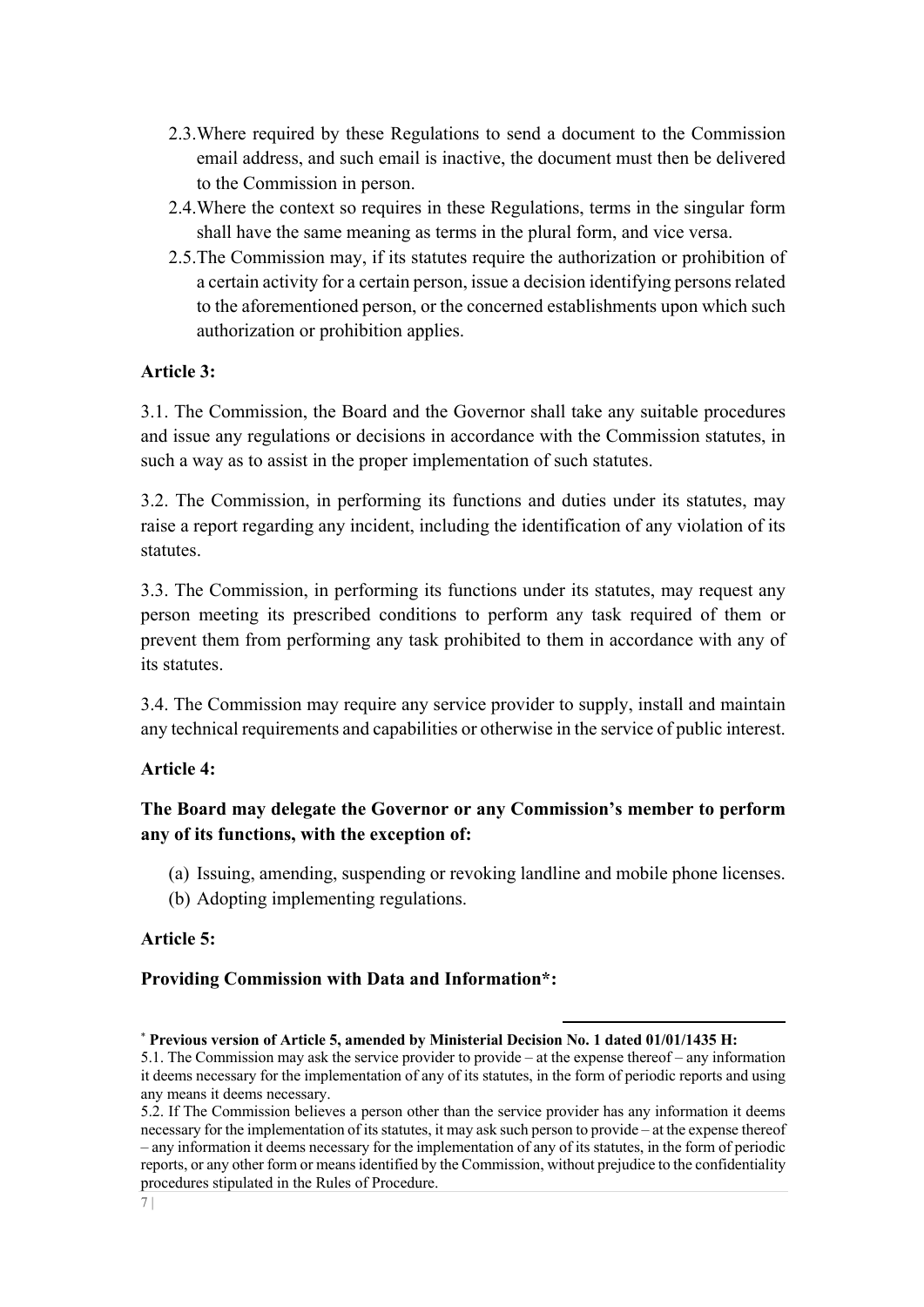5.1. The Commission may ask the service provider or any other person to provide – at the expense thereof – any data or information it requires for the implementation of any of its statutes, within the period it identifies and using any means it deems necessary. This includes, but is not limited to, the provision of online systems or terminal devices in locations identified by the Commission, to enable its acquisition of such data or information.

5.2. Parties required to supply data or information to the Commission as per paragraph (5.1) shall do so, while ascertaining the accuracy and validity of such information.

5.3. Without prejudice to the confidentiality of the information, the Commission may inform the public of any information it receives.

## **Article 6:**

## **Disconnection of Telecommunications Facilities:**

6.1. If the Governor considers that there is a risk of imminent damage to a communication network or a person, or a frequency is being used in violation of any Commission statutes, decisions or issued licenses, he may, following a previous notice to the person causing the damage, require the service provider to disconnect any of his telecommunications facilities from other facilities, in circumstances where he deems the procedure necessary to prevent the violation of any Commission statutes, or any license or decision issued as per these Regulations.

6.2. Without prejudice to the provisions of paragraph (6.1), the Governor may request the disconnection of any telecommunications facility at a specific time or within a given time period. If there are any terms related to compensation or otherwise, the Governor may take the appropriate and fair measures regarding same.

# **Article 7:**

## **Inspection and Seizure\*:**

#### \* **Previous version of the article on Inspector Appointment, amended by Ministerial Decision No. 1, dated 01/01/1435 H:**

8 | 6.1. The Governor, in implementing any provisions of the Commission statutes or decisions taken in accordance with such statutes, and without prejudice to the laws of the Kingdom, may appoint any person

<sup>5.3.</sup> Without prejudice to the confidentiality procedures stipulated in the Rules of Procedure, the Commission shall notify the public of any information it receives within the framework of the procedures at hand.

<sup>5.4.</sup> The Commission may issue a decision requiring any person to provide information needed as per paragraphs (1) and (2) of this Article.

<sup>5.5.</sup> If the person in Article 5.4 is a licensee, he shall submit the required information within the timeframe identified in the aforementioned decision. If unable to do so, he must immediately notify the Commission and clarify the reasons for same, while mentioning alternatives to the requested information, if any.

<sup>5.6.</sup> The Commission may accept the alternative information, and shall also be entitled to ask the licensee to submit the originally requested information at a later time identified by it.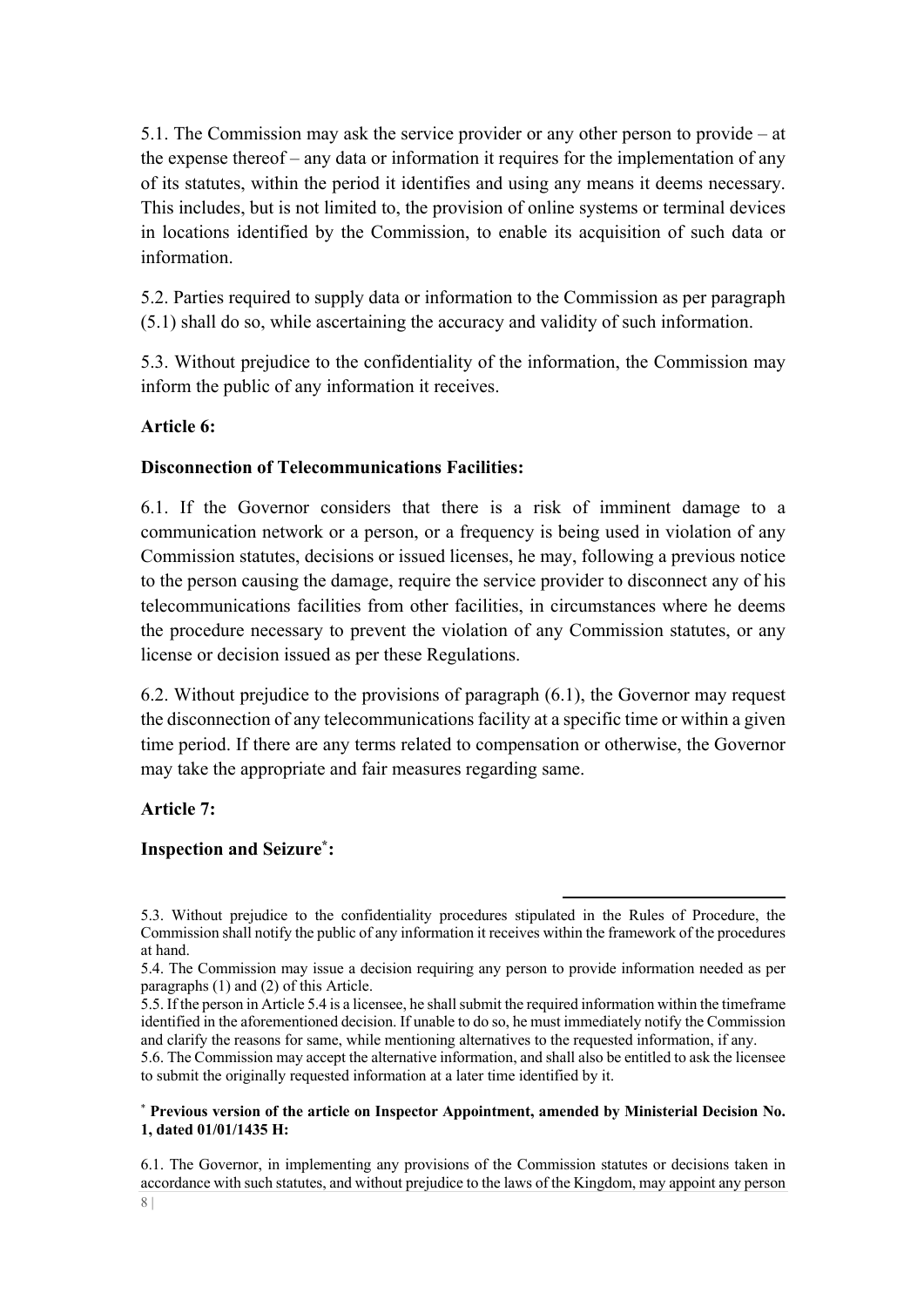7.1. The Governor or his representative may appoint or assign any person to carry out inspections and enter any headquarters or premises owned or used by the licensee, to ensure implementation of the Commission statutes and decisions and detect violations, if any.

7.2. If an inspection of a headquarters or a location other than what has been indicated in paragraph (7.1) is required to ensure the implementation of the Commission statutes, it shall be carried out in coordination with the concerned authorities if the law or order so requires it.

7.3. The inspector must be allowed to perform his duties upon presenting the inspection card or a nomination letter by the competent person at the Commission, and may not be prevented from carrying out his tasks. In case of prevention or hindrance, the inspector shall document same in a report so that necessary action may be taken.

7.4. The Commission may perform inspections at the time it deems appropriate and without previous notice.

7.5. The inspector, to the end of performing his tasks, may take any necessary action, including:

- a) Examine and inspect any devices, equipment, tools, connections, systems, databases, data, records or facilities used in communications and information technology.
- b) Acquire originals or copies of any licenses, permits, certificates, registers, documents or other information requested by him.
- c) Seize any documents, records, devices, equipment, tools, connections or any other items, to be used as evidence to prove a violation, to be seized and documented in a special record.

in the capacity of an inspector and assign to them – in coordination with the concerned authorities if the law so requires it – the task of entering any headquarters used by a licensee or any such premises the Governor reasonably believe to contain evidence concerning a violation or breach of the Commission statutes, decisions or licensing terms. The inspector may:

a. Request to review, examine and acquire copies of any licenses, permits, certificates, or other documents required as per the Commission statutes.

b. Request to review, examine and inspect any devices, equipment, tools or facilities used in telecommunications.

c. Require the licensee to bear the costs associated with the inspection and examination of all telecommunications facilities and devices by an inspector or a technical expert, with the aim of measuring quality of service and calculating service fees or installing the Commission-issued measurement devices. d. Require the service provider to bear the costs of an inspector assigned to review files, records, data or any other of his documents, to achieve effective supervision and ensure the implementation of conditions pertaining to tariffs and interconnection fees as per the Commission statutes.

<sup>6.2.</sup> The inspector appointed as per paragraph (6.1) may seize any documents, online records or other items, and take a copy of same if necessary. He may also request the handover of any relevant online records that may be used as evidence in the investigation and current or future procedures.

<sup>6.3.</sup> All persons must cooperate fully with an inspector commencing the duties assigned to them as per the provisions of paragraph (6.1).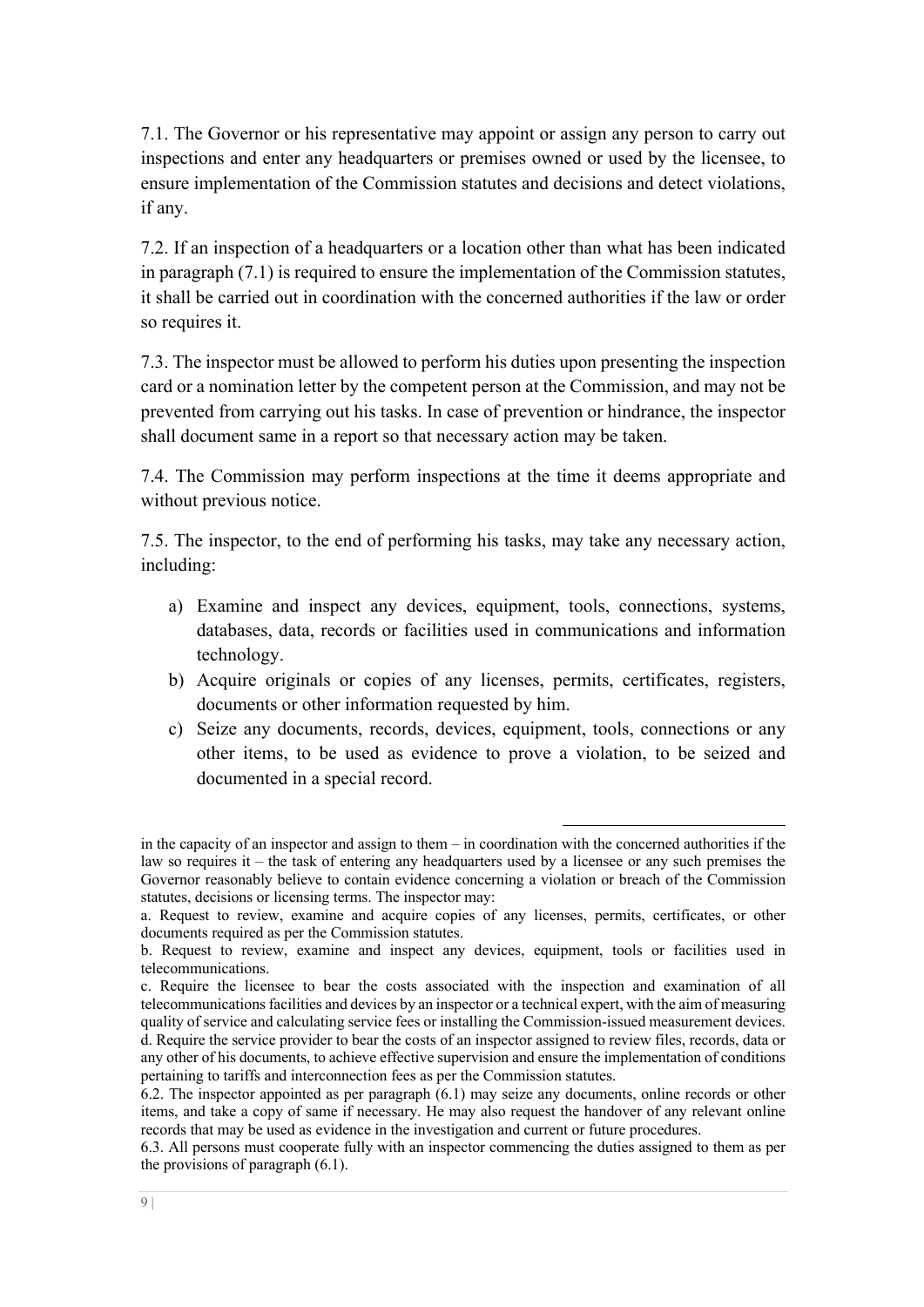- d) Take photographs, using any available means, of any evidence or clues observed by him.
- e) Take any other procedure he deems necessary for the completion of his tasks.

7.6. The licensee shall bear the costs associated with the inspection and examination of communications facilities and devices by an inspector or an assigned technical expert, with the aim of measuring quality of service and calculating service fees, or installing the Commission-issued measurement devices.

7.7. The service provider shall bear the costs of an inspector assigned to review his files, records, data or any other documents, to achieve effective supervision and ensure the implementation of the Commission statutes, decisions and instructions.

7.8. All persons must cooperate fully with the inspector(s) upon commencing the inspection duties assigned to them as per the provisions of paragraph (7.1).

7.9. In case of any violation of the Commission statutes or decisions, it shall be seized and documented in a record containing the following:

- a) Place and date of seizure.
- b) Name(s) of seizing officer(s).
- c) Name(s) of person(s) committing the violation or their representative, as per their identification documents.
- d) Description of the violation and its circumstances.
- e) List of the equipment, devices, tools and other seized items.
- f) Facts and statements of employees or officials in the entity charged with the violation, to be signed by them; refusing to do so shall be entered into the record.
- g) Any information or data deemed necessary by the seizing officer.

7.10. The completed report shall be submitted to the competent department at the Commission to take the necessary action.

7.11. The Commission shall keep the seized items until the Committee decides on the violation.

7.12. If the violation is established pursuant to a decision issued by the Committee, the Commission may dispose of the objects subject of the violation using any of the procedures below:

- a) Selling them in a public auction.
- b) Destroying them by a committee comprising at least three Commission employees, in accordance with a disposal order.
- c) Granting them to any government agency or licensed charity as it deems appropriate.
- d) Any other means it deems appropriate.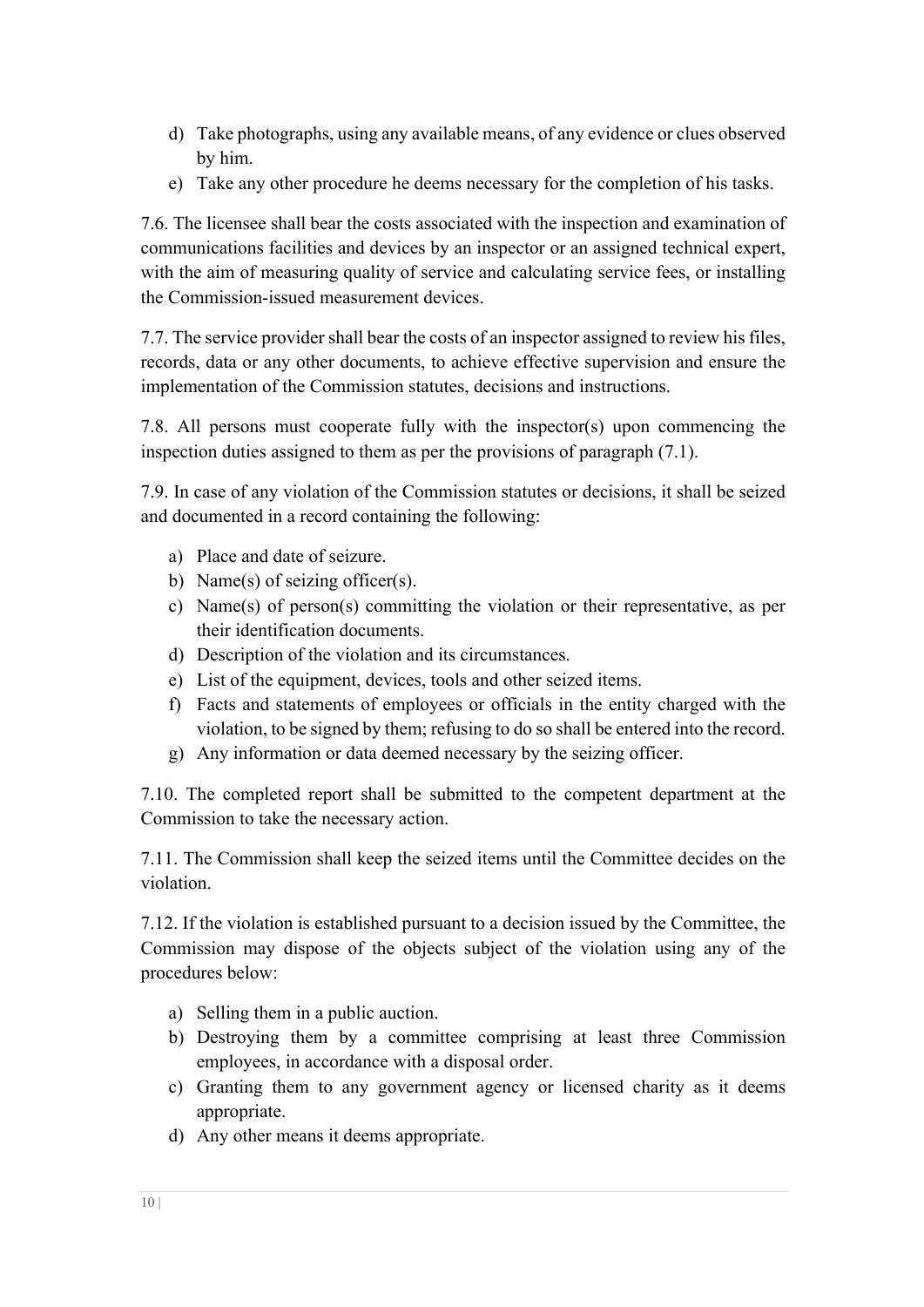7.13. The Commission may, in implementing the provisions of paragraph (7.12), seek the assistance of the relevant agencies.

7.14. Any amounts generated from such disposal shall be for the Commission.

# **Article 8:**

# **Investigation\* :**

8.1. The Governor shall appoint any person to investigate any matter brought to the Commission or falling under its jurisdiction, as per its statutes, and submit a report regarding same.

8.2. The investigator(s), for the purposes of the investigation, shall have the same powers granted to the inspector under Article 7 of these Regulations.

8.3. All persons must cooperate fully with the investigator(s) during the investigation.

8.4. The Commission may seek the assistance of the relevant law enforcement agency to perform the investigations indicated under this Article.

8.5. The Commission may summon, in any way it deems appropriate, anyone it believes to be connected to the investigation, and take any necessary action if such persons fail to appear.

8.6. The investigation shall be conducted in writing, wherein the accused party shall be confronted with the violation and informed that he is being formally investigated. The investigation itself may be conducted directly, via email or through any means the Commission deems appropriate, at the place and time of its choice.

8.7. Without prejudice to the aforementioned paragraph, the investigation report shall include:

- a) Investigation time and place.
- b) Investigator name and particulars.
- c) Suspect name and particulars.
- d) Confronting the suspect with the violation and the evidence brought against him, and allowing him to respond to the facts and evidence incriminating him.

<sup>\*</sup> **Previous version of the article on Investigator Appointment, amended by Ministerial Decision No. 1, dated 01/01/1435 H:** 

<sup>8.1.</sup> The Governor may appoint any person in the capacity of an investigator, to investigate any matter brought to the Commission or falling under its jurisdiction, and submit a report regarding same.

<sup>8.2.</sup> The investigator(s), for the purposes of the investigation, shall have the same powers granted to the inspector under paragraphs (6.1.a), (6.1.b) and (6.2) of these Regulations.

<sup>8.3.</sup> The Commission Rules of Procedure on information classification and disclosure shall be applicable to any information submitted to the investigator or acquired during his investigations.

<sup>8.4.</sup> All persons must cooperate fully with investigators commencing the tasks assigned to them as per paragraph (1) of this Article.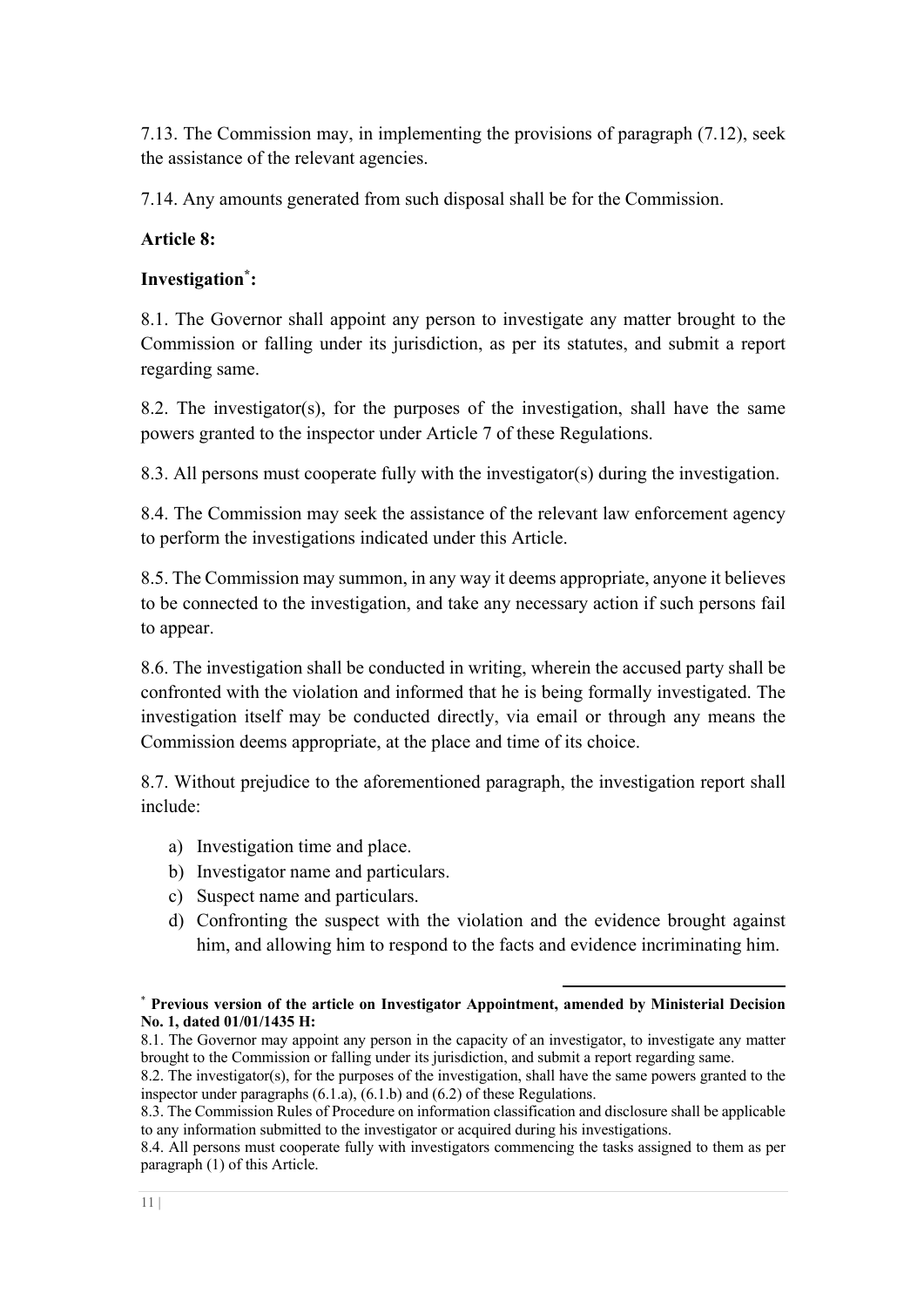8.8. The investigator may resume a previous investigation, if any.

8.9. If the suspect refrains from making a statement or refuses to sign it, a note of same shall be entered into the record.

8.10. If the investigation concludes with proving that the accused party is guilty of the violation, the Commission shall file a claim before the Committee for Telecommunications Law Violations.

Article **9:**

# **License and Service Fees:**

9.1. Under its statutes, the Commission may determine the fees for:

- (a) Providing commercial telecommunications services.
- (b) Issuing and renewing telecommunications services licenses.
- (c) Issuing and renewing frequency usage licenses.
- (d) Issuing and renewing numbering licenses.
- (e) Issuing and renewing telecommunications devices and equipment licenses.
- (f) Any other work or services rendered by the Commission under its statutes.

9.2. In accordance with Article 5 and 6 of the Law, and with regards to paragraphs (9.1.a), (9.1.b) and (9.1.c) herein, the Commission shall submit to the Minister a report on landline and mobile phone license fees, for approval by the Council of Ministers.

9.3. The Commission shall propose frequency usage fees as per paragraph (9.1.c) herein and submit same to the Ministry for approval in accordance with Article 3 of the Law.

9.4. The Commission shall determine the fees identified in paragraph (9.1) herein in accordance with the following rules:

- (a) The fees must be transparent, equitable, justifiable, objective and appropriate for the service subject to the license.
	- (b) The fees must observe the need to encourage competition and creative, innovative services.
	- (c) The fees must reflect the need to ensure the optimal usage of scarce resources such as the frequency spectrum and numbering.

9.5. The Commission shall, in identifying the fees as per paragraph (9.1.f) herein, observe the following:

- (a) Fees identified by the Commission shall be enough to cover the overall costs of its work and services, and not to obtain additional income.
- (b) Fees covering the Commission's work and services shall be appropriately distributed between service providers on the bases identified by the Commission.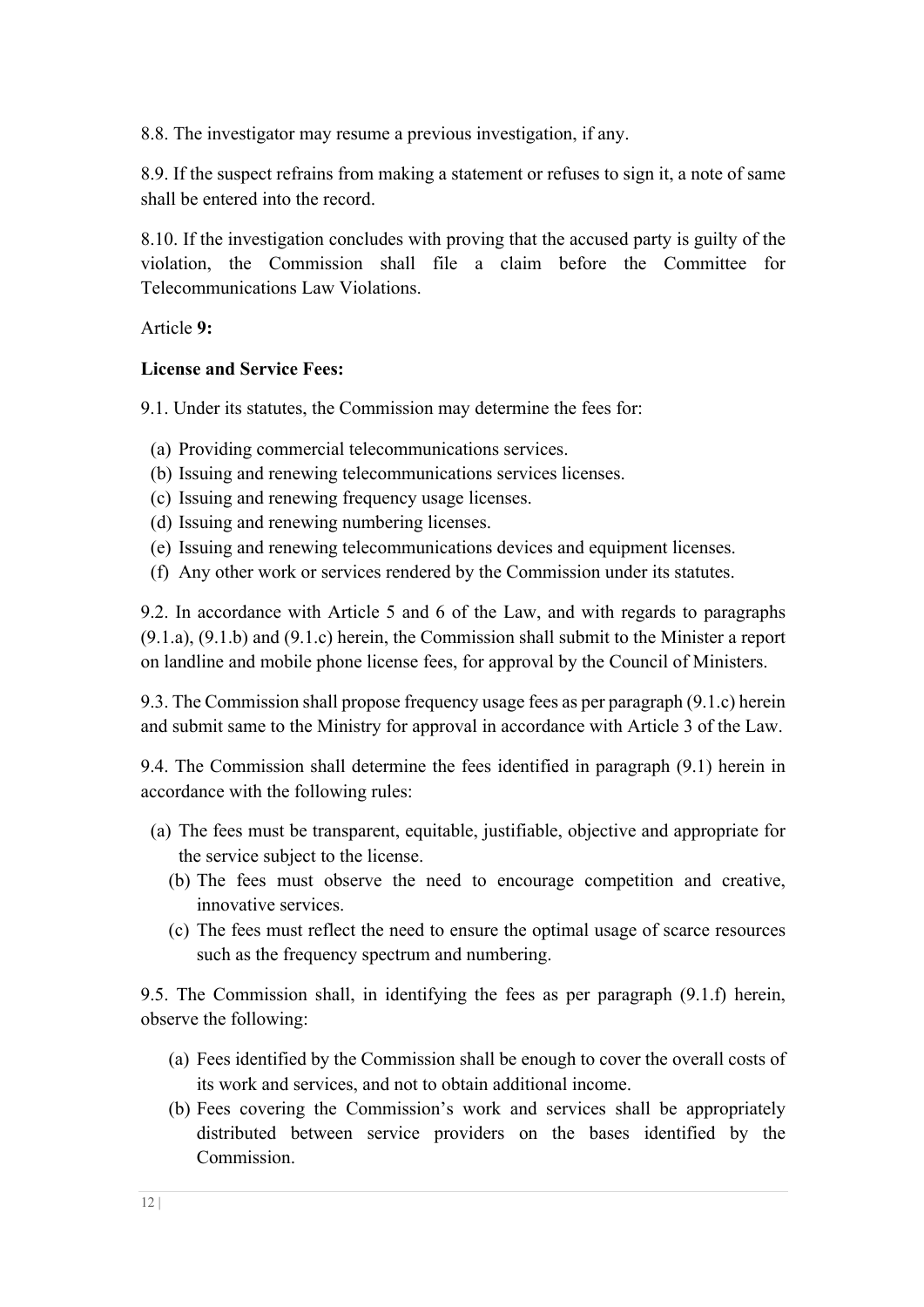# **Chapter 2: Telecommunications Licenses:**

## **Article 10**

## **General Licensing Terms:**

10.1. A person may not provide telecommunications services to the public or operate a telecommunications network with the aim of providing such services, except after obtaining a license from the Commission and in accordance with the terms of such license.

10.2. The licenses shall be in writing and publicly available.

10.3. Under the Commission statutes, four types of licenses may be granted:

- (a) Telecommunications Services License
- (b) Frequency Usage License
- (c) Numbering License
- (d) Devices and Equipment License

10.4. Upon issuing, renewing or amending any license, the Commission shall post an announcement on its website to introduce the public to the key facts about the license and direct them to its most recent viewable copy.

## **Article 11:**

## **Types of Telecommunications Licenses:**

11.1. The Commission may issue two types of licenses as per its statutes – individual and class licenses.

11.2. Unless otherwise decided by the Commission, individual licenses shall be issued for the following services:

- (a) Landline services.
- (b) Mobile phone services.
- (c) Operating a public telecommunications network.
- (d) Fixed and mobile telecommunications services for local and international data transfer.
- (e) Any other type of services determined by the Commission.

11.3. The Commission shall issue licenses for providing private mobile phone telecommunications services as per Article 5 of the Law.

11.4. Class licenses shall be issued to enable several service providers in the same class to provide telecommunications services or operate telecommunications networks, except as provided under paragraph (11.2) herein. These licenses shall be subject to the following rules: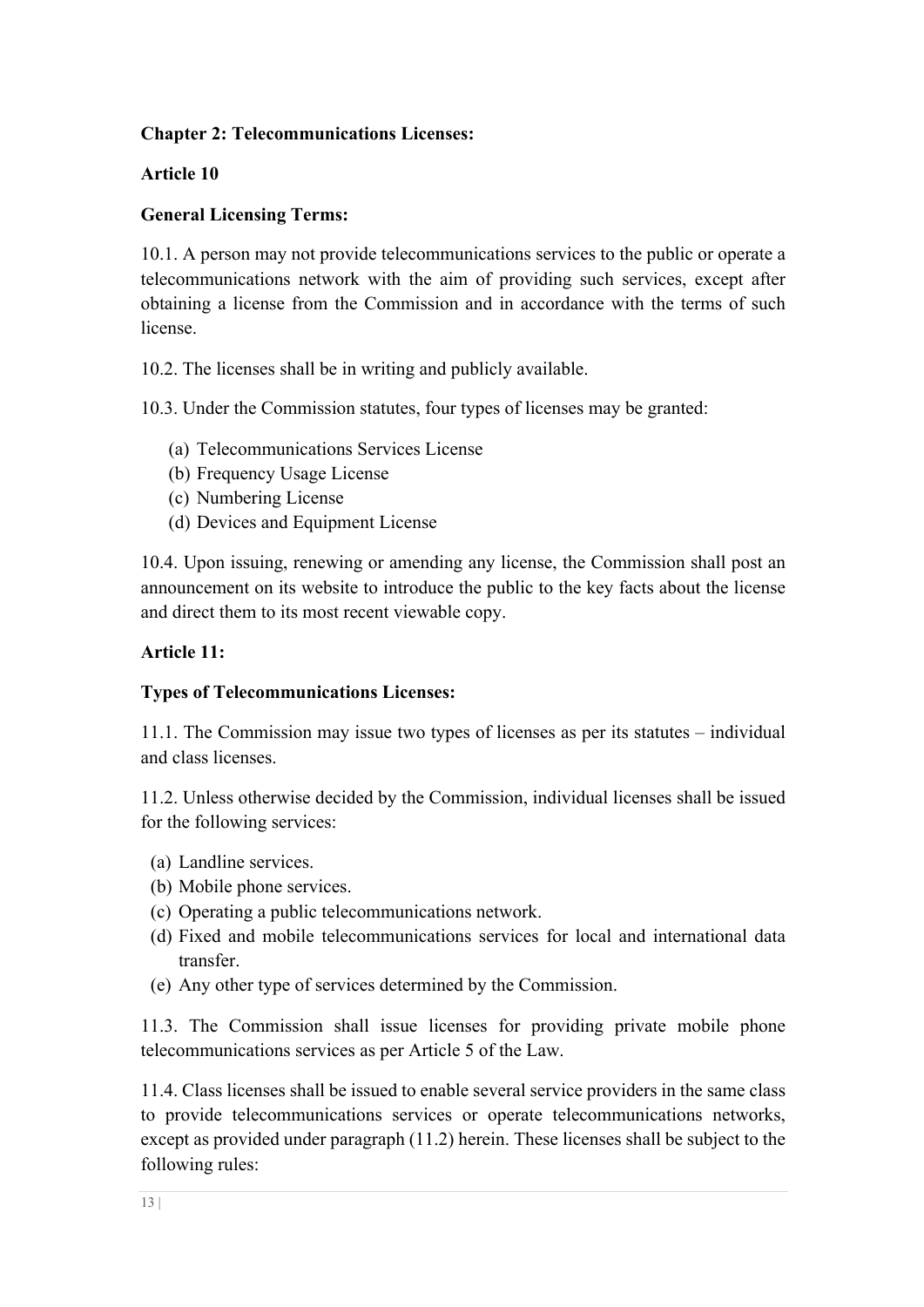- (a) Class licenses shall contain identical conditions for licensees providing the same service.
- (b) There are two types of class licenses Type-A and Type-B, as indicated in paragraphs (11.5) and (11.6) herein.
- (c) The Commission may add new types of class licenses.
- (d) In issuing Type-A class licenses, the Commission may:
- 1. Limit the number of licensees authorized to provide such type of service
- 2. Set competition or qualification conditions and licensing procedures in line with its statutes.
- (e) In issuing Type-B class licenses, the Commission may not:
- 1. Limit the number of licensees authorized to provide such type of service.
- 2. Other competition or qualification conditions and licensing procedures shall apply. The license shall be issued after a registration form is submitted to the Commission with details such as the name, address and background information on the service to be provided by the licensee.
- (f) Class licenses shall include a provision stipulating that licensees in such a class are to submit their registration forms to the Commission within 30 days prior to providing any services, given that the form is to include the name and address of the service provider, in addition to a description of the service to be provided, and other background information identified in the license.
- (g) The Commission may suspend or revoke any registration in violation of the terms of any class license, following a notice period of 15 days to allow the service provider to eliminate the violation and correct all irregularities.
- (h) Prior to issuing any class license, the Commission may:
- 1. Publish a draft of the proposed class license, to include the conditions to be met by the licensees in order to provide telecommunications services or operate telecommunications networks.
- 2. Conduct public opinion polls about the proposed class license.
- 3. Observe the feedback received in issuing and publishing the class license.

11.5. The Commission shall issue Type-A class licenses for the provision of the following services or the operation of telecommunications networks through which such services may be provided, unless otherwise decided:

- (a) Resale of domestic and international landline services.
- (b) Satellite communications services using very small aperture terminals (VSATs).
- (c) Public payphone services.
- (d) Paging services.
- (e) Temporary network services.
- (f) Any other service or telecommunications network that does not require an individual license or another type of class license as per the Commission.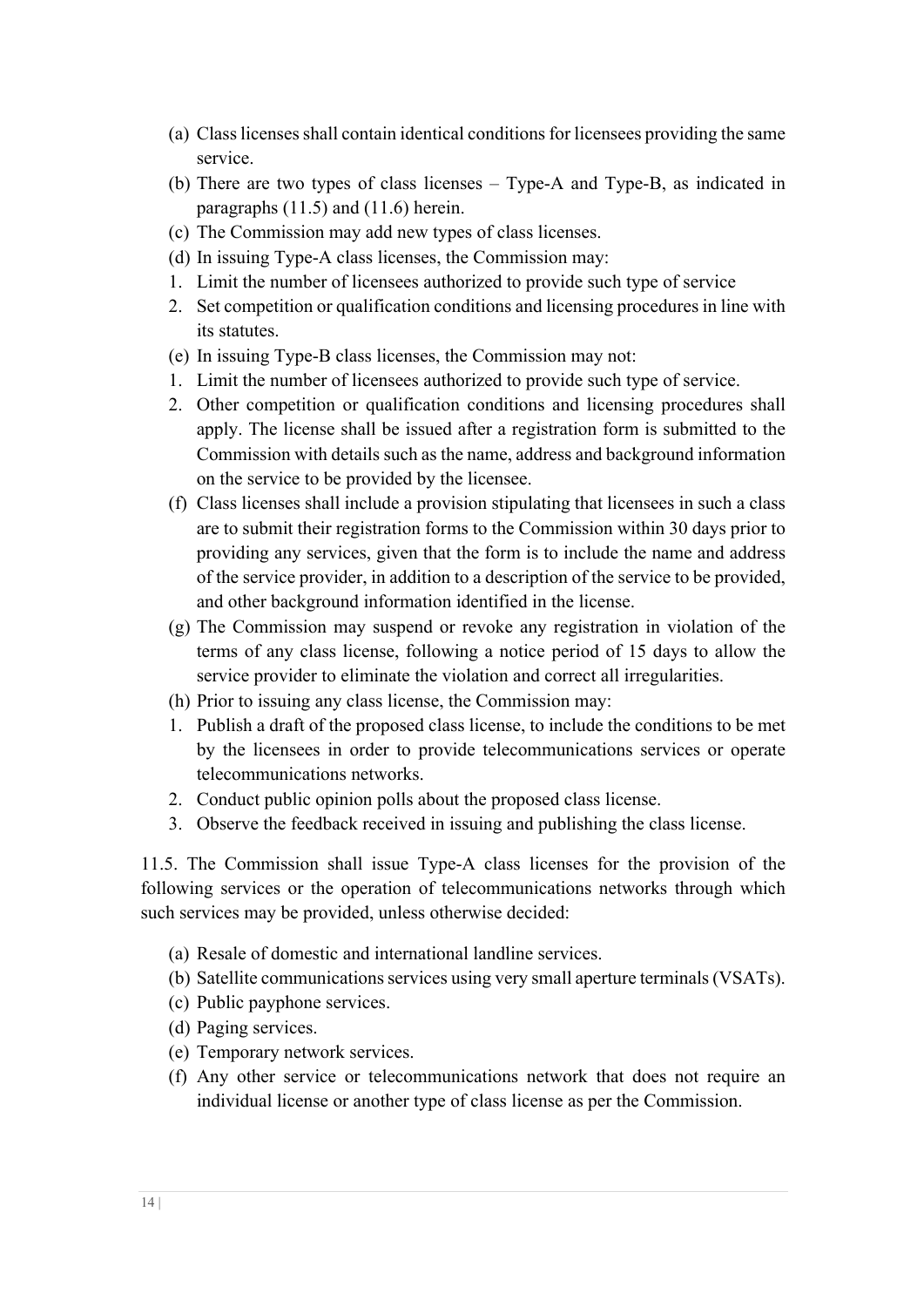11.6. The Commission shall issue Type-B class licenses for the provision of the following services or the operation of telecommunications networks through which such services may be provided, unless otherwise decided:

- (a) Providing internet services.
- (b) Value-added network services.
- (c) Mobile personal satellite communications services.
- (d) Public call offices.
- (e) Any other service or telecommunications network Commission decides to add to the Type-B class.

11.7. Service providers may obtain more than one license for more than one service.

11.8. The Commission shall address all amendments, renewals, suspensions, terminations, revocations, re-assignments and registrations of class licenses as per these Regulations and the Rules of Procedure.

# **Article 12:**

The conditions for individual licenses are as follows:

12.1. The Commission may impose conditions on individual licenses to achieve the objectives of the Law. These include, but are not limited to:

- (a) Scope of the services.
- (b) Service quality standards.
- (c) Exclusivity terms and conditions.
- (d) Network or service rollout requirements.
- (e) Additional service obligations.
- (f) Ownership limitations on the shares of other service providers.
- (g) Specific tariff conditions additional to what has been provided in these Regulations.
- (h) Requirements for the provision of information by the licensee to the Commission.
- (i) Requirements for cooperation with the Commission to ensure fulfillment of its duties under its statutes.
- (j) Level of segregation between telecommunications services for accounting and regulatory purposes, as decided by the Commission.
- (k) Billing requirements, inquiry services and emergency services.

12.2. Individual licenses for the same service shall have identical terms, notwithstanding different circumstances that require the adoption of different terms.

12.3. The Commission may issue individual licenses for a term not exceeding 25 years.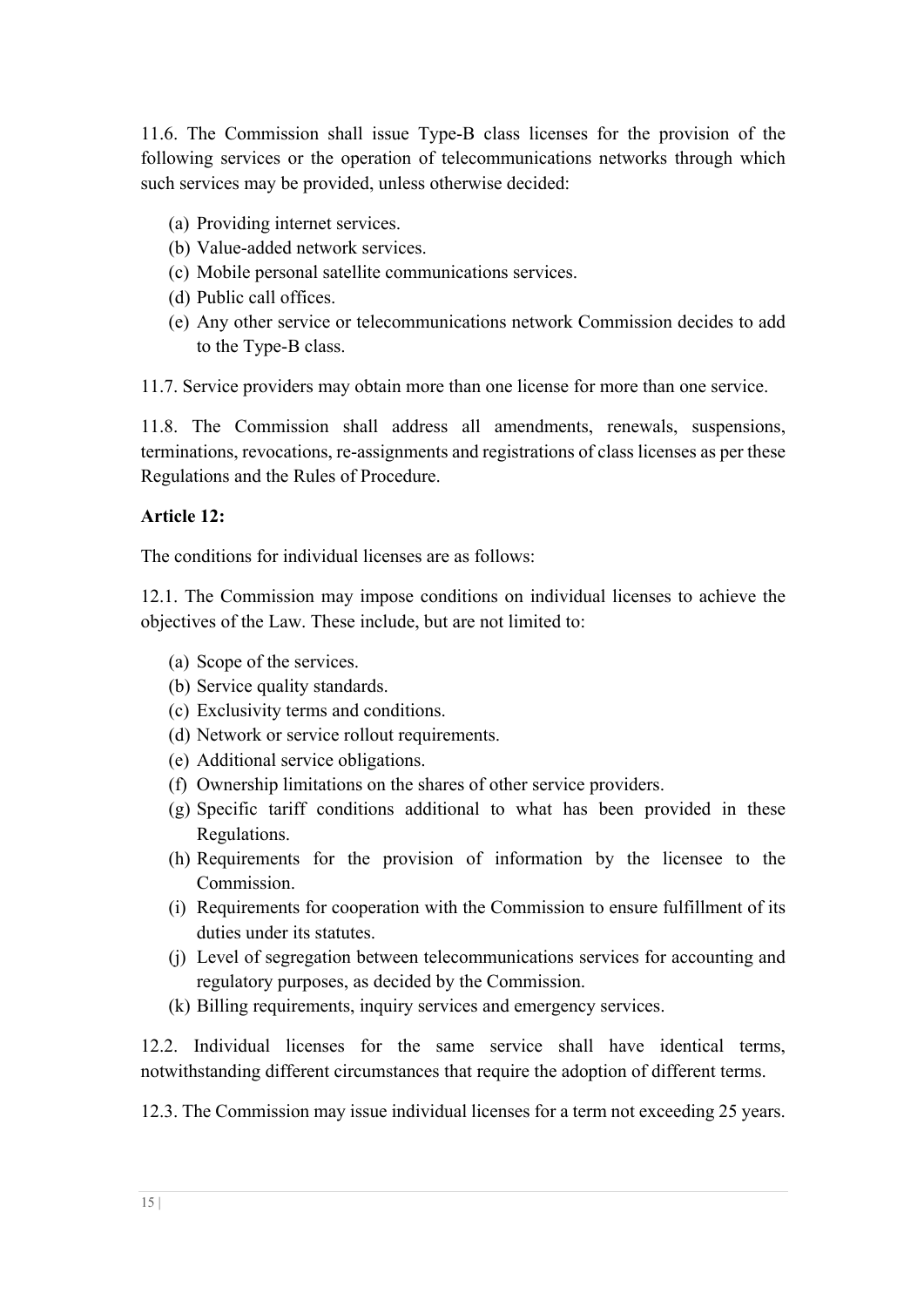12.4. The Commission may issue decisions requiring one or more service providers to submit a plan for providing disaster and emergency telecommunications services, subject to its approval.

# **Article 13:**

## **Licensing Procedures and Standards:**

13.1. The Commission shall take into account the objectives and purposes of Article 3 of the Law on issuing licenses and the conditions thereof.

13.2. Every individual license applicant must submit to the Commission – at the very least – the following information:

- (a) Name, main address and other addresses.
- (b) Detailed description of the type of service he wishes to provide, and the geographic region covered by the service.
- (c) Detailed description of the network and transmission systems he wishes to establish and operate, as well as a time schedule for implementation and date of operation and network rollout.
- (d) Evidence to prove the applicant's financial ability to provide the services and establish the proposed network.
- (e) Evidence to prove the applicant's technical expertise and aptitude or their access to same, and the necessary expertise to provide services and establish the proposed network.

13.3. The Commission may, from time to time, publish information on the procedures of individual license applications. Such information and procedures must include:

- (a) Sufficient information on the proposed licenses, to enable applicants to submit complete applications.
- (b) Sufficient time between the publication date and the submission deadline, to enable applicants to submit complete applications.
- (c) An appropriate degree of consultation, to be determined at the discretion of the Commission, based on the significance of the license.
- (d) All licensing criteria and the time frame required by the Commission to make a decision regarding the license application.
- (e) Any other objective criteria Commission deems appropriate.

13.4. CICT may publish the information submitted to it under this Article.

13.5. At the request of the individual license applicant, CICT must provide the grounds for rejection of the license, or rejection of registration within the class license.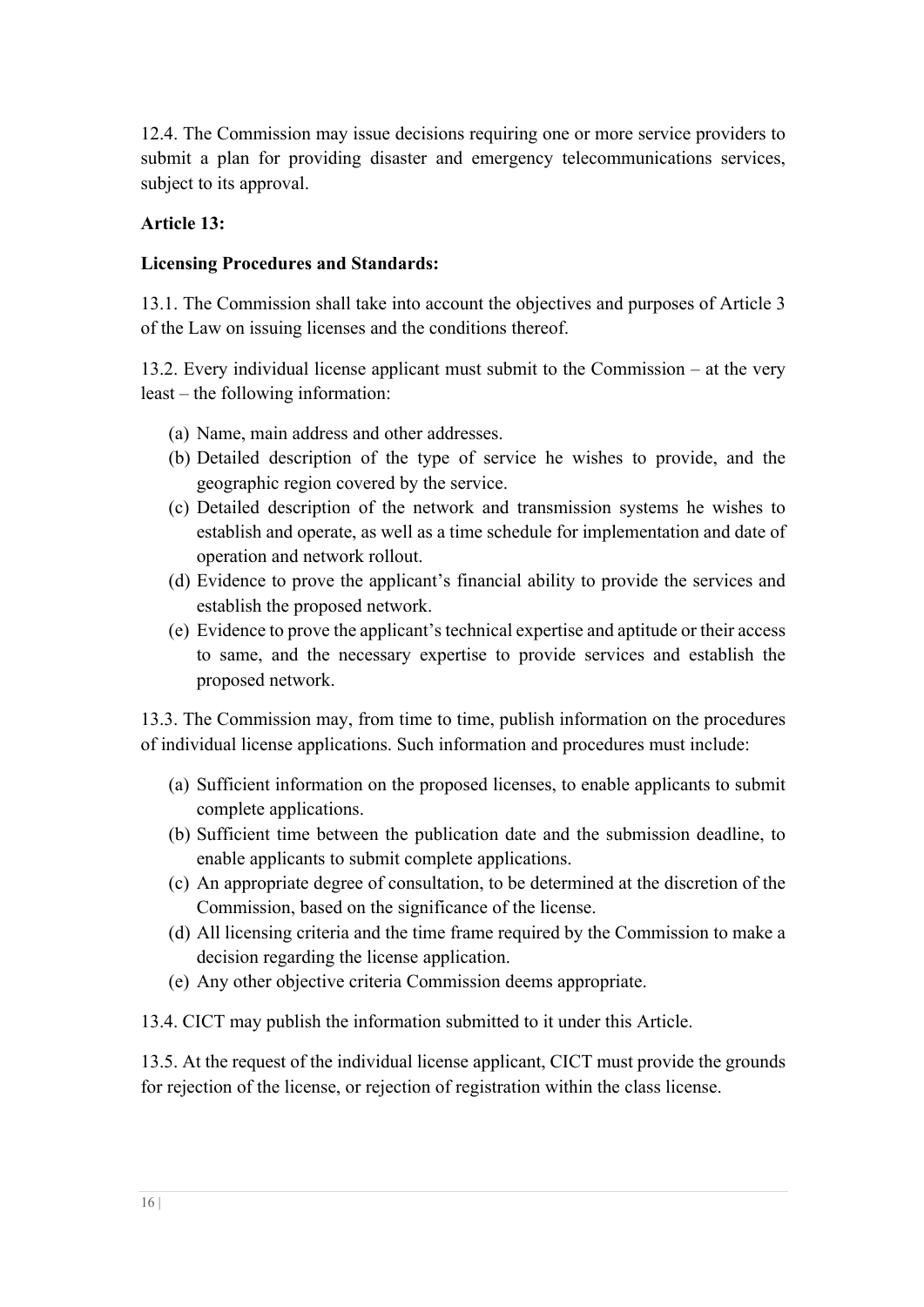# **Article 14:**

# **Licensing amid Scarcity of Resources:**

14.1. The Commission may limit the number of individual licenses issued in the telecommunications market in the following cases:

- (a) During the transitional period before a competition to regulate and develop the rapid growth of such type of telecommunications networks or services.
- (b) A shortage in frequencies.

14.2. In the event there is a limited number of licenses as per this Article, the Commission may choose the licensing procedures in accordance with the type of telecommunications service or network subject of the license. The Commission may choose one of the following means:

- (a) A comparative evaluation as per Article 15 of these Regulations.
- (b) An auction as per Article 16 of these Regulations.
- (c) Any other method Commission deems appropriate and suitable in such circumstances.

14.3. The Commission shall publish its decision regarding its choice of the methods indicated in paragraph (14.2) herein, as well any other rules it deems necessary to complete the licensing procedures.

14.4. Should the Commission choose to limit the number of licenses to be issued, the procedure for granting such licenses must be objective, non-discriminatory and transparent.

# **Article 15:**

# **Comparative Evaluation:**

15.1. During a comparative evaluation, the Commission shall choose the best applicant based on their financial and technical capabilities and their ability to meet the needs and demands of the users of the telecommunications network or services.

15.2. The Commission shall conduct a prequalification process to identify the parties who may apply for a license. It shall ask every applicant to submit the following:

- (a) Evidence of the applicant's financial capability to provide services and establish the proposed network.
- (b) Evidence of the applicant's expertise and technical capability or his ability to acquire same, and the expertise necessary to provide services and establish the proposed network.

15.3. During the prequalification procedures, the Commission shall invite all applicants who can provide the evidence required under paragraph (15.2) herein to submit their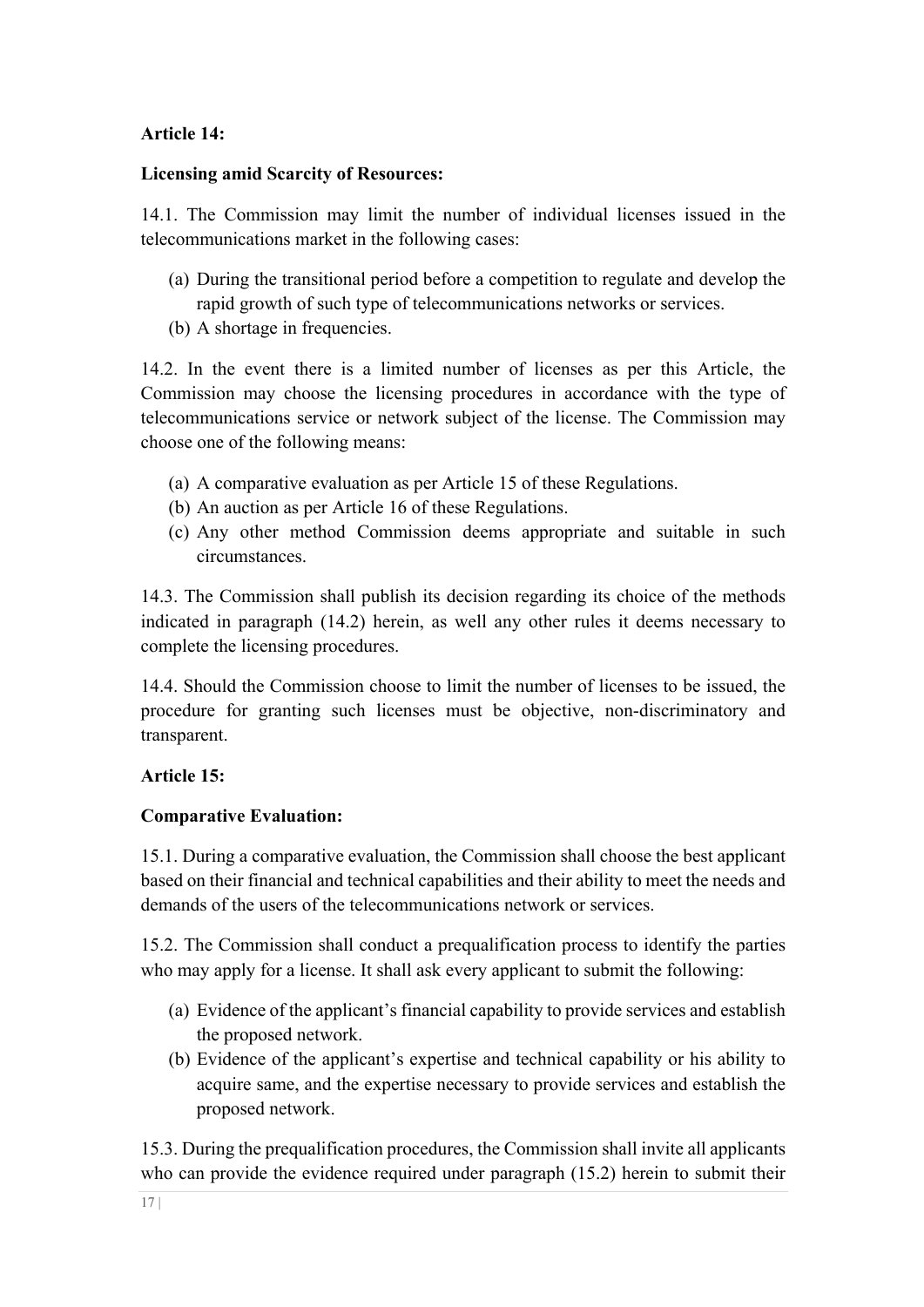applications in the form and substance deemed satisfactory by the Commission. Applications must contain the information specified in paragraph (13.2) herein and any other information requested by the Commission.

15.4. The Commission shall establish the comparative evaluation procedures, provided they include the procedures provided under paragraph (15.3) herein. Service provider applicants shall be evaluated based on objective criteria identified by the Commission.

15.5. The Commission may publish the information submitted to it pursuant to this Article.

# **Article 16:**

# **Auction Procedures:**

16.1. Prior to conducting an auction for a telecommunications services license, the Commission shall conduct a prequalification process for persons wishing to partake in the auction, by asking each to submit the following:

- (a) Evidence of the applicant's financial capability to provide services and establish the proposed network.
- (b) Evidence of the applicant's expertise and technical capability or his ability to acquire same, and the expertise necessary to provide services and establish the proposed network.

16.2. The Commission shall invite the qualified applicants who submitted evidence as per paragraph (16.1) in the form and substance deemed satisfactory by the Commission to participate in the auction. The Commission may also establish the auction procedures and qualification conditions and issue same in a published decision.

# **Article 17:**

# **Frequency Usage Licenses:**

17.1. An applicant requesting the renewal of a telecommunications license for using frequency to the end of providing telecommunications services or operating a telecommunications network shall submit an application for the issuance or renewal of a frequency usage license, given that Commission shall complete the procedures for both applications concurrently.

17.2. The Commission may not deny the issuance or the renewal of a frequency usage license to the applicants identified in paragraph (17.1) without a reasonable cause, including the following:

- (a) Lack of frequencies.
- (b) Preventing interference with other telecommunications services provided by any other service providers.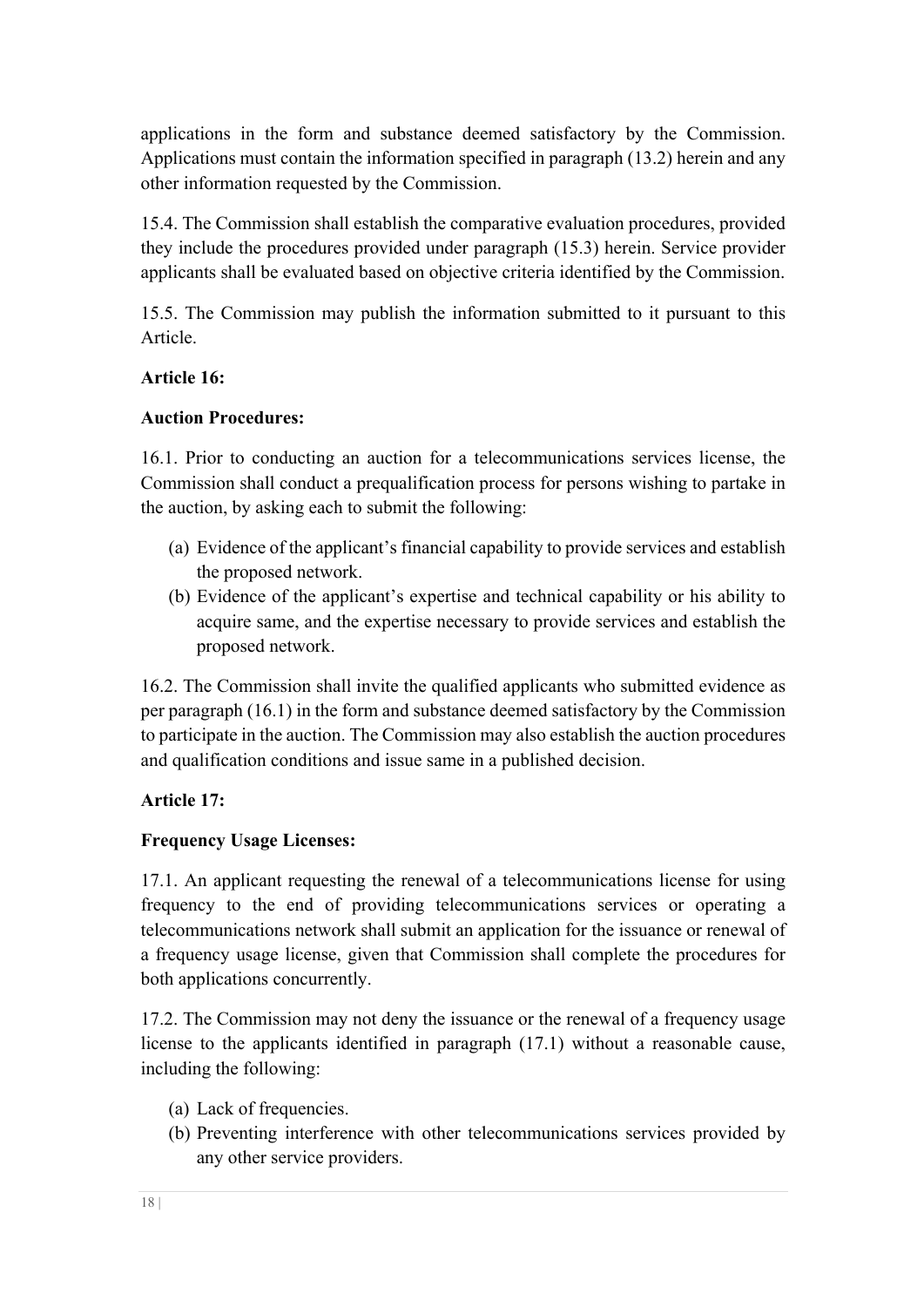- (c) If the issuance of a frequency usage license contradicts with the Commission statutes.
- (d) If the telecommunications license related to the frequency usage license is not issued or renewed.

## **Article 18:**

## **Landline and Mobile Phone Services:**

18.1. This Article shall apply to any individual license for the provision of landline and mobile phone services.

18.2. The prior approval of the Board must be acquired for the re-assignment of any individual license for providing landline and mobile phone services. The decision of the Board shall be issued within 90 days from the submission of the complete request.

18.3. The Board may amend any individual license for providing landline and mobile phone services in the following circumstances:

- (a) If the licensee applies for same.
- (b) If any changes or amendments are made to international or regional treaties and international recommendations in effect, or to the statutes and regulations of the Kingdom, that require such amendment.
- (c) If such amendment is necessary for the objectives and purposes of Article 3 of the Law.

18.4. The Board may renew any individual license for providing landline and mobile phone services in accordance with the Commission statutes and these Regulations, given that the service provider must submit a request for renewal well before the expiration of his license.

18.5. The Board amend, suspend, revoke or deny the renewal of an individual license for providing landline or mobile phone services for reasons including, but not limited to:

- (a) Repeated violation of an essential license condition.
- (b) Failure to pay the license fee or any other charges payable to the Commission.
- (c) Repeated failure to comply with decisions issued by the Commission.
- (d) Failure to use the license within one year from the date of issuance.
- (e) Engaging in acts conflicting with public interest.
- (f) Bankruptcy, liquidation, or dissolution of the service provider.
- (g) Re-assignment of the license to a third party without the Commission's approval.

18.6. Prior to the amendment, renewal, suspension or revocation of any license, the Commission shall notify the licensed service provider in writing of any such action, provided that the notice: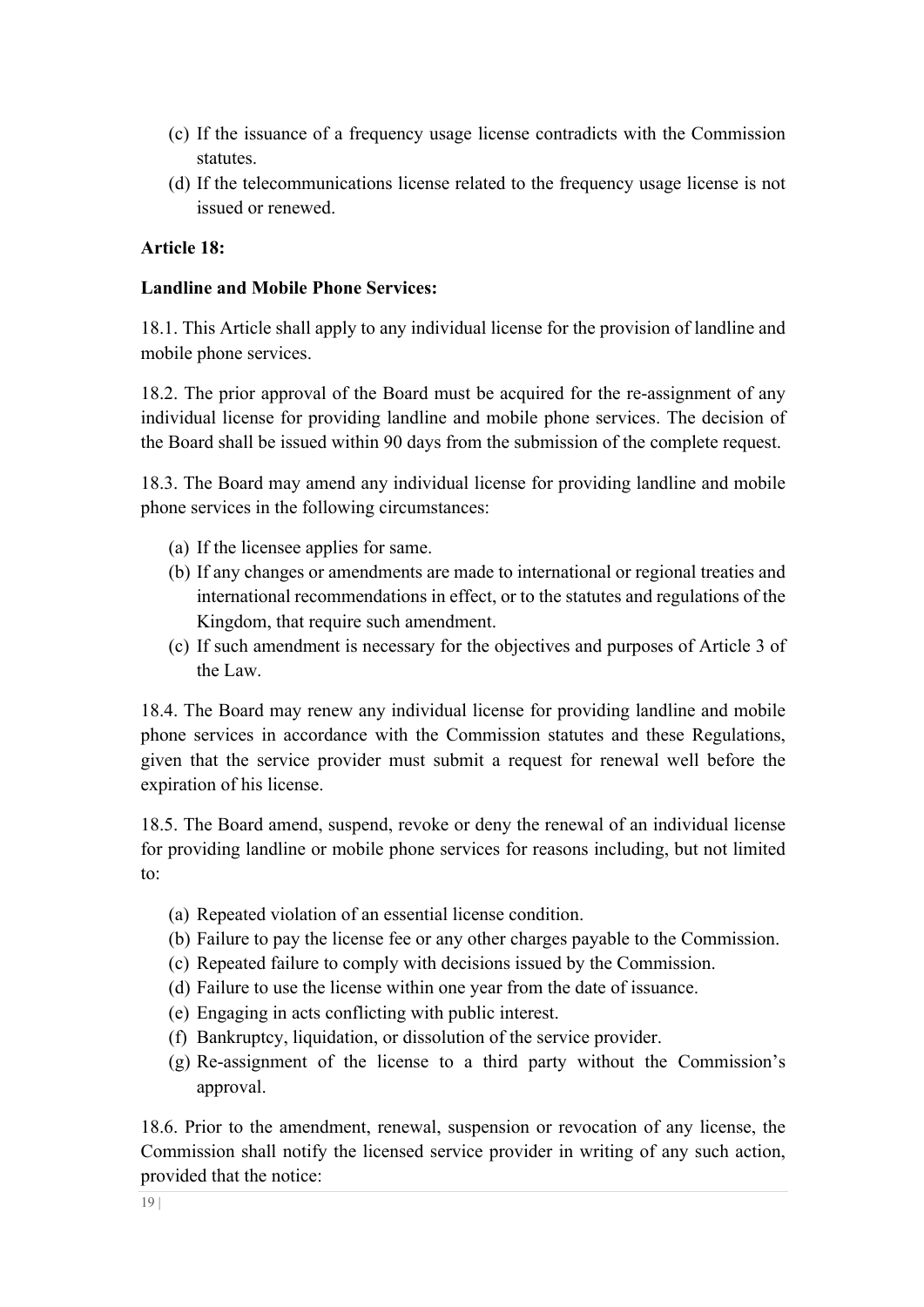- (a) Gives the service provider enough time to submit feedback regarding the procedure.
- (b) Sets out the procedures to be performed by the Commission.
- (c) Invites feedback from other involved parties.

18.7. In the event that the Board amends, suspends, revokes or denies the renewal of any license, it shall give the service provider sufficient time to comply with such action. The Commission shall make the arrangements necessary to ensure continuity of service to users.

18.8. The Commission may issue a decision regarding any other procedures for the amendment, renewal, suspension or revocation of any license.

18.9. Any decision issued by the Board for the amendment, renewal, suspension or revocation of any individual license for providing landline and mobile phone services shall be subject to approval by the Minister.

18.10. The Commission may suspend some services provided by an operator if he is found in violation of any of the conditions of the license until the Committee issues a decision regarding same. These services include:

- a) Fixed and mobile voice communications services.
- b) Fixed and mobile data communications services
- c) Other related services such as a SMS, voice mail, multimedia services (video calling and video transfer services), as well as value-added services provided by the licensee at the request of the subscribers, and any other such services.

18.11. Prior to the suspension of any services under paragraph (18.10), the Commission shall:

- a) Notify the operator in writing of its intention to suspend the service(s).
- b) Give the operator sufficient time determined at its own discretion to address the violation. The operator must inform the Commission in writing of the steps taken to address the violation within the pre-determined timeframe.

18.12. In the event of a continuing violation, the Commission may suspend other services as well.

## **Article 19:**

## **Other Individual Licenses:**

19.1. This Article shall apply to any individual license, except those issued for the provision of landline and mobile phone services.

19.2. The approval of the Board must be acquired prior to the re-assignment of any license to a third party, and the decision made with regard to such approval shall be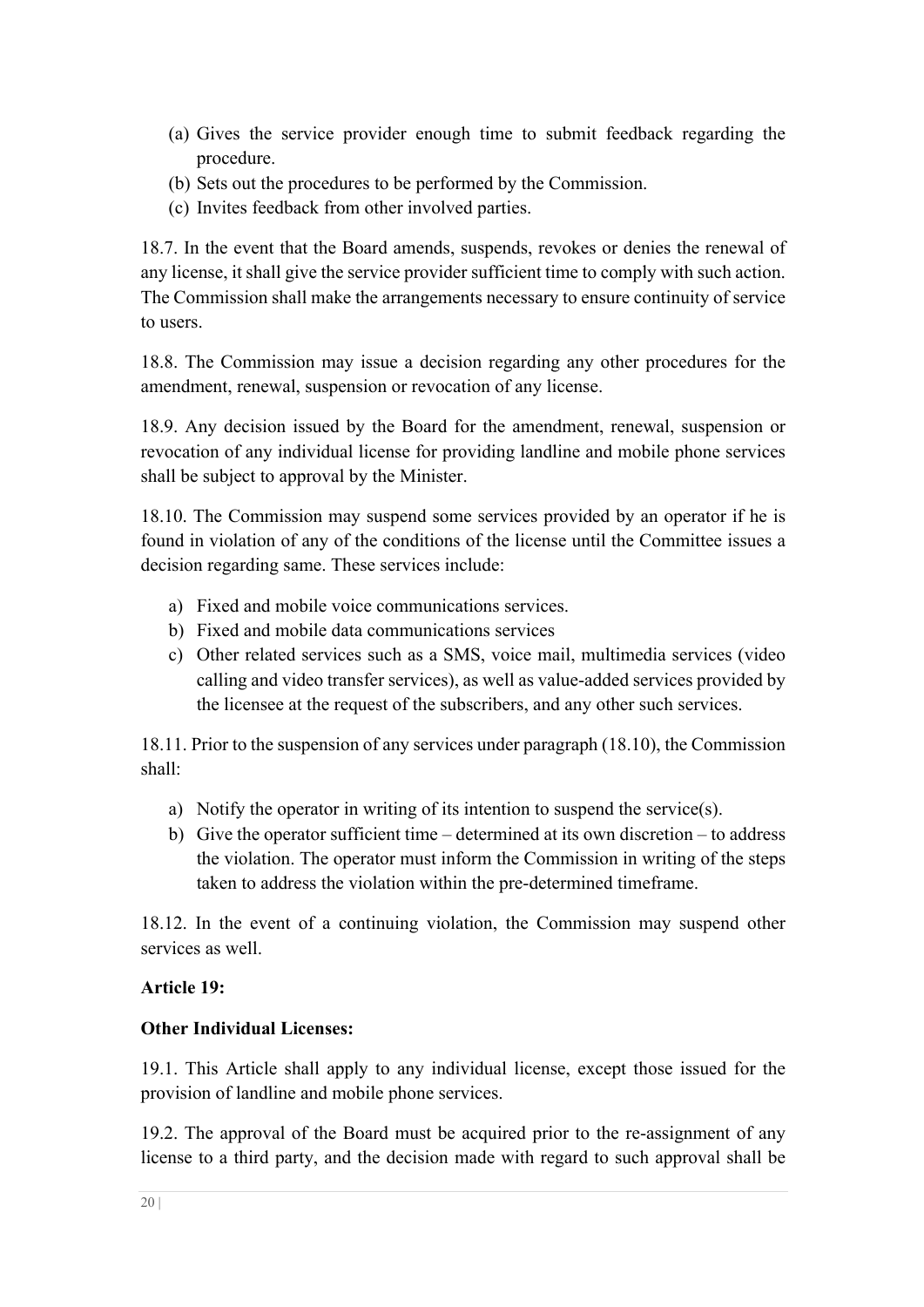published within 90 days from the submission of the complete application. The Rules of Procedure shall identify the application procedures.

19.3. The Board may amend any license in the following circumstances:

- (a) If the licensee applies for same.
- (b) If any changes or amendments are made to international or regional treaties and international recommendations in effect, or to the statutes and regulations of the Kingdom, that require such amendment.
- (c) If such amendment is necessary for the objectives and purposes of Article 3 of the Law.

19.4. The Board may renew the license in accordance with the Commission statutes, given that the service provider must submit a request for renewal in ample time prior to the expiration of his license.

19.5. The Board may amend, suspend, revoke or deny the renewal of the license for reasons including, but not limited to:

- (a) Repeated violation of an essential license condition.
- (b) Failure to pay the license fee or any other charges payable to the Commission.
- (c) Repeated failure to comply with decisions issued by the Commission.
- (d) Failure to use the license within one year from the date of issuance.
- (e) Engaging in acts conflicting with public interest.
- (f) Bankruptcy, liquidation, or dissolution of the service provider.
- (g) Re-assignment of the license to a third party without the Commission's approval.

19.6. Prior to the amendment, renewal, suspension or revocation of any license, the Commission shall notify the licensed service provider in writing of any such action, provided that the notice:

- (a) Gives the service provider enough time to submit feedback regarding the procedure.
- (b) Sets out the procedures to be performed by the Commission.
- (c) Invites feedback from other involved parties.

19.7. In the event that the Board amends, suspends, revokes or denies the renewal of any license, it shall give the service provider sufficient time to comply with such action. The Commission shall make the arrangements necessary to ensure continuity of service to users.

19.8. The Commission may issue a decision regarding any other procedures for the amendment, renewal, suspension or revocation of any license.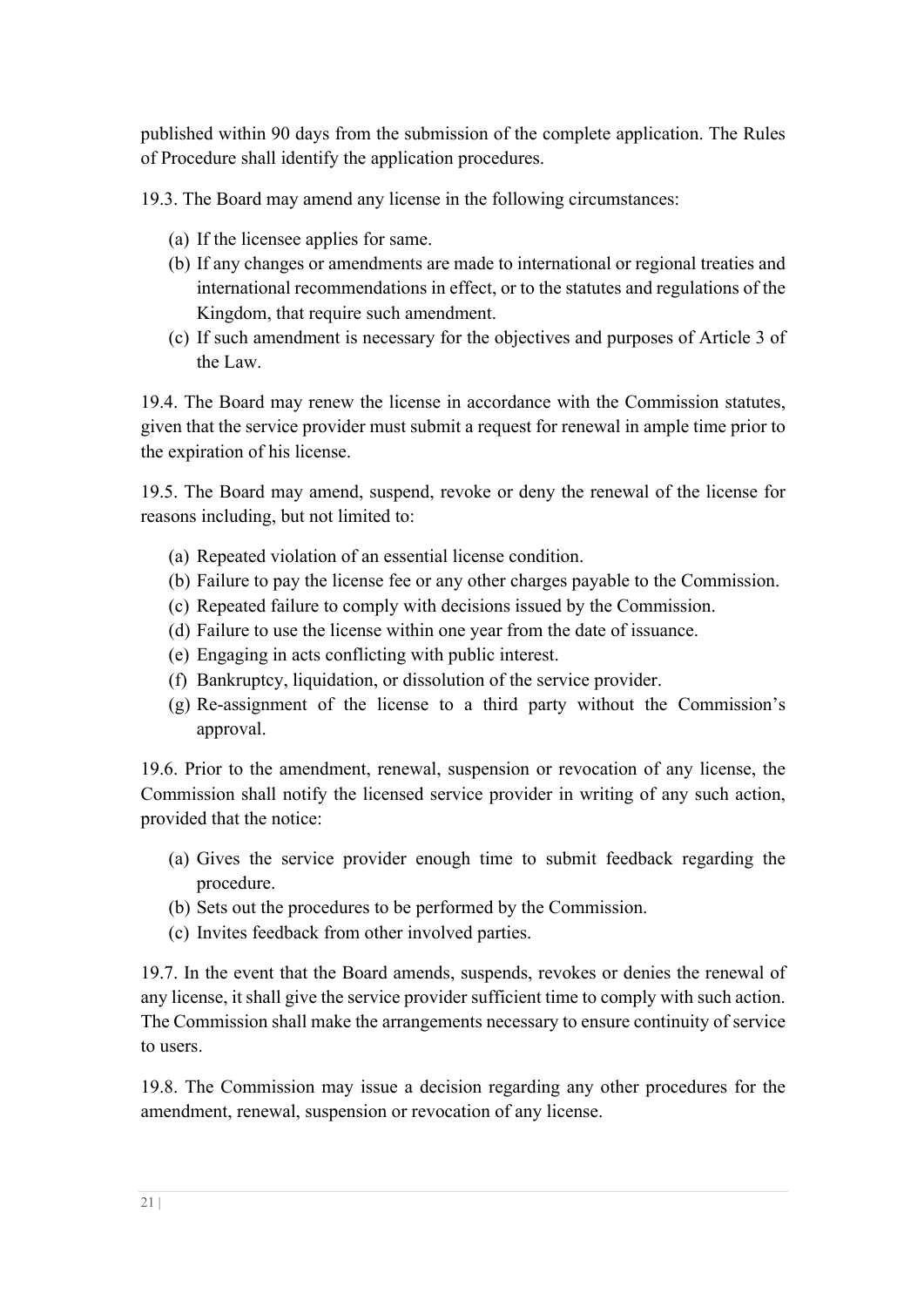# **Article 20:**

# **Class Licenses:**

20.1. The Commission may issue class licenses valid for a term not exceeding 25 years.

20.2. The Commission may review the terms and conditions of any class license at any time, given that the terms and conditions of a class license are to be reviewed five years from issuance date of the license.

20.3. When conducting a review as per paragraph (20.2) herein, the Commission shall send a written notice of such action to the licensees and registrants under the class subject to review.

20.4. The Commission may amend or revoke any class license in any of the following circumstances:

- (a) If the licensee applies for same.
- (b) If any changes or amendments are made to international or regional treaties and international recommendations in effect, or to the statutes and regulations of the Kingdom, that require such amendment.
- (c) If such amendment is necessary for the objectives and purposes of Article 3 of the Law.

18.6. Prior to the amendment or revocation of any license under this Article, the Commission shall notify the licensed service provider in writing of any such action, provided that the notice:

- (a) Gives the service provider enough time to submit feedback regarding the procedure.
- (b) Sets out the procedures to be performed by the Commission.
- (c) Invites feedback from other involved parties.

20.6. If the Commission amends or revokes any class license as per this Article, it shall give licensees sufficient time to abide by such amendment or revocation.

20.7. The Commission may review any class licenses as per its statutes, and to that end shall publish a notice identifying the procedures involved, thus giving licensees sufficient time to provide feedback. The Commission may conduct a public survey regarding the matter.

20.8. In the event that a class license is revoked or denied renewal, the Commission shall make the arrangements necessary to ensure continuity of service to users.

20.9. The Commission may issue a decision regarding any other procedures for the renewal, amendment or revocation of any license.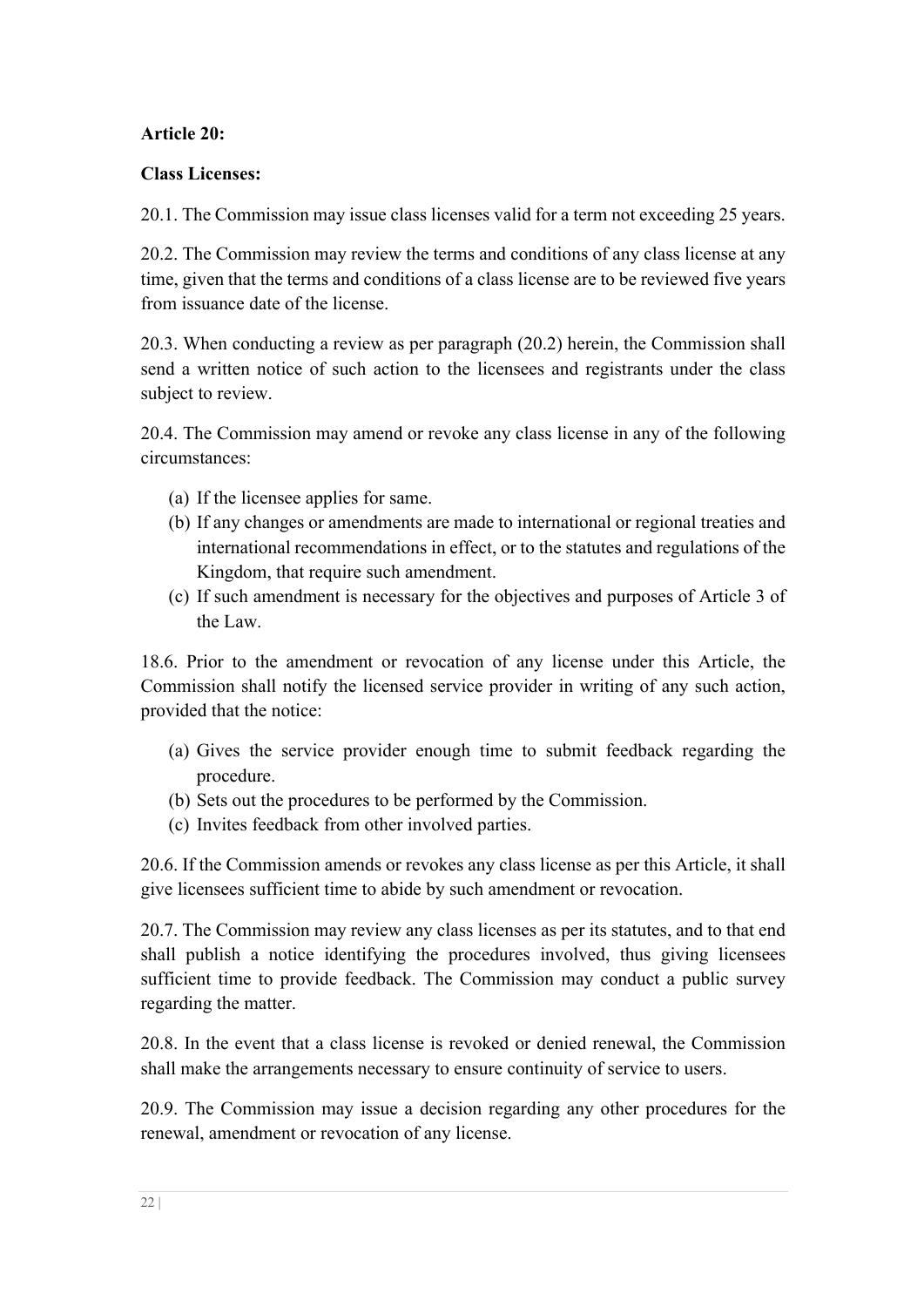# **Article 21:**

# **Class License Registration:**

21.1. The Commission may revoke any class license for reasons including, but not limited to, the following:

- (a) Repeated violation of an essential license condition.
- (b) Failure to pay the license fee or any other charges payable to the Commission.
- (c) Repeated failure to comply with decisions issued by the Commission.
- (d) Failure to use the license within one year from the date of issuance.
- (e) Engaging in acts conflicting with public interest.
- (f) Bankruptcy, liquidation, or dissolution of the service provider.
- (g) Re-assignment of the license to a third party without the Commission's approval.

21.2. Should the Commission consider revoking any registration pursuant to this Article, it shall send a written notice to the licensed registrant informing them of the action it wishes to pursue. The Commission may also conduct a public survey regarding the matter. The notice shall give licensees sufficient time to provide feedback. If the Commission revokes any registration, it shall give the licensee sufficient time to abide by such amendment or revocation, and shall make the arrangements necessary to ensure continuity of service to users in accordance with the conditions it deems appropriate.

21.3. The Commission may issue a decision regarding any other procedures for the renewal, amendment or revocation of any class license.

# **Article 23:**

## **National Telecommunications Record:**

22.1. The Commission shall prepare and maintain a national telecommunications register and publish the information recorded therein via the means it deems appropriate.

22.2. The National Telecommunications Record shall contain the following:

- (a) All licenses and class registrations issued by the Commission.
- (b) Decisions issued by the Commission.
- (c) A statement of all approvals and technical criteria determined by the Commission.
- (d) Reference Interconnection Offers (RIO)
- (e) Interconnection agreements provided under Article 42 of these Regulations.
- (f) A statement of fees received by the Commission for processes and services it provides as per its statutes.
- (g) The National Frequency Record.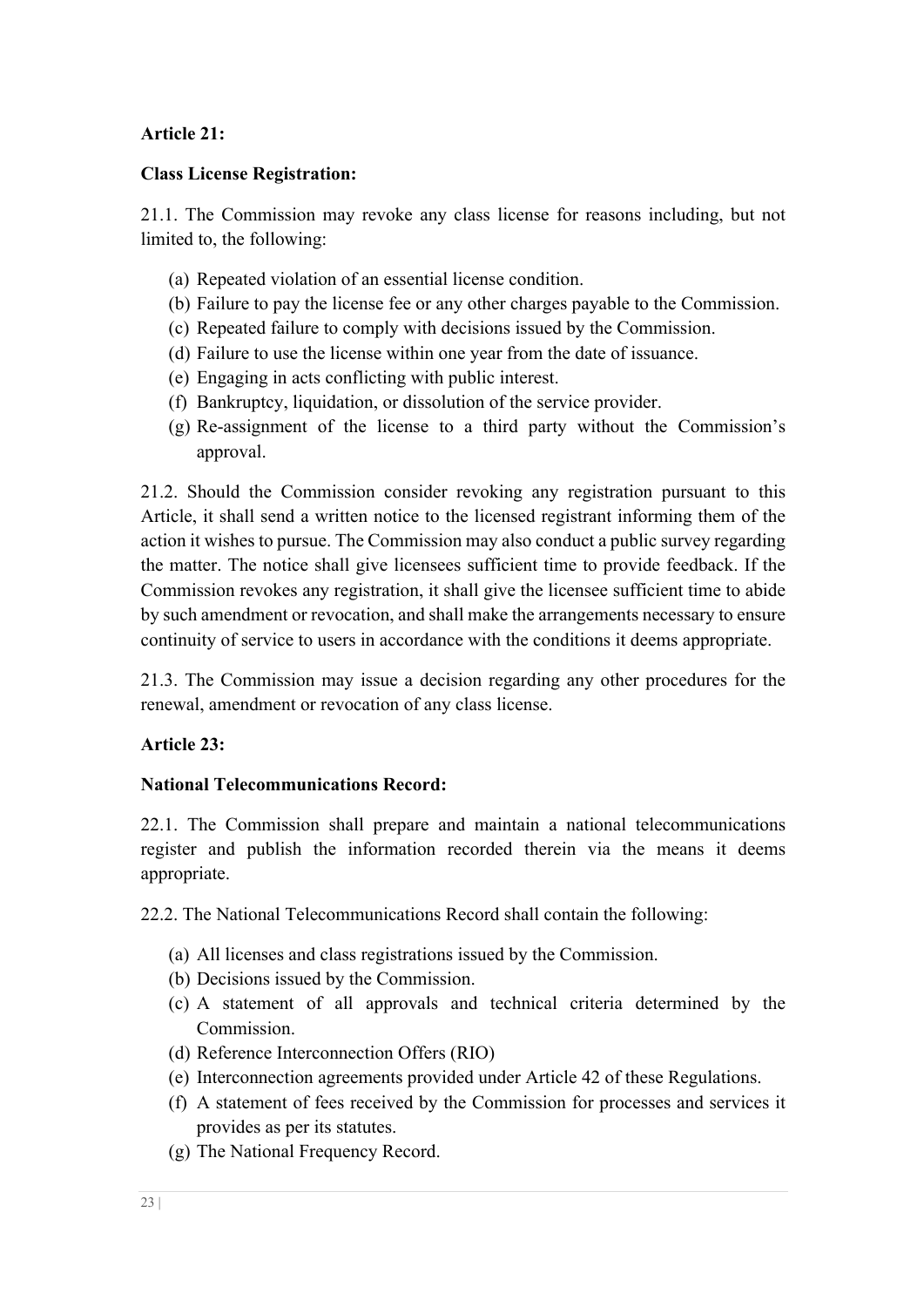# **Chapter 3: Access to Property**

# **Article 23:**

# **The Right of Access to Public Places:**

23.1. Without prejudice to paragraphs (23.2) to (23.5) herein, service providers may access public places for purposes related to the establishment, maintenance and operation of transmission systems, including excavation work, among others. They may also remain at such locations for as long as their work requires, in a manner that does not obstruct public usage.

23.2. Service providers shall not establish transmission systems on, above, below or alongside any highway or public place without the prior approval of the competent government authority responsible for such highways and other public places.

23.3. When a service provider is unable to receive, in accordance with reasonable terms of trade, the approval of the competent government authority for the establishment of transmission systems, he may submit a request to the Commission for assistance in acquiring such approval. The Commission, in partnership with the service provider, shall coordinate with such authority to reach a mutually acceptable solution, taking into account the usage of the highways and other public places by third parties.

23.4. When a service provider is unable to receive, in accordance with reasonable terms of trade, the right to use the pole, duct, tower or other telecommunications installations, or the right to use electricity or other transmission systems already established on highways or other public places, the service provider may submit a request to the Commission for assistance in acquiring such right to the end of providing telecommunications services. The Commission shall aid in facilitating his access to such right on a mutually acceptable basis for both the service provider and the competent authority.

23.5. At the request of the competent government authority, the Commission may:

- (a) Issue an order to the service provider, taking into account any terms identified by the Commission, to contract or alter the trajectory of any transmission system established – or to be established – in a location falling under the jurisdiction of such authority.
- (b) Prevent the service provider from establishing, maintaining or operating any transmission system other than what has been instructed by the Commission.

23.6. At the request of the competent government authority or the estate owner, the Commission may allow the establishment of installations or establishment of service pipes in, above, beneath or through (1) transmission systems owned by a service provider or (2) any property used for transmission system purposes, given that such authorization is subject to the terms specified by the Commission.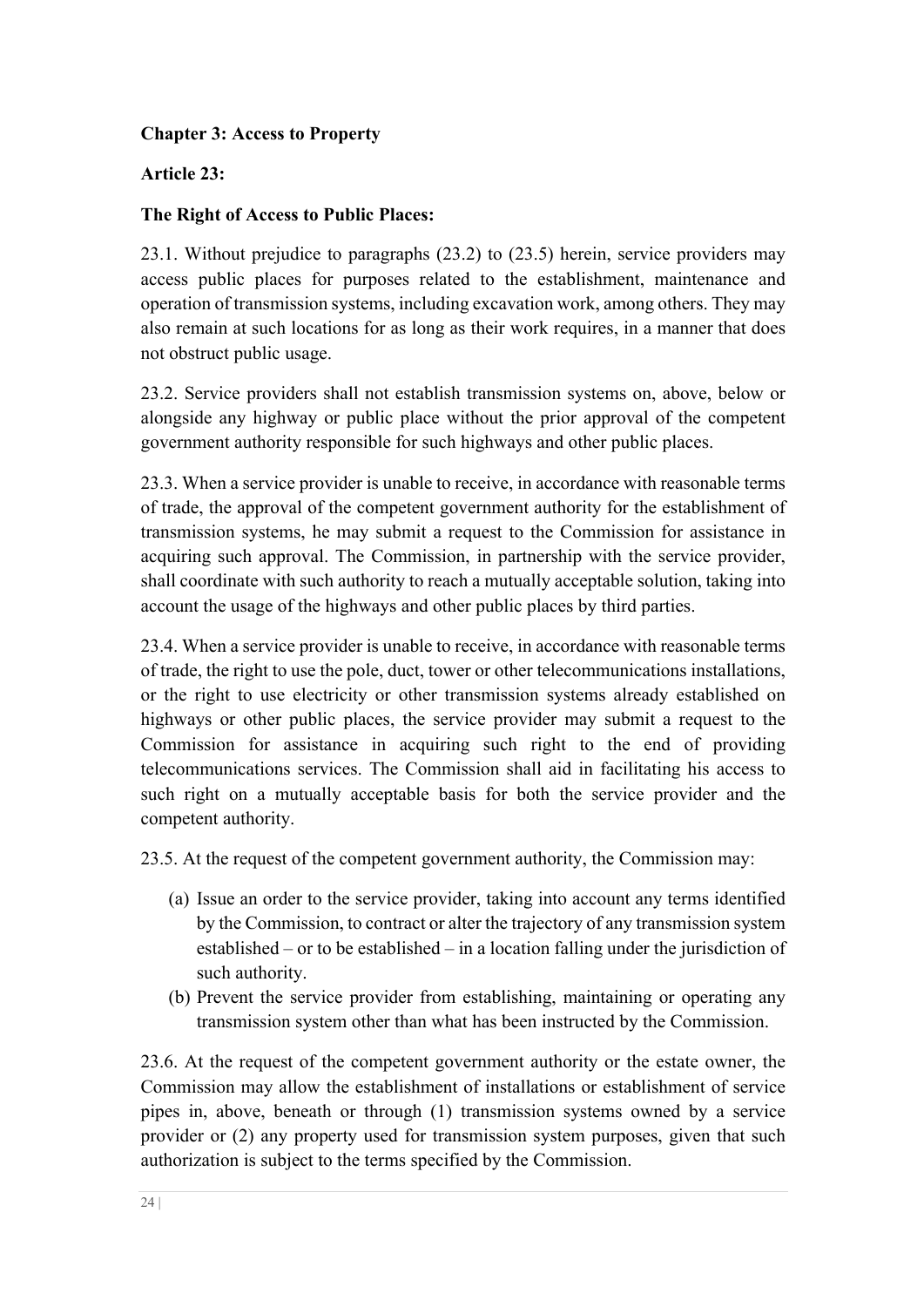# **Article 24:**

# **The Right of Access to Private Property:**

24.1. When the service provider requires or uses private property for the provision of telecommunications services, he shall seek to reach an agreement with the owner or the representative thereof.

24.2. If the service provider is unable to reach an agreement as provided in paragraph (24.1) herein, he may submit a request to the Commission for expropriation of property pursuant to Article 35 of the Law.

24.3. The Commission shall study the case and attempt to reconcile between the parties involved, otherwise – in the event that the use of such property is necessary for the purpose in question – take the necessary procedures in coordination with the competent authorities to resolve the issue in accordance with the Law of Eminent Domain and Temporary Taking of Property.

# **Article 25:**

# **Existing Telecommunications Facilities:**

25.1. Where possible, the establishment of new telecommunications facilities must not negatively impact existing telecommunications facilities.

25.2. If any existing transmission system is moved or altered as a result of establishing a new transmission system, the related expenses shall be borne by person requesting the transfer or alteration.

25.3. Any person performing an action that results in the need for protection arrangements for any existing transmission system shall be responsible for any related expenses.

# **Article 26:**

# **Other Equipment:**

26.1. Telecommunications facilities shall be established in a manner that does not negatively impact existing facilities and equipment (including but not limited to equipment used in the maintenance of highways, water and gas supply lines, petrol lines and electrical equipment). Any person responsible for any such impact shall bear any related costs.

26.2. The service provider shall compensate persons for costs borne by his changing the location of the facilities or equipment or making any alterations.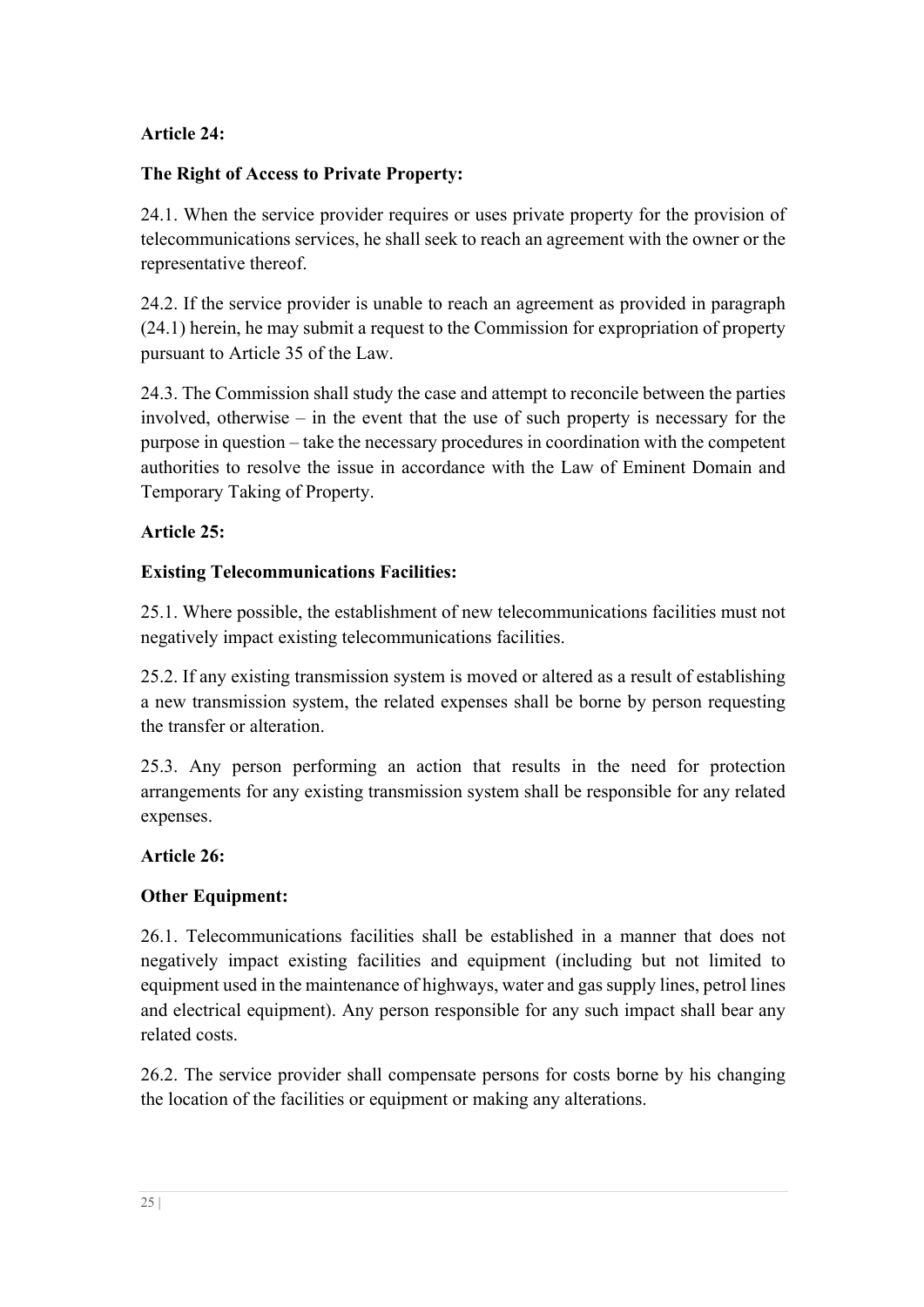# **Article 27:**

# **Sites of Environmental or Historical Importance:**

27.1. Where technically possible, and taking into account Commission considerations, service providers shall protect sites of environmental or historical importance from damage or harm as a result of establishing and operating or maintaining transmission systems and other telecommunications facilities.

27.2. For the purposes of this Article, the Commission may issue a decision identifying sites of environmental or historical importance, in coordination with the concerned government authorities.

## **Article 28:**

# **Joint Locations:**

28.1. In accordance with Article 36 of the Law, service providers with telecommunications facilities in existing locations shall allow other service providers to utilize such locations for establishing their own transmission systems, if such actions achieve tangible economic benefits and do not require additional critical establishments on that site.

28.2. The party requesting co-location shall compensate the person sharing the location with an amount mutually agreed upon by the two parties. If they fail to reach an agreement, the Commission shall determine the appropriate amount.

28.3. In the event that the two parties are unable to agree on the terms of co-location, either or both may submit a request to the Commission for an amicable or mandatory settlement, in accordance with Chapter 6 of these Regulations.

# **Chapter 4: Competition Between Service Providers**

# **Article 29:**

# **Commission Duties towards Competition:**

In accordance with the provisions of Chapter 6 of the Law, and paragraphs (3.e) and (3.o) herein, the Commission shall carry out the tasks and duties related to competition between service providers in the telecommunications market in the Kingdom:

- (a) Encourage effective and continuous competition for the benefit of users.
- (b) Establish a clear and transparent regulatory framework to reduce regulatory obstacles – among others – that may limit opportunities to access the telecommunications market in the Kingdom.
- (c) Issue a decision classifying dominant service provider in different markets in the Kingdom as per their share in the market and other factors in accordance with Article 30 of these Regulations.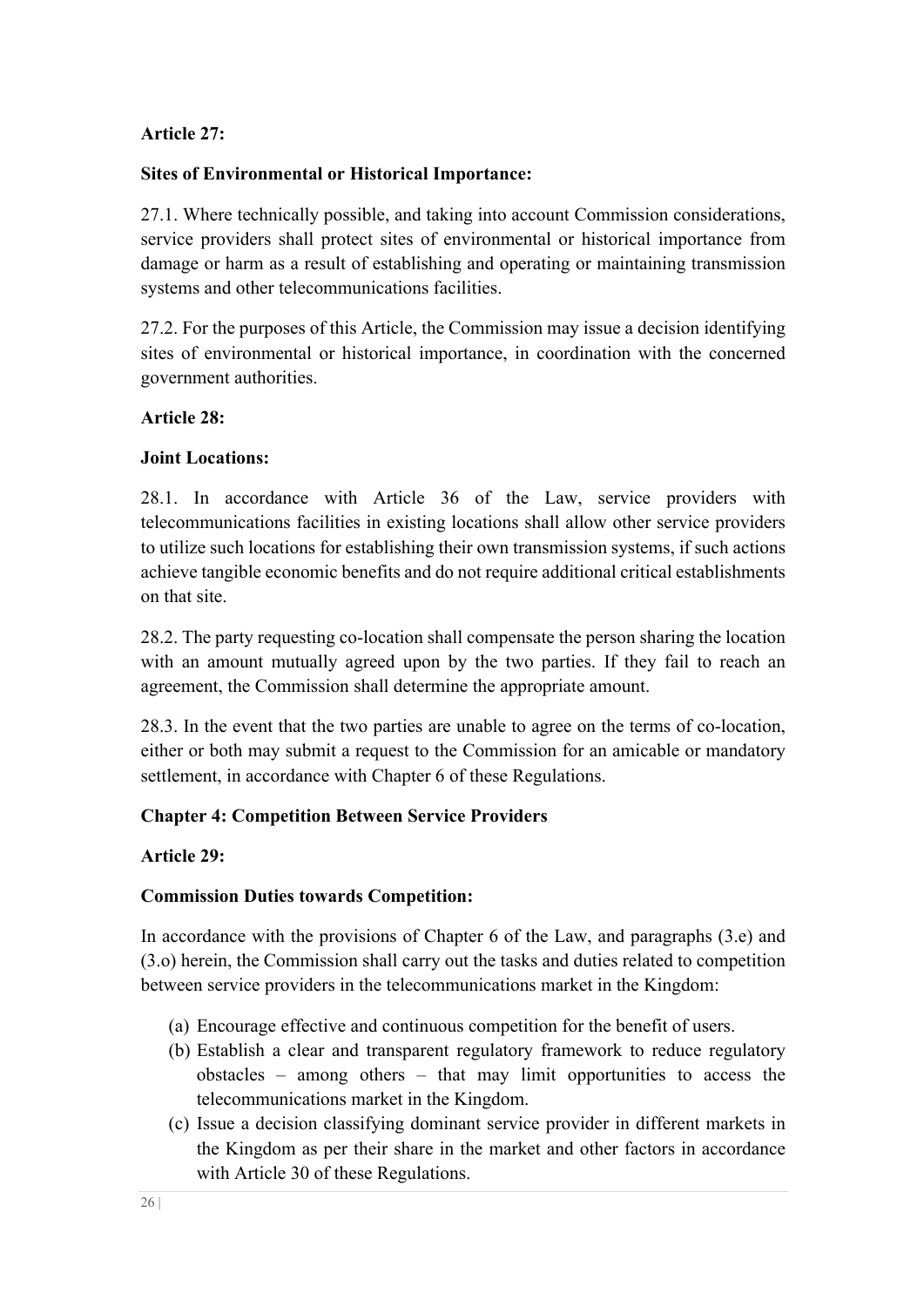- (d) Monitor and prevent exploitation of power by the dominant service provider in the market as per the present chapter and Article 26 of the Law.
- (e) Monitor and prevent practices that would limit competition as per the present chapter and Article 24 of the Law.
- (f) Review and make decisions regarding proposed mergers between service providers in accordance with Article 25 of the Law.
- (g) Resolve complaints and disputes pertaining to anti-competitive practices in a timely and neutral manner.

# **Article 30:**

# **Classification of Dominant Service Providers:**

30.1. In accordance with Article 1 of the Law, any service provider who generates at least 40% of the total revenue of a specific telecommunications market shall be classified as a dominant service provider, unless otherwise decided by the Commission.

30.2. The Commission may classify a service provider who generates more or less than 40% of the total revenue of a specific telecommunications market as a dominant service provider, if he – whether alone or jointly with third parties – enjoys a strong economic position enabling him to act in a significantly independent manner compared with other competitors or users, taking into consideration his share in the market and the factors identified in paragraphs (30.6.b) to (30.6.f) herein.

30.3. The Commission shall publish an updated list of all dominant service providers and their respective markets on its website.

30.4. Decisions identifying dominant service providers shall also determine and define their respective markets.

30.5. Prior to issuing any decision identifying a dominant service provider, the Commission shall consult with the public and the relevant service provider pursuant to the related terms under the Rules of Procedure, except where such a decision is for the designation of the Current Operator as a dominant service provider.

30.6. In the event that Commission classifies a service provider as a dominant service provider or introduces a change to such a classification in a specific market, it shall take into account, with regard to the market, the following:

- (a) The share of the service provider in the market and whether it gives him a strong economic position enabling him to act in a significantly independent manner compared with competitors or users, taking into consideration the other factors provided below.
- (b) The number and shares of other service providers in the market.
- (c) The pricing behavior of the service provider and his ability to take the lead in same.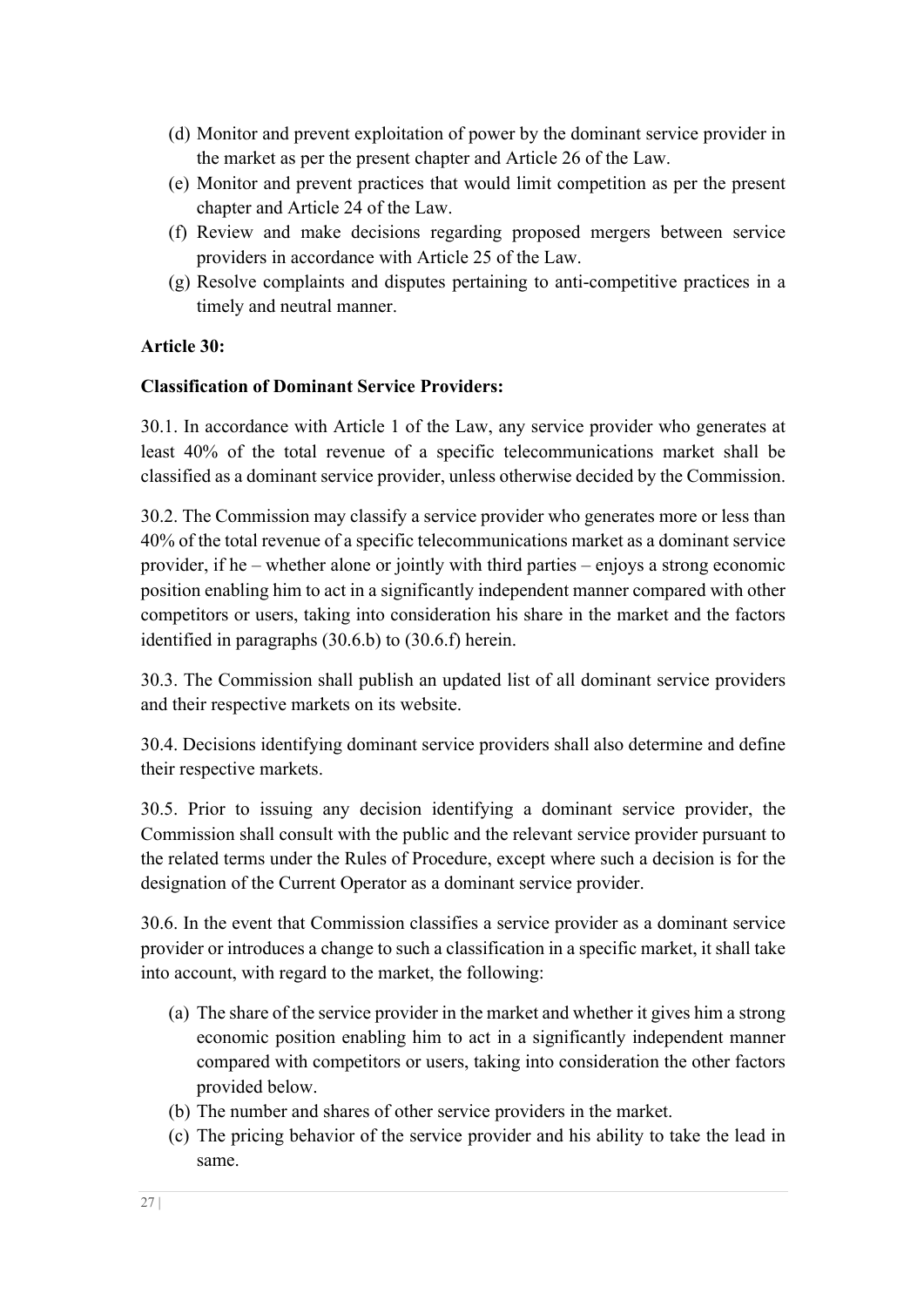- (d) If the service provider has exclusive or predominant control over basic service facilities or telecommunications facilities providing access to users.
- (e) Availability of reasonable alternate services.
- (f) The nature and size of access barriers.

#### **Article 31:**

#### **Abuse of Dominance:**

Pursuant to Article 26 of the Law, dominant service providers are prohibited from engaging in activities or acts that constitute an abuse of their dominant positions. Such acts include:

- (a) Failure to provide basic facilities to a competitor during a reasonable time period, after receiving a request for same at reasonable and easy terms, if the dominant service provider has such facilities in his possession.
- (b) Discrimination in granting access, interconnection, or any other services or facilities provided to other service providers, except in circumstances that can be objectively justified by differences in the circumstances of their provision, including differences in cost or a shortage in available facilities or resources.
- (c) Provision of a set of services, under which the dominant service provider (1) requires the competitor, as a condition for receiving a certain service, to also receive another service he does not need, or (2) gives the competitor better conditions unjustifiable by differences in cost if he receives another service he does not need.
- (d) Instigate the acquisition of facilities or scarce resources, including the right to access, needed by another service provider for the operation of his services, in order to deprive him of such facilities or resources.
- (e) Provision of competitive services at lower prices than the average long-term incremental costs or any standard cost criteria required by the Commission.
- (f) Mutual financial support from one service to another competitive service, aimed at influencing or limiting competition, except where such support is approved by the Commission by virtue of a decision or the price approval of the services.
- (g) Failure to comply with the interconnection obligations of a dominant service provider pursuant to Chapter 5 of these Regulations.
- (h) Any of the following acts that may obstruct or prevent the expansion or entry of a competitor into the market:
	- 1. Price compression by a dominant service provider, with the aim of reducing the profit margin available for a competitor in need of wholesale services from the dominant service provider, through increasing the wholesale prices of such services or reducing the retail prices of such services in the competition markets, or both.
	- 2. Urging or demanding that suppliers refrain from selling to a competitor.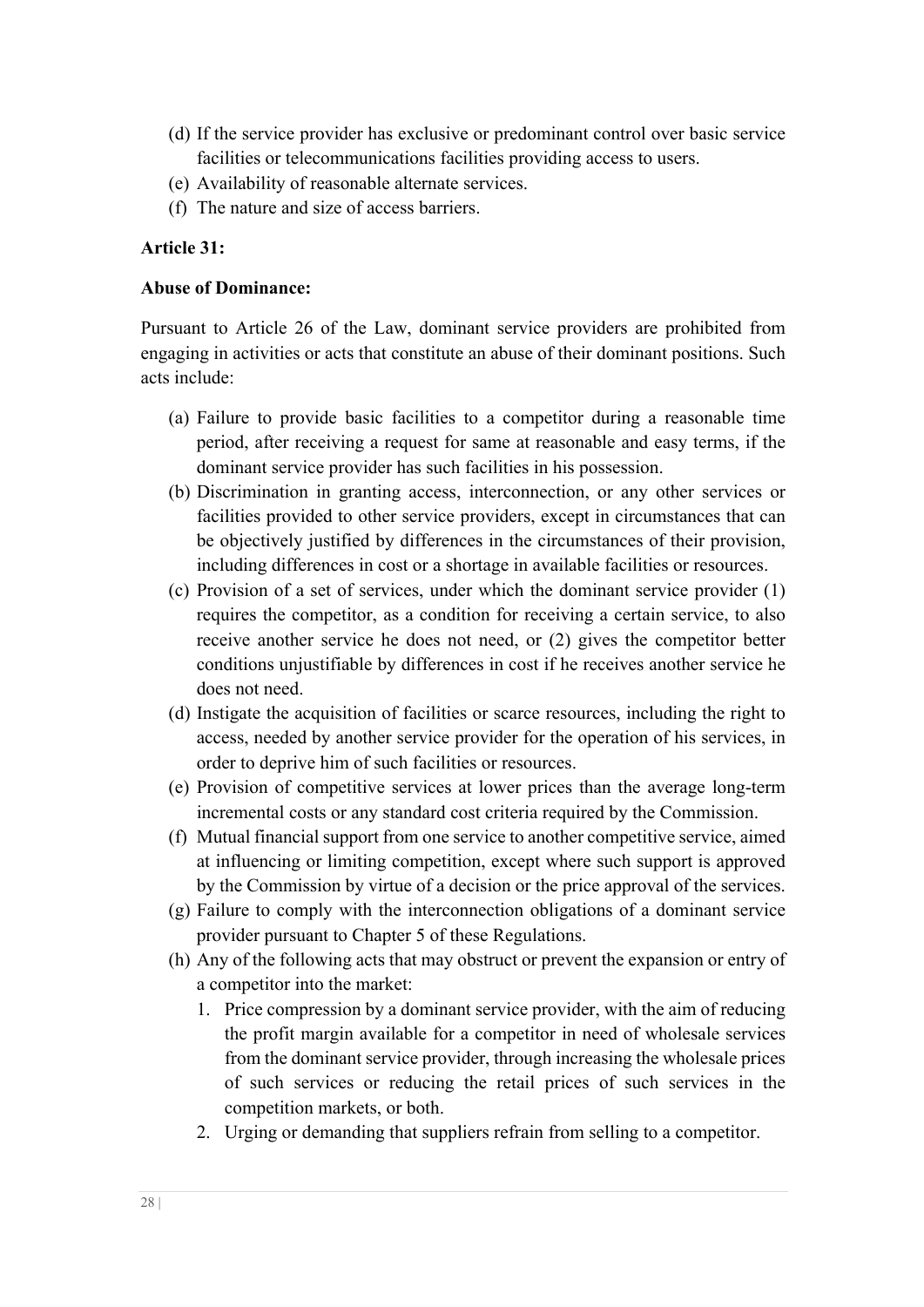- 3. Adopting technical specifications for his networks or systems that prevent or obstruct mutual operation with the competitor's network or system.
- 4. Failure to provide, in due course, technical information on basic facilities to other service providers, in addition to technical specifications or other relevant trade information required by other service providers to provide services.
- 5. Using information acquired from competitors through interconnection or service provision to have advantage in the competition.
- (i) Any act or activity deemed by the Commission pursuant to Article 32 of these Regulations – to currently or potentially have significant impact on limiting or harming the competition in any telecommunications market.

# **Article 32:**

## **Other Anti-Competitive Practices:**

In accordance with Article 24 of the Law, persons may not engage in any practices that may compromise or undermine competition in any telecommunications market, including:

- (a) Arrangements between two or more service providers to, directly or indirectly, determine the service fees or any other terms and conditions in the telecommunications markets.
- (b) Arrangements between two or more service providers to, directly or indirectly, determine the person securing a contract or a work opportunity in the telecommunications markets.
- (c) Arrangements between two or more service providers to divide shares or telecommunications markets amongst themselves or between other service providers.

# **Article 33:**

## **Determining Abuse of Dominance and Anti-Competitive Practices:**

33.1. The Commission may, at the request of any person or at its own initiative, decide in all cases if:

- (a) The acts or activities of a dominant service provider constitute an abuse of dominance as per Article 31 of these Regulations.
- (b) The acts or activities of any service provider can constitute anti-competitive practices, as per Article 32 of these Regulations.

33.2. Without prejudice to Article 39 of the Law, the Commission decisions pursuant to paragraph (33.1) herein shall be final and binding to all parties, provided that Commission sends prior notice to such parties informing them that a decision is under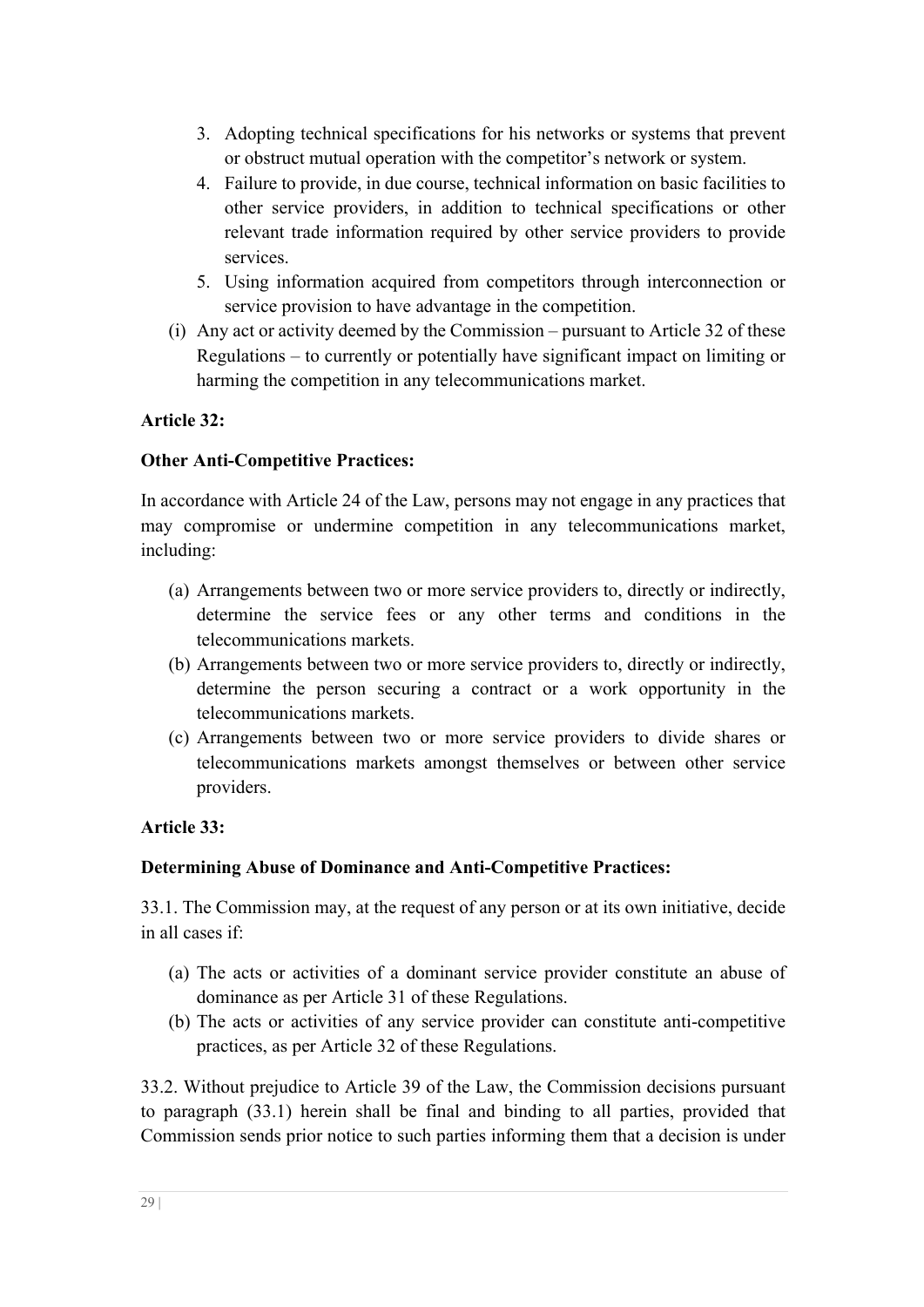consideration and enabling them to submit feedback regarding same prior to its issuance.

33.3. The Commission may decide that a particular act or activity covered by Articles 31 or 32 of these Regulations shall not be considered as an abuse of dominance or an anti-competitive practice, on a case by case basis.

33.4. The decision issued pursuant to paragraph (33.3) herein shall include the grounds for its issuance, provided they are in line with a development in the telecommunications sector based on a competitive market in the Kingdom.

# **Article 34:**

# **Addressing Abuse of Dominance and Anti-Competitive Practices:**

34.1. In the event that Commission decides, with regards to one or more specific cases, that the acts or actions of a dominant service provider constitute an abuse of dominance or an anti-competitive practice pursuant to its statutes, it may:

- (a) Issue a decision asking the person(s) to take one or more of the following procedures:
	- 1. Desist the acts or actions specified in the decision immediately or within the identified timeframe and abide by the conditions contained therein.
	- 2. Conduct certain changes in the acts or the actions specified in the decision, such as removing or minimizing the impact of the abuse or the competition limitations.
- (b) Refer the case to the Violations Committee in accordance with Article 38 of the Law and Article 94 of these Regulations.
- (c) Require the service provider guilty of acts, actions or practices that are anticompetitive or constitute an abuse of dominance to convene with the persons affected by such acts, actions or practices, in order to reach a solution for preventing or correcting same. If necessary, the conflict shall be resolved in accordance with Chapter 6 of these Regulations.
- (d) Require the service provider guilty of acts, actions or practices that are anticompetitive or constitute an abuse of dominance to publish an admission and an apology in one or more widely-circulated newspapers, in the manner and time decided by the Commission.
- (e) Require the service provider to submit periodic reports to the Commission to aid in determining whether the practices or activities are still ongoing and identifying their impact on telecommunications markets, competitors and users.

34.2. If the dominant service provider repeatedly fails to implement a decision issued by the Commission as a deterrent or punishment for abusing his dominant position n the market or conducting activities that are anti-competitive or constitute an abuse of dominance, the Commission may issue a subsequent decision requiring the service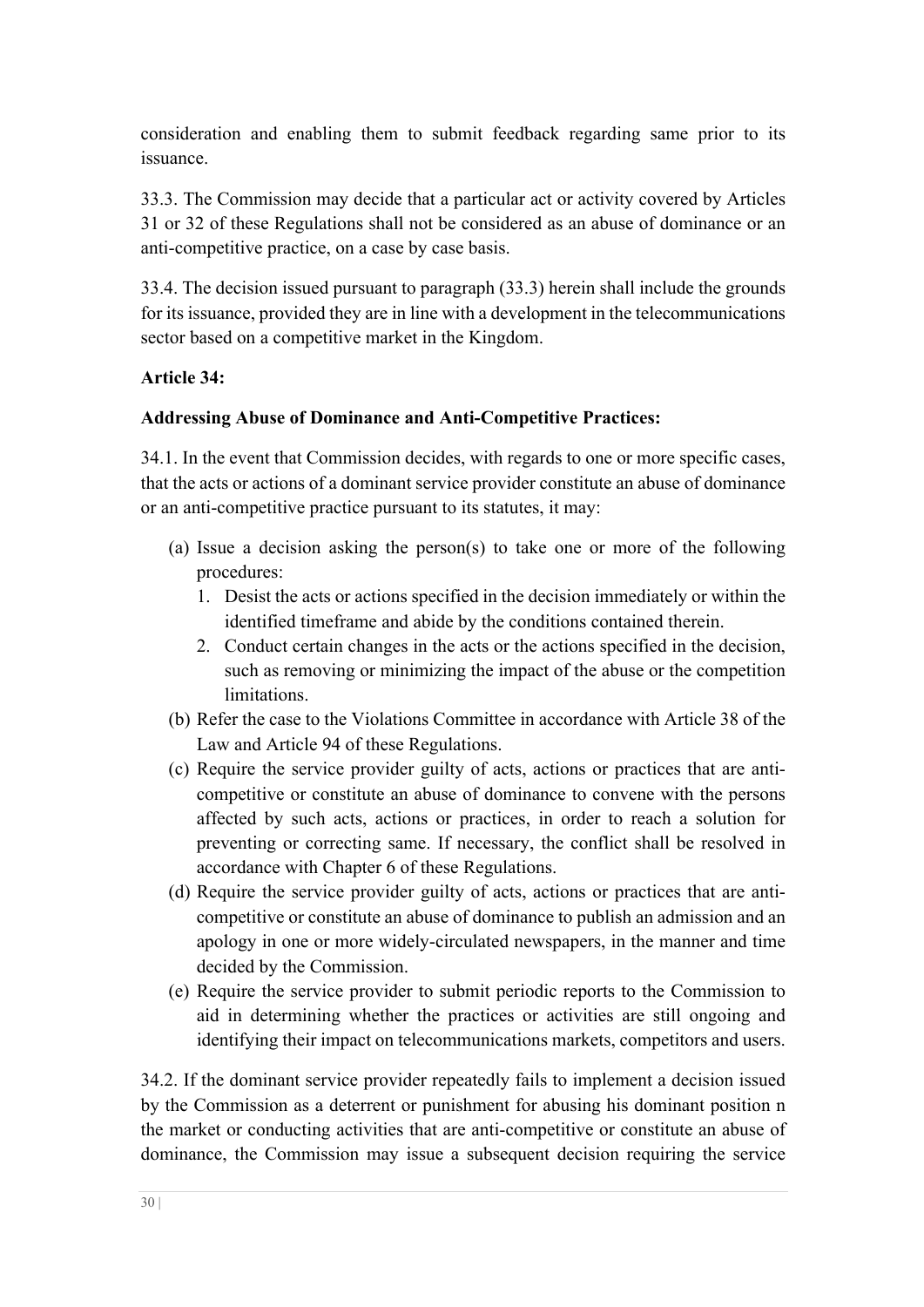provider to relinquish ownership of certain areas of work or conduct such work through an independent company with independent books of account, provided that:

- (a) The service provider has received a written notice indicating the possibility of such a decision, and giving him the opportunity to express his opinion regarding same.
- (b) The Commission deems that such a decision is an effective means to putting an end to the continued abuse of dominance, or the anti-competitive practices, actions or acts.

## **Article 35:**

## **Mergers:**

35.1. Applications for the approval of mergers submitted in accordance with Article 25(1) of the Law, or for the purchase of shares in accordance with Article 25(2) of the Law, shall include detailed information on the proposed merger or purchase. They must also include, at the very least, the following:

- (a) Identifying all parties to the merger or the purchase, including real owners, buyers, sellers and persons who own more than 5% of any merger or purchase.
- (b) A description of the nature of the process and a summary of the terms of trade.
- (c) Basic financial information on the parties involved, including their annual revenue from the telecommunications markets, the value of the assets allocated for their telecommunications activities, and copies of any published annual or quarterly financial reports.
- (d) A description of the telecommunications markets in which parties operate.

35.2. Within 90 days from receiving a duly submitted and complete application in accordance with Article 25(1) and (2) of the Law, the Commission shall:

- (a) Approve the process unconditionally.
- (b) Approve the process on the terms Commission deems reasonable for the promotion and development of open and competitive telecommunications markets in the Kingdom that would increase the benefits reaped by telecommunications users.
- (c) Reject the process.
- (d) Issue a notice pursuant to Chapter 2 of the Rules of Procedure, initiating an inquiry into the proposed process in accordance with paragraph (35.3) herein.

35.3. In the event Commission chooses to initiate an inquiry into a proposed operation pursuant to Article 25 of the Law, it may request further information on the process and its implications on the telecommunications markets in the Kingdom. Such information shall include: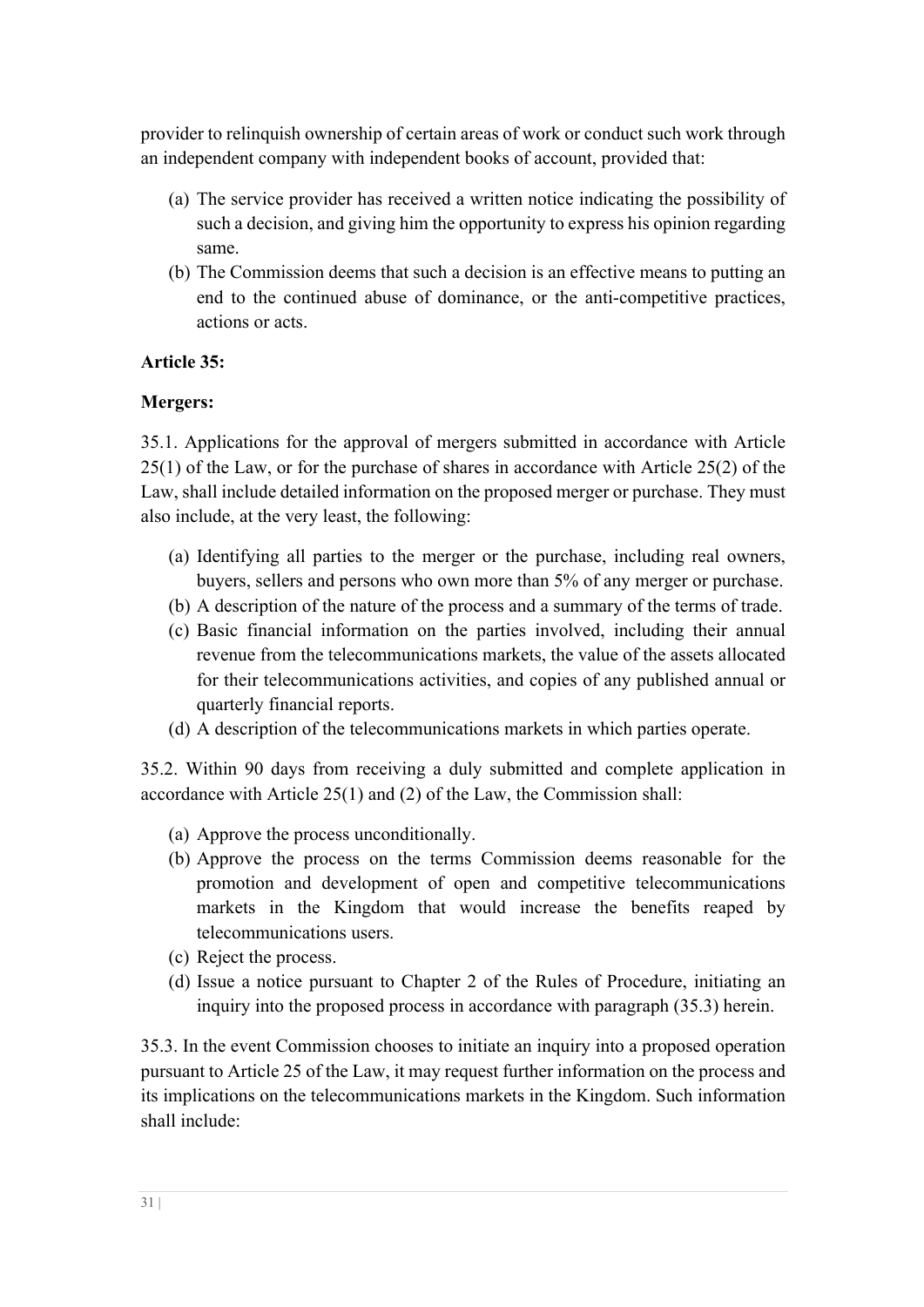- (a) Telecommunications services provided by the parties, users and suppliers, as well as their shares and financial performance in the market.
- (b) The activity and market share of the competitors.
- (c) The availability of alternative products in the involved markets.
- (d) The general impact of the operation on suppliers, competitors and users in the relevant telecommunications markets.

35.4. After the conclusion of the inquiry into any proposed process pursuant to paragraph (25.1) or (25.2) of the Law, the Commission shall issue a decision in accordance with paragraph (35.2.a) or (35.2.b) or (35.2.c) herein.

35.5. In deciding on the merger application as per Article 25 of the Law, the Board shall take into consideration the following guidelines:

- (a) Examining the significant likelihood of the merger preventing or compromising competition, or causing a significant exercise of dominance on a key part of a specific telecommunications market, for two or more years, compared with the impact of non-merging in whole or in part.
- (b) A specific telecommunications market is the smallest group of products and geographic areas that sellers may subject to a notable and steady increase in prices, for a non-temporary period exceeding the levels that would have probably prevailed in case of non-merging, given that in most case 5% is considered a notable increase in prices, and a year is considered a temporary period.
- (c) Non objection, in general, to any merger if the merging entity will solely dominate less than 30% of the shares of a specific telecommunications market.
- (d) Non objection, in general, to any merger based on precautions arising from market potential cross-practices, if the share of the four key persons in a specific telecommunications market is less than 65% post the merger.

35.6. In applying guidelines in paragraph (35.5), the Board shall take into account the following:

- (a) The extent of effective competition that foreign products or competitors can introduce to telecommunications activities of the parties of an existing or proposed merger.
- (b) The failure or the failure likelihood of a telecommunications activity, or any part thereof, owned by a party involved in an existing or proposed merger.
- (c) The availability of acceptable alternatives to the products provided by the parties of the existing or proposed merger.
- (d) Any obstacles to entry into a telecommunications market, including:
	- 1. Customs and other obstacles to international trade.
	- 2. Regulatory control on entry into such markets.
	- 3. Any impact resulting from the existing or proposed merger on such obstacles.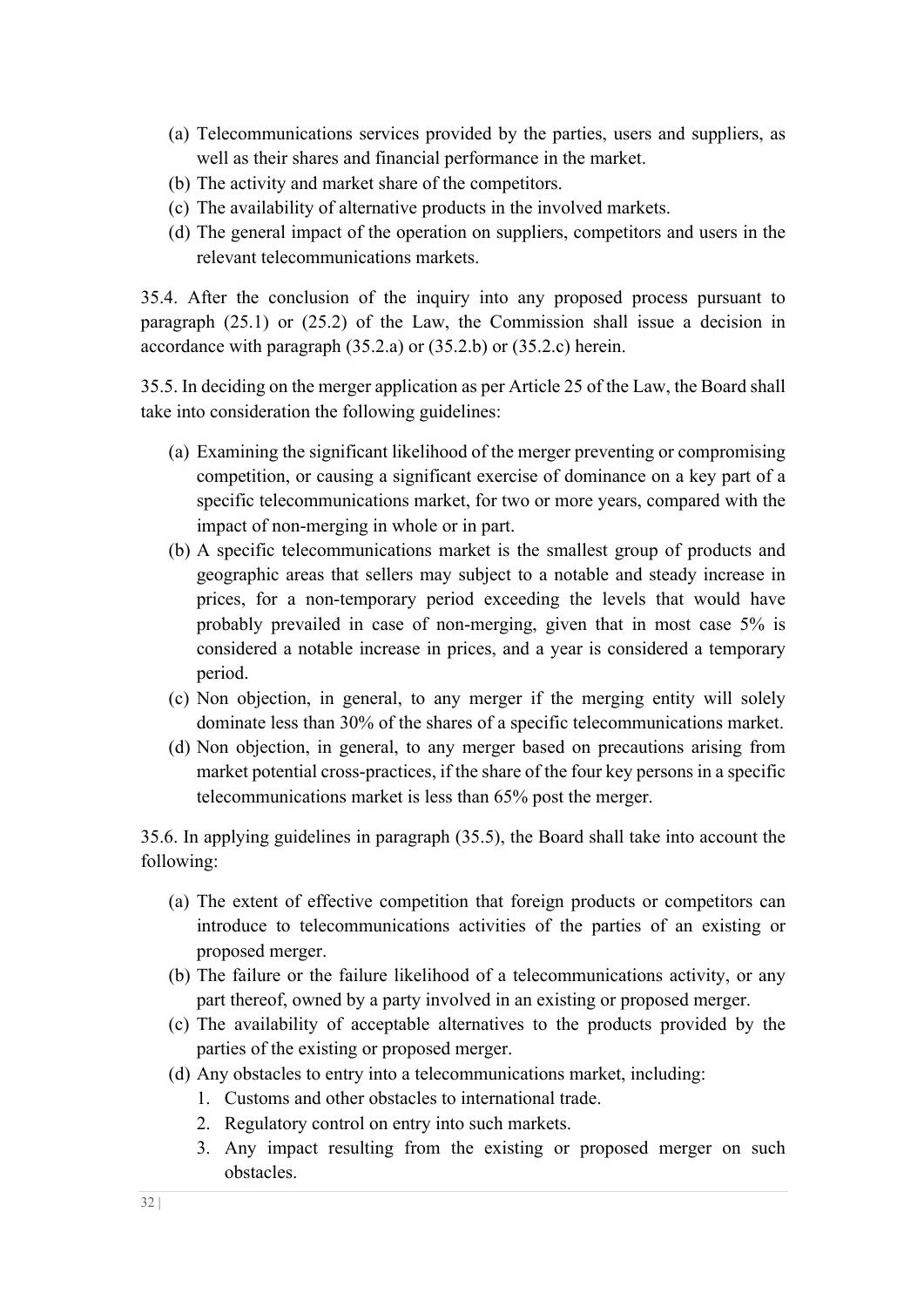- (e) The extent to which the survival or viability of effective competition in a specific telecommunications market is affected or likely to be affected by the existing or proposed merger.
- (f) The potential for the existing or proposed merger to lead to the removal of a strong and effective competitor.
- (g) The nature and extent of change and development in a specific telecommunications market.
- (h) Any other factors related to the competition in a specific telecommunications market, that will or may be affected by the existing or proposed merger.

#### **Chapter 5: Interconnection**

#### **Article 36:**

## **The Interconnection Functions and Duties of the Commission**

In accordance with Chapter 7 of the Law, the Commission shall:

- (a) Establish an appropriate and effective interconnection between telecommunications networks, and ensure the right of service providers to use the telecommunications facilities of other telecommunications service providers, to allow the interoperability of telecommunications services that begin or end from one to the other, or both, in the Kingdom.
- (b) Provide a clear and transparent regulatory framework for interconnection and right to access, to reduce regulatory obstacles and other impediments to entry into the telecommunications market.
- (c) Encourage fast and commercially-feasible interconnection arrangements through trade negotiations between parties to conclude interconnection agreements where possible.
- (d) Ensure the conclusion of interconnection agreements for the purposes of the Law and these Regulations.
- (e) Publish interconnections guidelines compatible with the Commission statutes.
- (f) Identify dominant service providers in the telecommunications markets for interconnection purposes.
- (g) If Commission deems appropriate, it shall regulate fees for interconnection and access to services provided by the dominant service providers in the telecommunications market.
- (h) Ensure that dominant service providers publish their RIOs pursuant to these Regulations and Interconnection Guidelines.
- (i) Resolve disputes related to interconnection and right to access in a timely and neutral manner.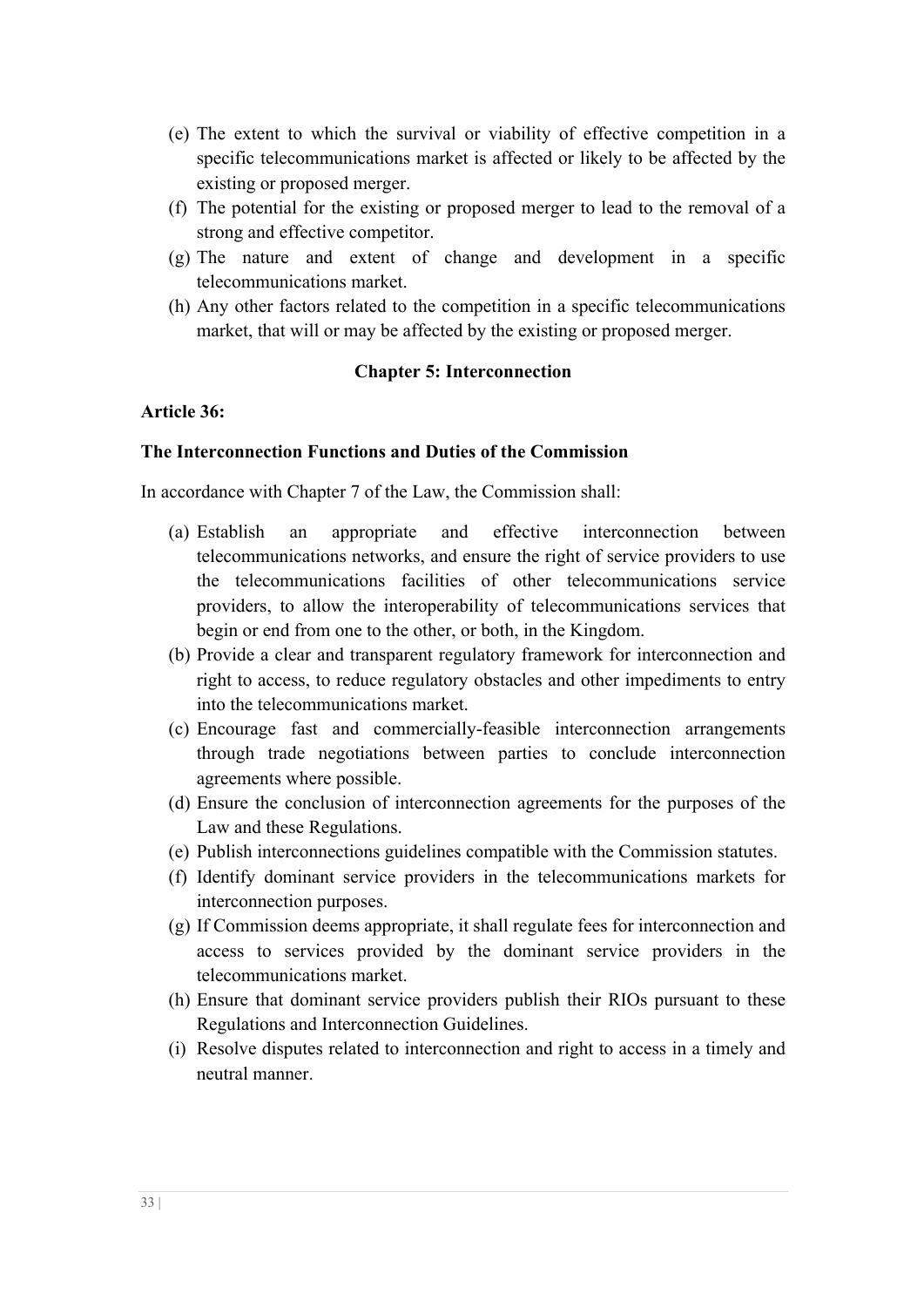# **Article 37:**

## **Interconnection Between All Service Providers:**

37.1. A service provider shall, upon receiving a written request from another service provider or a foreign service provider, negotiate in good faith interconnection agreement for:

- (a) Establish and maintain a link between the telecommunications networks of both parties at specific points of contact.
- (b) Provide access to telecommunications facilities if reasonably requested, to enable services providers to provide telecommunications services to their users.

37.2. The following acts or practices, among others, shall be contrary to good faith negotiations:

- (a) Obstructing or delaying negotiations or dispute resolution.
- (b) Denying access to important information on the telecommunications or telecommunications facilities of a service provider necessary for interconnection arrangements.
- (c) Misleading or forcing a party to reach an agreement that he would not have agreed to otherwise.
- (d) Asking another service provider to sign a non-disclosure agreement preventing him from providing information required by the Commission.
- (e) Refusing the inclusion of a clause allowing the amendment of an interconnection agreement pursuant to any changes to the Commission statutes.

37.3. Unless otherwise decided by the Commission, a service provider may not be asked to conclude any agreement pursuant to paragraph (37.1) herein if he reasonably considers that:

- (a) It causes or could cause a person or a property to be gravely compromised, damaged or injured.
- (b) It results in serious damage or interference in the operation of telecommunications networks or facilities or the provision of his telecommunications services.
- (c) It is not technically or commercially feasible.

73.4. Service providers shall ensure that any agreements proposed pursuant to a request submitted per paragraph (37.1) herein are compatible with the provisions of the Interconnection Guidelines.

73.5. Service providers and other concerned parties may, at any time, request the Commission to issue a decision for the amendment or clarification of the matters or procedures stipulated in the Interconnection Guidelines.

## **Article 38:**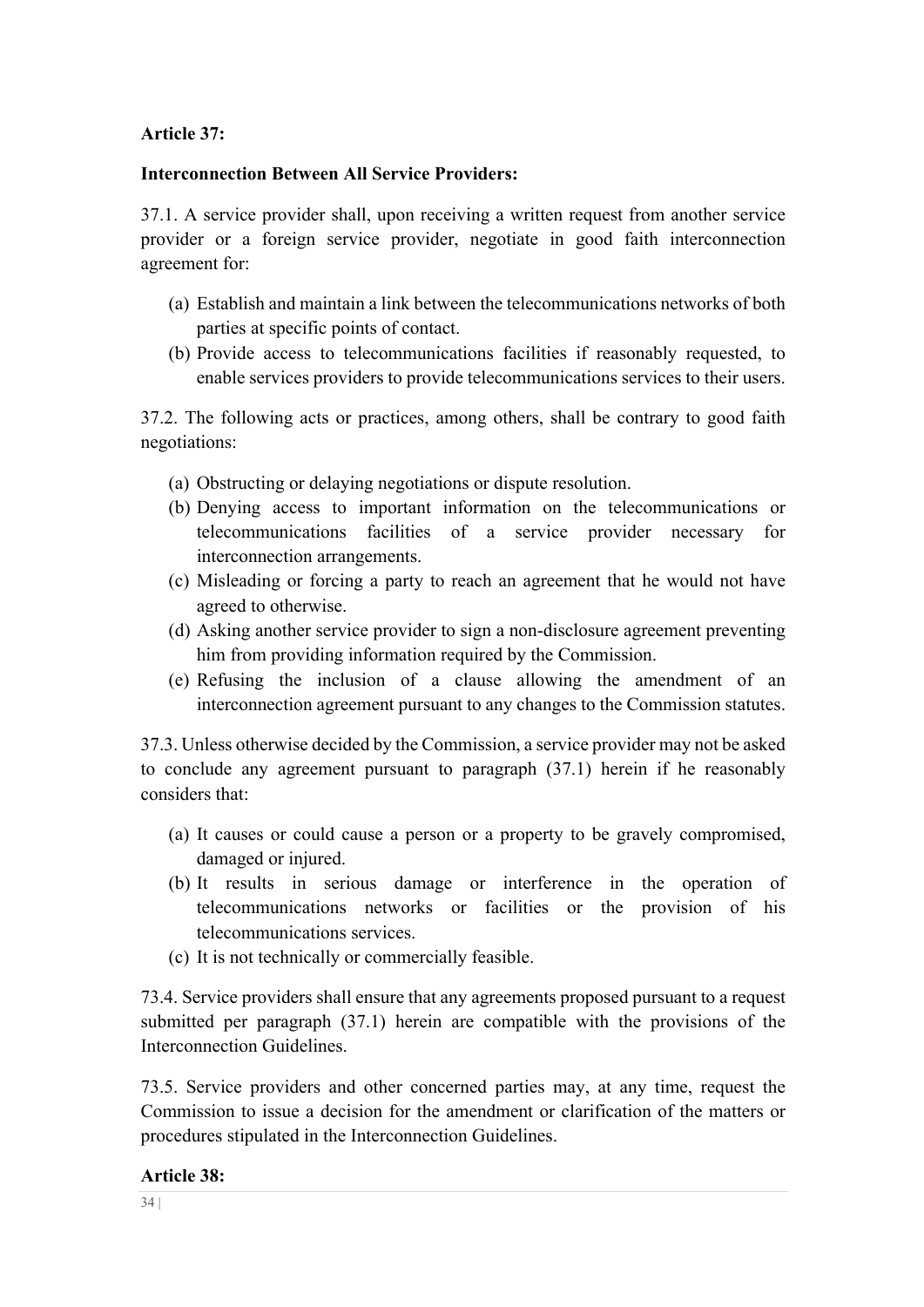# **Interconnection by Dominant Service Providers:**

38.1 For the purposes of interconnection in one or more telecommunications markets, Articles 38 to 42 of these Regulations shall apply only to service providers classified by the Commission as dominant service providers.

38.2. The Commission may issue a decision to classify a service provider as a dominant service provider for interconnection purposes in one or more telecommunications markets if it considers that:

- (a) The service provider is a dominant service provider in accordance with the Commission statutes.
- (b) The service provider, independently or jointly with others, enjoys a position equal to that of a dominant service provider.

## **Article 39:**

## **Interconnection Requests:**

39.1. Every dominant service provider classified as such in accordance with Article 38 of these Regulations shall, upon request, offer to interconnect between his telecommunications network and any service provider, and offer access to his telecommunications facilities, through a written interconnection agreement.

39.2. All interconnection arrangements offered by dominant service providers pursuant to paragraph (39.1) herein shall be:

- (a) Compatible with the most recent version of the Interconnection Guidelines, including guidelines on interconnection fees and quality of service.
- (b) Compatible with the RIO adopted by the Commission.
- (c) Characterized by transparency, neutrality and objectivity.
- (d) Fulfil all reasonable requests for access to the telecommunications network of a dominant service provider at any technically feasible terminal.
- (e) Subject to reasonable terms and conditions compliant with the Commission statutes.

39.3. Each dominant service provider classified as such in an interconnection market shall ensure that:

- (a) Identical interconnection conditions shall be applicable to interconnected local and foreign service providers with similar interconnection circumstances.
- (b) The conditions and quality of service offered to local and foreign service providers for interconnection and right of access shall be identical to those applicable to his services or affiliates.
- (c) All necessary information and specifications are supplied upon the request of local and foreign service providers seeking interconnection or right of access.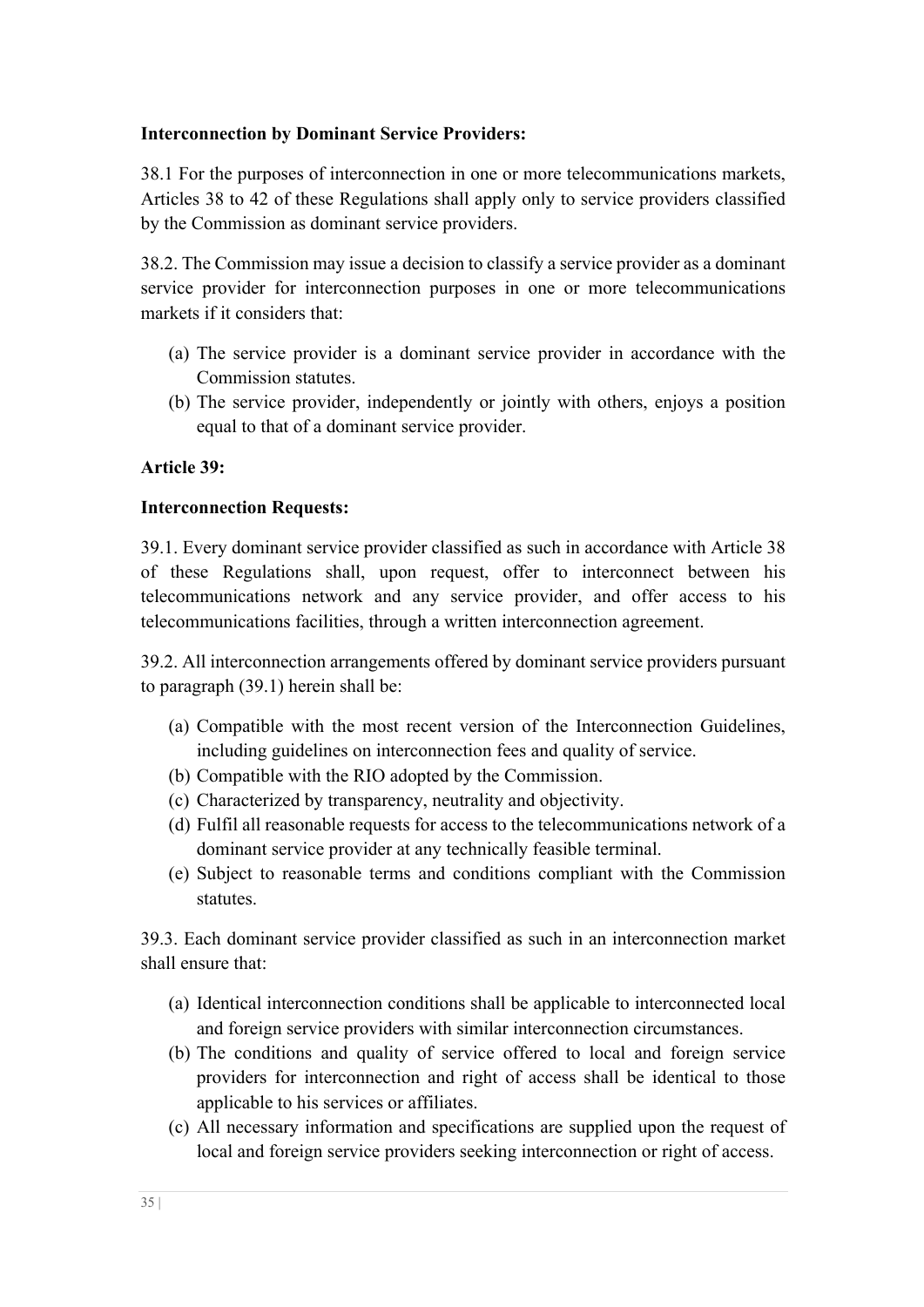(d) The information received from a local or foreign service provider seeking interconnection shall be used for such purposes only, and may not be disclosed to any authorities, persons or affiliates, for whom such an information would provide a competitive edge.

## **Article 40:**

## **Interconnection Fees:**

40.1. The Commission shall ensure that interconnection and right of access fees adopted by dominant service providers are compliant with the Interconnection Guidelines upon any of the below actions:

- (a) Approving the fees.
- (b) Resolving disputes related to such fees between service providers.
- (c) Practicing its duties pursuant to its statutes.

40.2. Dominant service providers shall, upon identifying interconnection and right of access fees, abide by the Interconnection Guidelines, including any instructions related to fees or costs and cost breakup.

## **Article 41:**

## **Reference Interconnection Offers (ROIs):**

41.1. Each dominant service provider, classified as such by the Commission, shall prepare and submit an ROI to the Commission for approval, within the timeframe indicated in the Interconnection Guidelines. Dominant service providers shall also update ROIs periodically, in the manner indicated in the Interconnection Guidelines.

41.2. The dominant service provider shall publish his Commission-approved ROI by:

- (a) Sending a copy to the Commission.
- (b) Making a copy available at his headquarters.
- (c) Sending a copy to any person upon request.

41.2. Each ROI shall be:

- (a) Compliant with the Interconnection Guidelines, including any instructions applicable to the form and substance of any ROI issued by the Commission.
- (b) Inclusive of a complete list of the standard services made available to service providers pursuant to any agreement required in accordance with paragraph (39.1) of these Regulations, and containing the relevant terms and conditions, such as the fees and main components of every service.
- (c) Inclusive of a statement of interconnection and right of access fees to be made available and the relevant terms and conditions, such as the applicable fees.
- (d) Approved by the Commission and published on its website.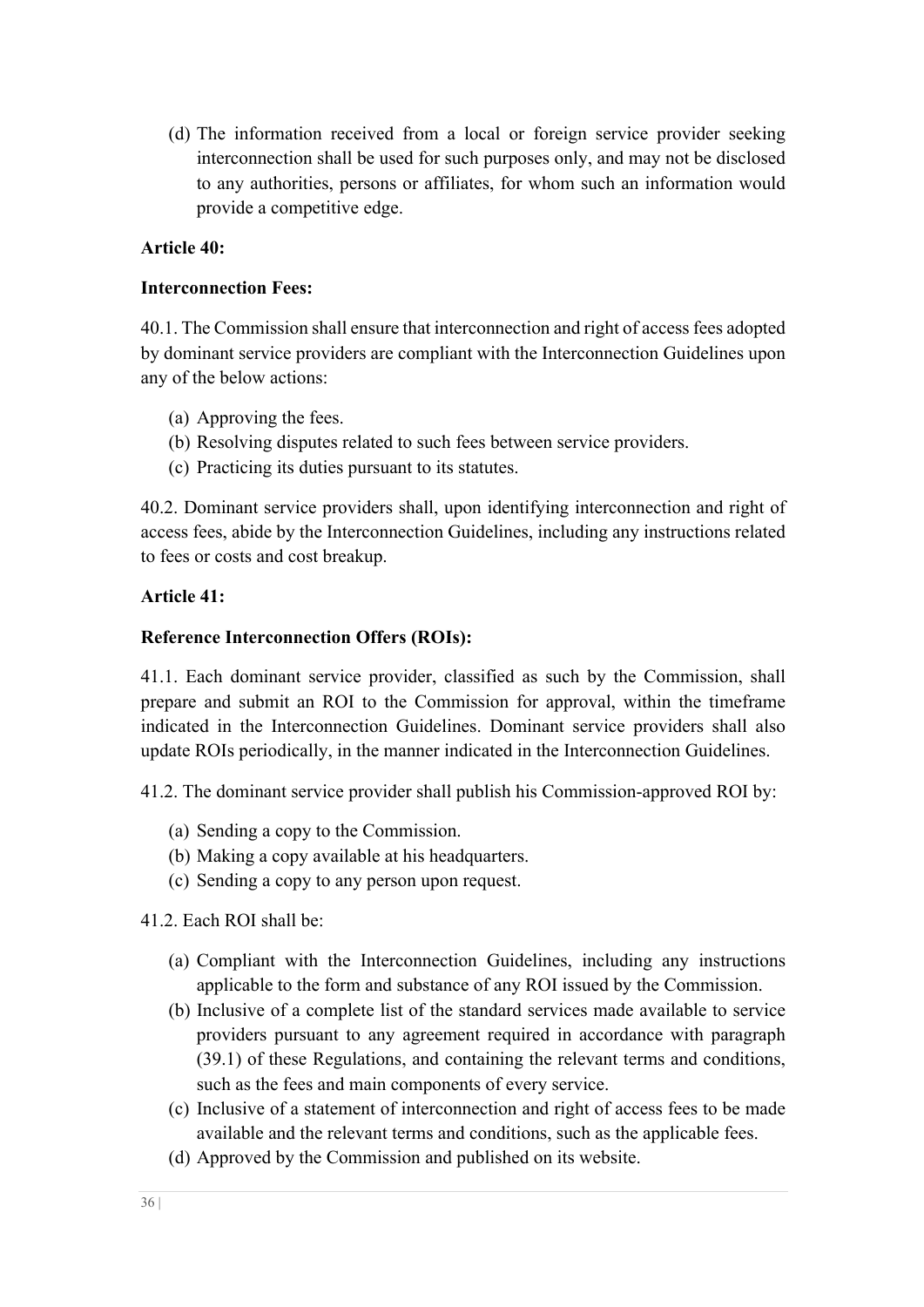41.4. Barring what has been approved in writing by the Commission, every dominant service provider classified as such pursuant to Article 38 of these Regulations shall ensure that all submitted RIOs are compatible with his interconnection offers and the Interconnection Guidelines.

# **Article 42:**

## **Publication of Interconnection Agreements:**

42.1. Every dominant service provider classified as such pursuant to Article 38 of these Regulations shall submit a copy of the interconnection agreement to the Commission within 10 days of its conclusion.

42.2. Sections containing confidential information may be excluded from copies of interconnection agreements given to concerned parties pursuant to paragraph (42.1) herein. In each case, the terms, conditions and details of interconnection fees shall be disclosed, in addition to information required to be disclosed as per the Interconnection Guidelines.

42.3. Without prejudice to paragraph (42.4) herein, the Commission shall publish copies of all interconnection agreements on its website and provide copies upon request.

42.4. The dominant service provider may determine the information to be considered classified in interconnection agreements, in accordance with Chapter 1 of these Regulations and the Rules of Procedure.

42.5. The Commission shall resolve any disputes related to the disclosure of information contained in interconnection agreements.

42.6. Every dominant service provider classified as such pursuant to Article 38 of these Regulations shall submit to the Commission, at the time it specifies, reports on interconnection arrangements, inclusive of:

- (a) A list of all interconnection agreements and other interconnection agreements made in the absence of an official agreement to which the service provider is party.
- (b) A confirmation of the compatibility of such agreements with the Interconnection Guidelines and an explanation of any discrepancies.
- (c) Any information on the quality of interconnection and right of access services identified by the Commission.
- (d) Any additional information required in accordance with the Interconnection Guidelines.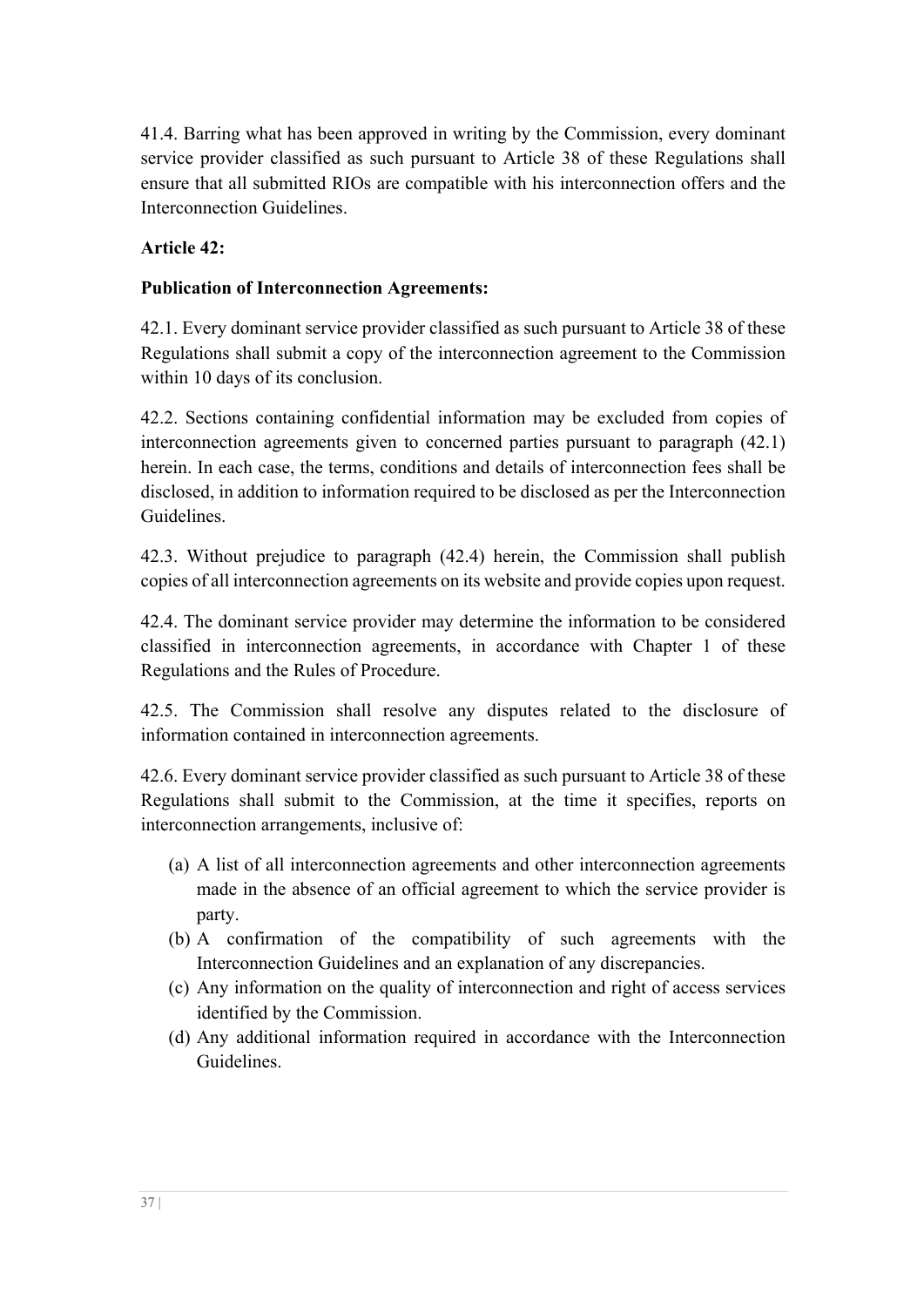## **Article 43:**

#### **Noncompliant Interconnection Agreements:**

43.1. In the event that Commission deems an interconnection agreement to be noncompliant with its statutes or the license issued to a party to the agreement, it shall notify all parties involved within the timeframe identified in the Interconnection Guidelines.

43.2. The notice shall include the grounds for the decision, and shall require the parties to amend the agreement within the timeframe identified in the Interconnection Guidelines.

43.3. Should the parties fail to reach an agreement regarding any of the interconnections terms and conditions that adheres to the Commission decision, the dispute shall be resolved in accordance with Chapter 6 of these Regulations.

## **Chapter 6: Disputes Between Service Providers**

#### **Article 44:**

## **Resolving Disputes Between Service Providers:**

The Commission shall, through its competent body, resolve any disputes between service providers that are referred to it, by following one or more of the methods stipulated in this chapter.

## **Article 45:**

## **Amicable Resolution of Disputes:**

45.1. In the event of a dispute between service providers, and without prejudice to the provisions of the Law, the parties involved may submit a request to the Commission for an amicable resolution.

45.2. An amicable resolution may be requested pursuant to this Article only if the parties involved have already conducted good faith negotiations to resolve the dispute within at least 60 days, and after:

- (a) They are unable to reach an agreement.
- (b) The conduct of one of the parties clearly indicates that further negotiations would be futile.

45.3. The amicable resolution request submitted pursuant to this Article shall include all the particulars of the dispute in question.

45.4. The amicable resolution procedures shall be of a confidential nature only to the extent required by the Commission statutes with regards to disclosure of information pertaining to the procedures.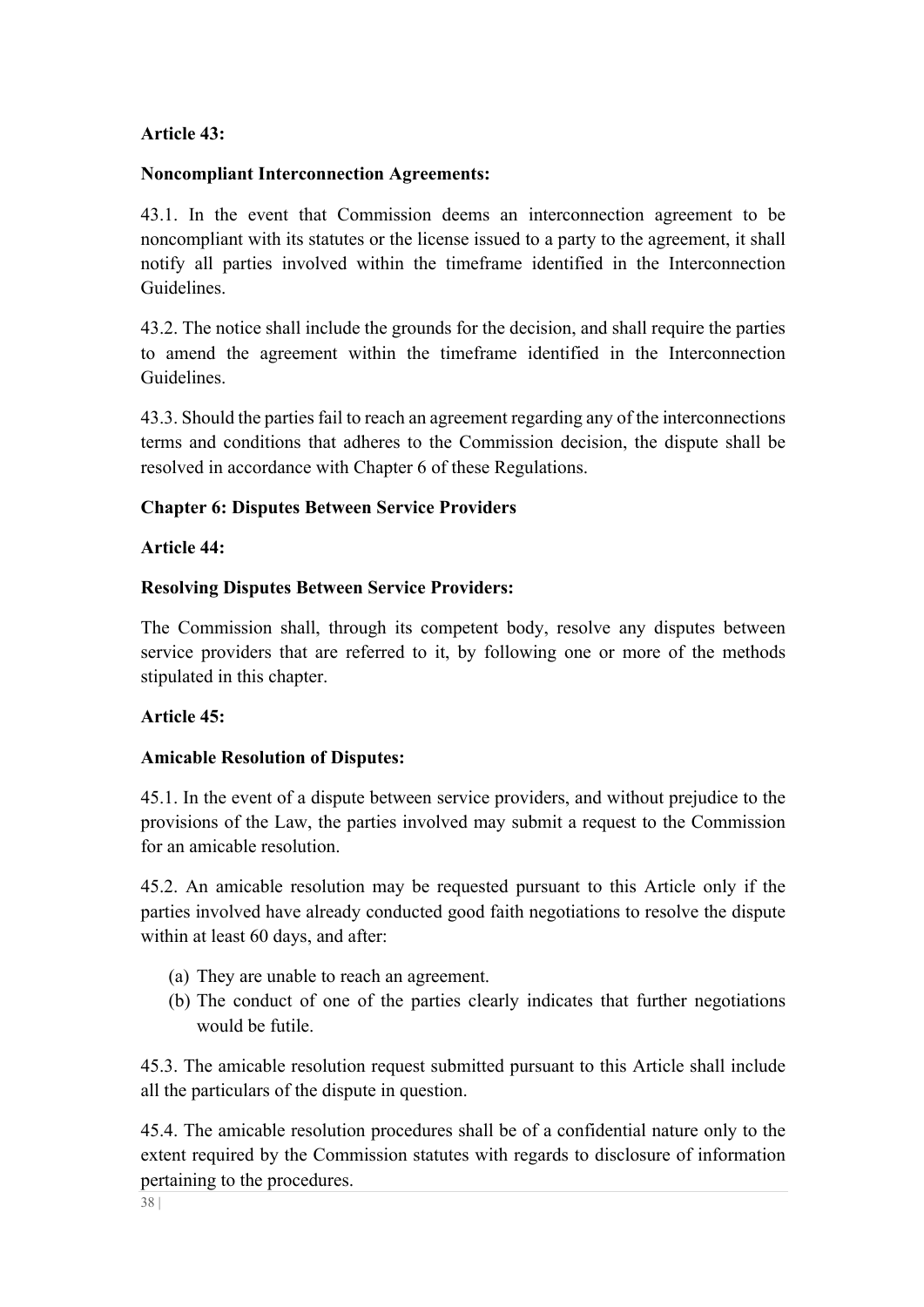45.5. Any party to the dispute shall submit a request for an amicable resolution containing the following information:

- (a) A statement indicating the existence of a dispute between the parties named in the request.
- (b) A statement of the particulars and facts agreed upon by the parties.
- (c) A statement of the particulars and facts disputed by the parties.
- (d) A statement by each party indicating his viewpoint on the disputed particulars and facts.
- (e) A statement by each party indicating his viewpoint on the position of the other party towards the disputed particulars and facts.
- (f) A statement containing dispute resolution method requested by the Commission.
- (g) A statement proposing a time schedule for resolving the dispute.

45.6. The Commission shall, within 15 days from receiving the request, notify the parties in writing whether it has:

- (a) Agreed to proceed with the amicable resolution proceedings.
- (b) Accepted the proposed dispute resolution method.
- (c) Accepted the time schedule proposed for resolving the dispute.

45.7. The Commission may decline any request for amicable resolution, and shall accordingly address the dispute in accordance with the procedures for mandatory resolution indicated in the Rules of Procedure.

45.8. In the event Commission agrees to accept a request for amicable resolution pursuant to this Article or the procedures for mandatory resolution indicated in the Rules of Procedures, it shall take into account the following:

- (a) Whether resolving the dispute would have a regulatory effect or would be considered a precedent, and whether conducting the procedures pursuant to this Article shall be generally accepted as a precedent for the Commission in future cases.
- (b) The issues that may arise due to the dispute regarding the telecommunications policy, beyond the interests of the parties involved, which would require the input of concerned third parties before a final resolution can be reached.
- (c) The extent to which the dispute would have a significant impact on persons not involved in the dispute.

45.9. The Commission may approve any request for amicable resolution without approving the proposed method or time schedule for resolving the dispute. Accordingly, the Commission shall appoint an investigator to examine the dispute pursuant to Article 8 of these Regulations, and consequently propose a method and time schedule for resolving the dispute in consultation with the parties. In the event of a disagreement,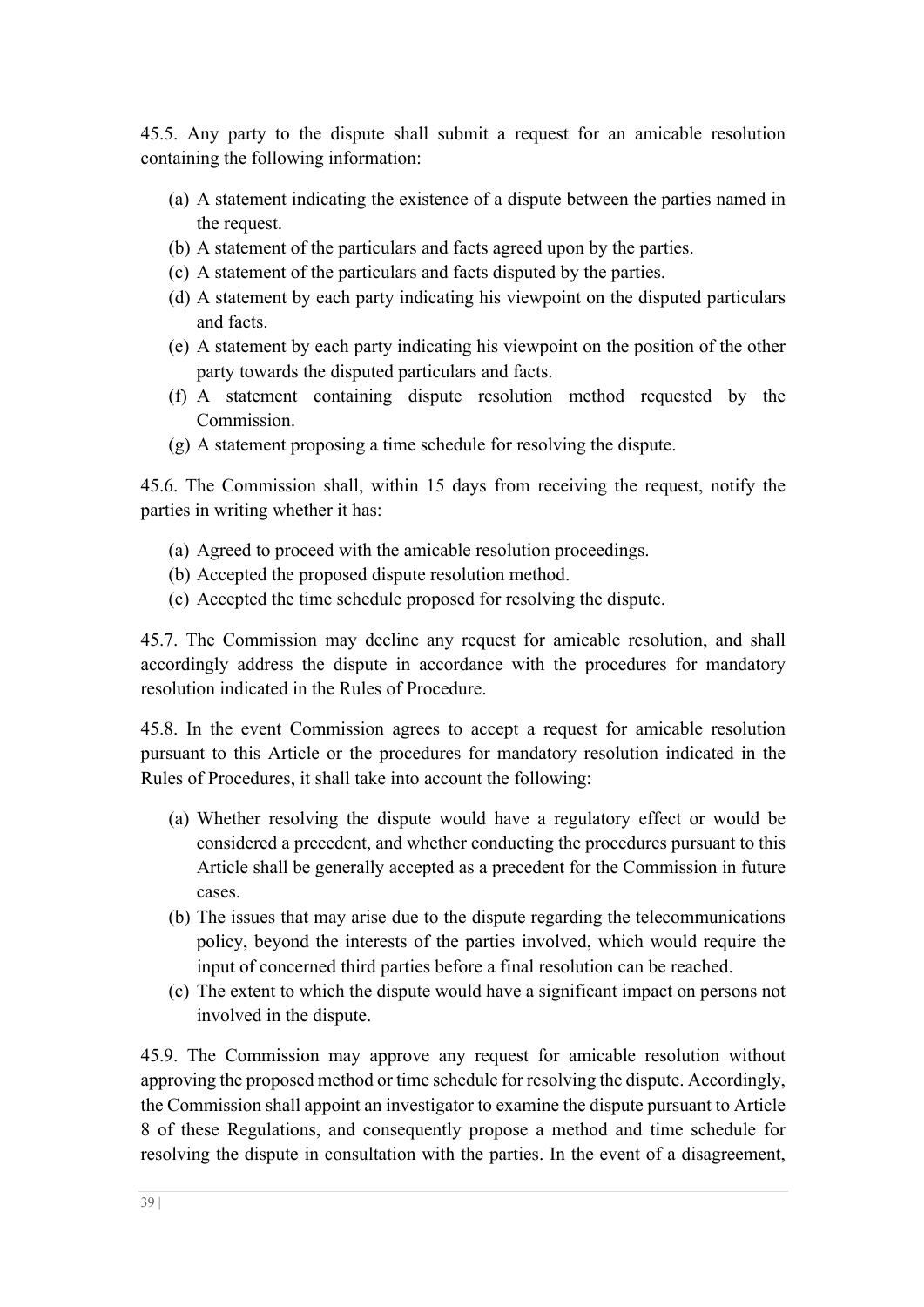the Commission may act in accordance with the procedures for mandatory resolution indicated in the Rules of Procedure.

45.10. If the Commission approves the request for amicable resolution and identifies the method and time schedule for same, it shall appoint a person to lead such proceedings and determine the procedures and implementation schedule to be followed. This may include one or more of the following:

- (a) Any procedure by which an investigator is appointed pursuant to Article 8 of these Regulations in order to reach a resolution deemed acceptable by all parties.
- (b) Any procedure by which an investigator is appointed pursuant to Article 8 of these Regulation and authorized to ask the parties involved in the dispute to submit "final offers" of which he may select one.
- (c) Any procedure by which the Commission decides to resolve the dispute, in accordance with paragraphs (45.10.a) and (45.10.b) herein, or any relevant procedures.
- (d) Including a clause obliging the parties to abide by the final resolution.

#### **Article 46:**

#### **Mandatory Resolution of the Dispute**

46.1. In the event of a dispute between service providers that could not be resolved in an amicable manner, a party to the dispute may submit a request to the Commission for the mandatory dispute resolution in accordance with this Article. If the dispute includes matters related to interconnection services, the Commission shall make its decision in accordance with the Interconnection Guidelines in effect at the time.

46.2. The Commission shall, within 15 days from receiving a request pursuant to this Article, identify the time during which the defendant specified in the request may submit his response and the timeframe during which the applicant may respond to the defendant.

46.3. The Commission shall, with regard to any case it examines, determine the time period during which any person may submit a document to it pursuant to this Article. In identifying such time period, the Commission shall take into account the following:

- (a) The difficulty and complexity of the information to be provided.
- (b) The ease of access to the information to be provided.

46.4. The defendant shall submit his response to the Commission and the applicant in accordance with the procedures indicated in a Commission decision, given that the response shall address all the particulars and facts of the dispute as specified in the request.

46.5. If the defendant does not submit his response within the time period identified by the Commission, the latter may decide to resolve the dispute without the need to wait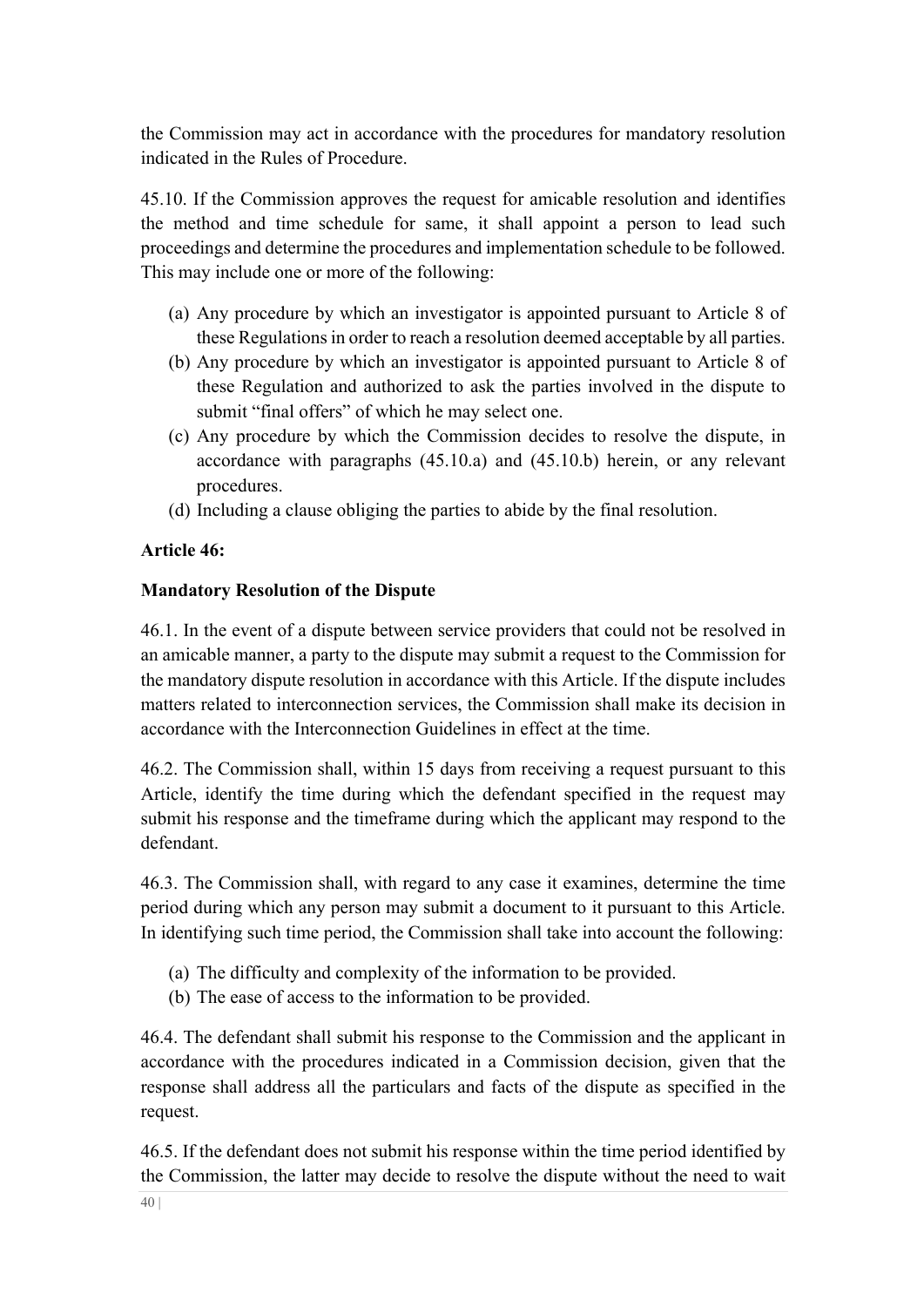for his response and with the assumption that he has acknowledged and admitted to the contents of the claim.

46.4. The applicant shall submit his response to both the Commission and the defendant in accordance with the procedures indicated in a Commission decision, given that the response shall include his viewpoint on all the particulars and facts of the dispute as specified in the response.

46.7. Upon submitting the response or the end of the time period designated for same, no further documents may be submitted unless otherwise decided by the Commission.

46.8. The Commission, following an examination of all the particulars and facts of the dispute, shall issue a decision for mandatory dispute resolution and inform all parties of such decision in a timely manner.

# **Chapter 7: Tariffs**

**Article 47:** 

# **Submission of Service Tariff Requests for the Commission Approval:**

47.1. Universal Service Providers shall submit requests for the Commission approval of the tariffs imposed on all universal services provided by them.

47.2. Dominant service providers shall submit requests for the Commission approval of the tariffs imposed on all services provided by them in markets wherein the Commission has declared their dominance.

47.3. The Commission may regulate service provider tariffs, contrary to the service providers indicated in paragraphs (47.1) and (47.2).

47.4. The Commission may issue a decision revoking the need for service providers to submit a request for tariff approval as per the present chapter, if it considers that:

- (a) Competition in the market is sufficient to protect the interests of users.
- (b) Competitive markets will not sustain significant damages as a result of revoking the tariff regulation.

47.5. The tariff imposed by Universal Service Providers or dominant service providers shall be based on the costs for effective provision of such services, and shall not include any additional costs imposed by their being a Universal Service Provider or a dominant service provider.

47.6. The tariff to be submitted to the Commission for approval shall become effective upon approval by the Commission, given that no agreements or arrangements may be made between service providers and any users for any tariffs other than what has been approved by the Commission.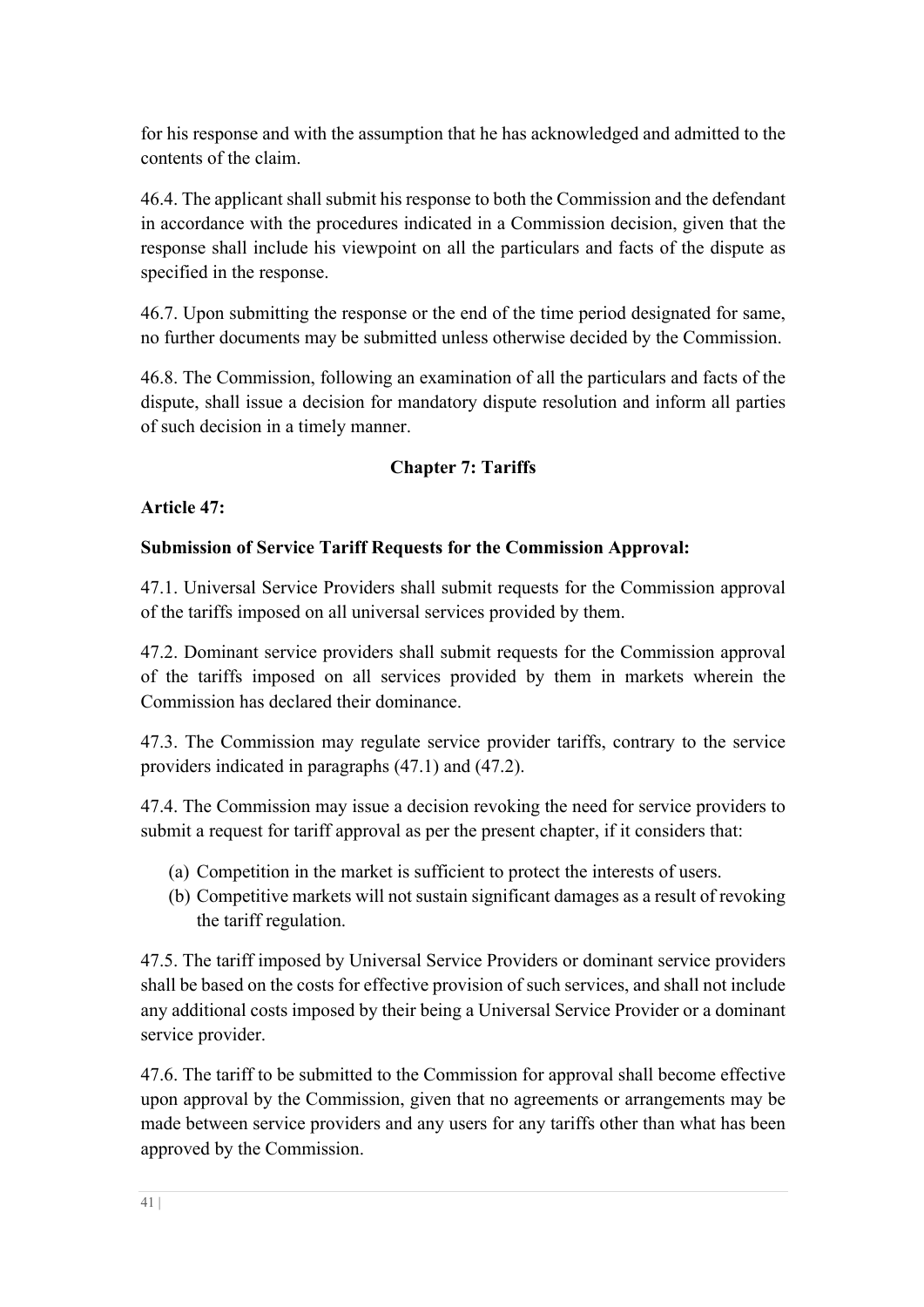47.7. The submission of the request and the approval or amendment of the service tariffs shall be subject to the provisions of the present chapter and the Rules of Procedure.

47.8. Unless otherwise decided by the Commission, the following shall apply:

- (a) A Universal Service Provider shall not be required to submit a request for approval of tariffs imposed on services not included in Universal Service offers.
- (b) A dominant service provider shall not be required to submit a request for approval of tariffs imposed on services in a specific telecommunications market wherein he is not classified as dominant.

# **Article 48:**

# **Publication of Service Tariffs:**

48.1. As of the date on which a service provider submits his service tariffs to the Commission and obtains approval for same, the service provider shall:

- (a) Publish a complete copy on his official website.
- (b) Maintain a complete printed copy at his headquarters.

48.2. Service providers shall maintain an up-to-date copy of their Commissionapproved service tariffs on their official website, and include a link to the Commission website. They shall also maintain a publicly available hard copy of same at their headquarters.

48.3. Universal Service Providers shall publish an up-to-date copy of their Universal Service tariffs on the first pages of their telephone directories, given that they do not need to issue new guides when a tariff change occurs; rather include the updated tariffs in the new edition.

48.4. In addition to paragraph (48.3) herein, Universal Service Providers shall notify users of any proposed changes to their service tariffs via any means identified by the Commission.

## **Article 49:**

# **Service Tariffs for Other Service Providers:**

49.1. Dominant service providers and Universal Service Providers shall submit to the Commission the service tariffs imposed on other service providers for approval, pursuant to Article 47 of these Regulations.

49.2. The service tariffs imposed by dominant service providers and Universal Service Providers on other service providers shall be compliant with the Interconnection Guidelines and any decisions issued by the Commission in this regard.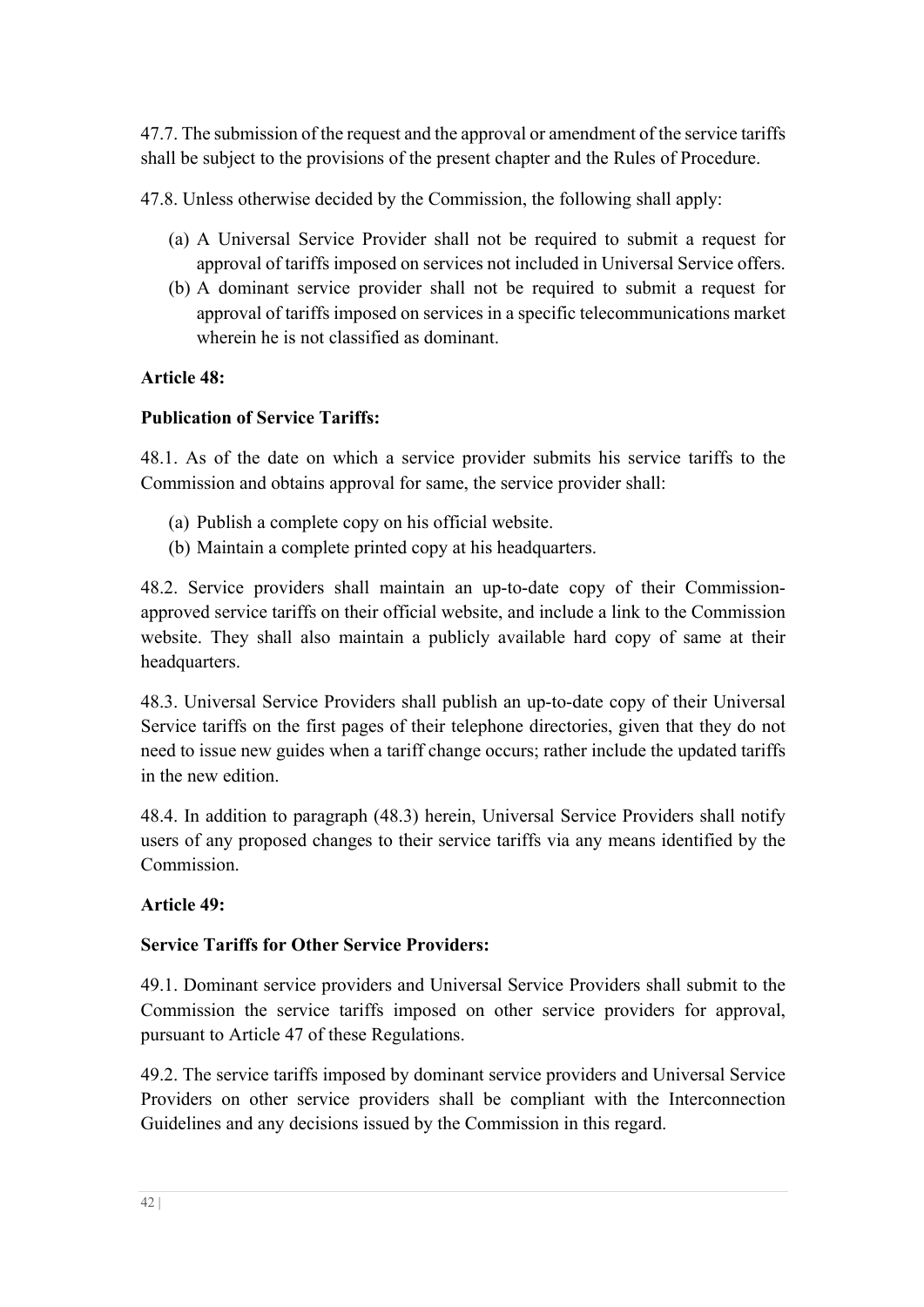## **Article 50:**

# **Preferential Tariffs:**

50.1. The Commission may issue a decision requiring service provider to set a preferential tariff for internet services provided to educational institutions and submit same to the Commission for approval.

50.2. Service providers may set a preferential tariff for telecommunications services provided to educational institutions and submit same to the Commission for approval.

# **Article 51:**

# **General Tariff Regulation Principles:**

51.1. The Commission may decide to adopt any method for regulating service provider tariffs, that is both compliant with the Commission statutes and includes a method for determining price caps, identified in the present chapter, as well as cost-based regulations.

51.2. The Commission may consult the public regarding the different methods for tariff regulation prior to issuing a decision on adopting a specific method.

51.3. The Commission, at its own discretion, may decide to adopt a temporary method for service tariff regulation in accordance with paragraph (51.1) herein, if it considers that such action will prove effective in protecting the interests of users until it makes a decision on the best tariff regulation method, in accordance with paragraphs (51.1) and (51.2) herein.

## **Article 52:**

## **Cost-Benefit Studies:**

52.1. The Commission may ask any service provider to prepare a cost-benefit study for his services in the following circumstances:

- (a) If it designates a service provider as a dominant service provider.
- (b) If it deems the cost-benefit study to be an effective and necessary means of preventing anti-competitive alliances, or preventing abuse of dominance regards to tariffs.

25.2. In the event that Commission asks any service provider to prepare a cost-benefit study, the service provider shall submit to the Commission a study of the costs for various service categories. The Commission shall identify the cost categories and the form, method, procedures and deadline of the cost-benefit study, given that the study aims to determine the costs borne by a service provider in providing various telecommunications services.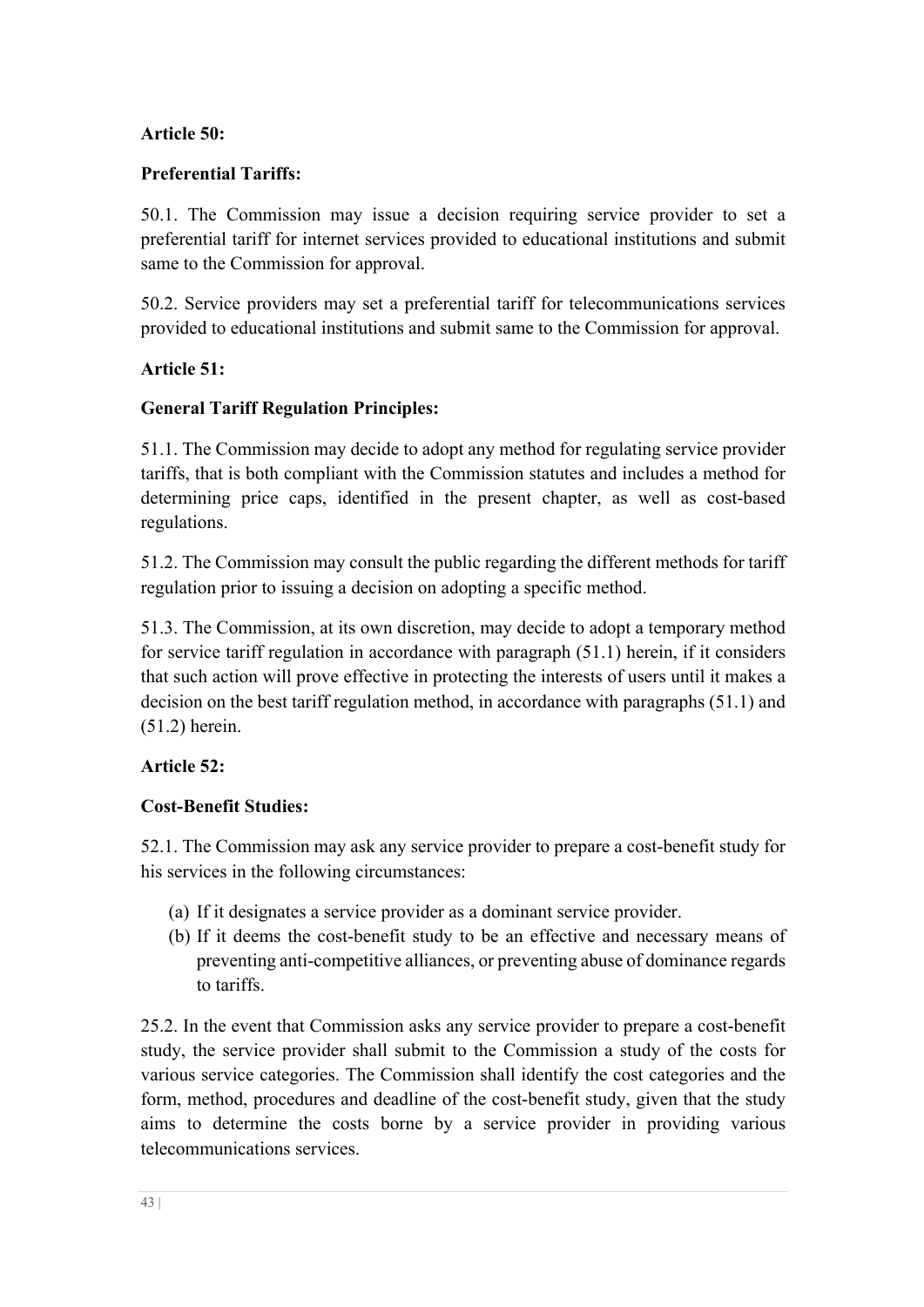52.3. The Commission shall consult with the service provider required to submit a costbenefit study before issuing a decision requiring same.

## **Article 53:**

## **Price-Cap Regulations:**

53.1. The Commission may ask any service provider to submit a proposal for the implementation of a price-cap determination method in the following circumstances:

- (a) If the Commission classifies the service provider as dominant.
- (b) If the Commission decides that the service provider is a major telecommunications service provider in the Kingdom.
- (c) If the Commission deems that price-cap regulation is an effective means of reducing the regulatory load resulting from the tariff and cost approval procedures or if such regulation encourages the effective provision of services.

53.2. At the request of the Commission, the service provider shall submit a proposal for the implementation of the price-cap method, inclusive of the steps taken to implement same on his service prices and determine the starting prices. The Commission in turn may identify the general guidelines for preparing the required proposal.

53.3. The Commission shall consult with the service provider required to submit the aforementioned proposal before asking him to do so.

## **Article 54:**

## **Consultation on Price-Cap Regulation:**

54.1. The Commission may consult with the public on implementing the price-cap regulation on one or more service providers, given that Commission shall determine the manner of such a consultation.

54.2. In the event Commission decides to adopt the price-cap regulation, it shall take into account the following factors:

- (a) The costs borne by the service provider.
- (b) The appropriate rate of return included in the calculation of the starting price.
- (c) The length of the first price cap period.
- (d) Services to which the price cap shall apply.
- (e) The end date of the first price cap period.
- (f) The number of price cap carriers and the services included in each.
- (g) Price cap equation and variables, including inflation and the productivity balance factor.
- (h) Any other items suitable for price cap regulation in the Kingdom.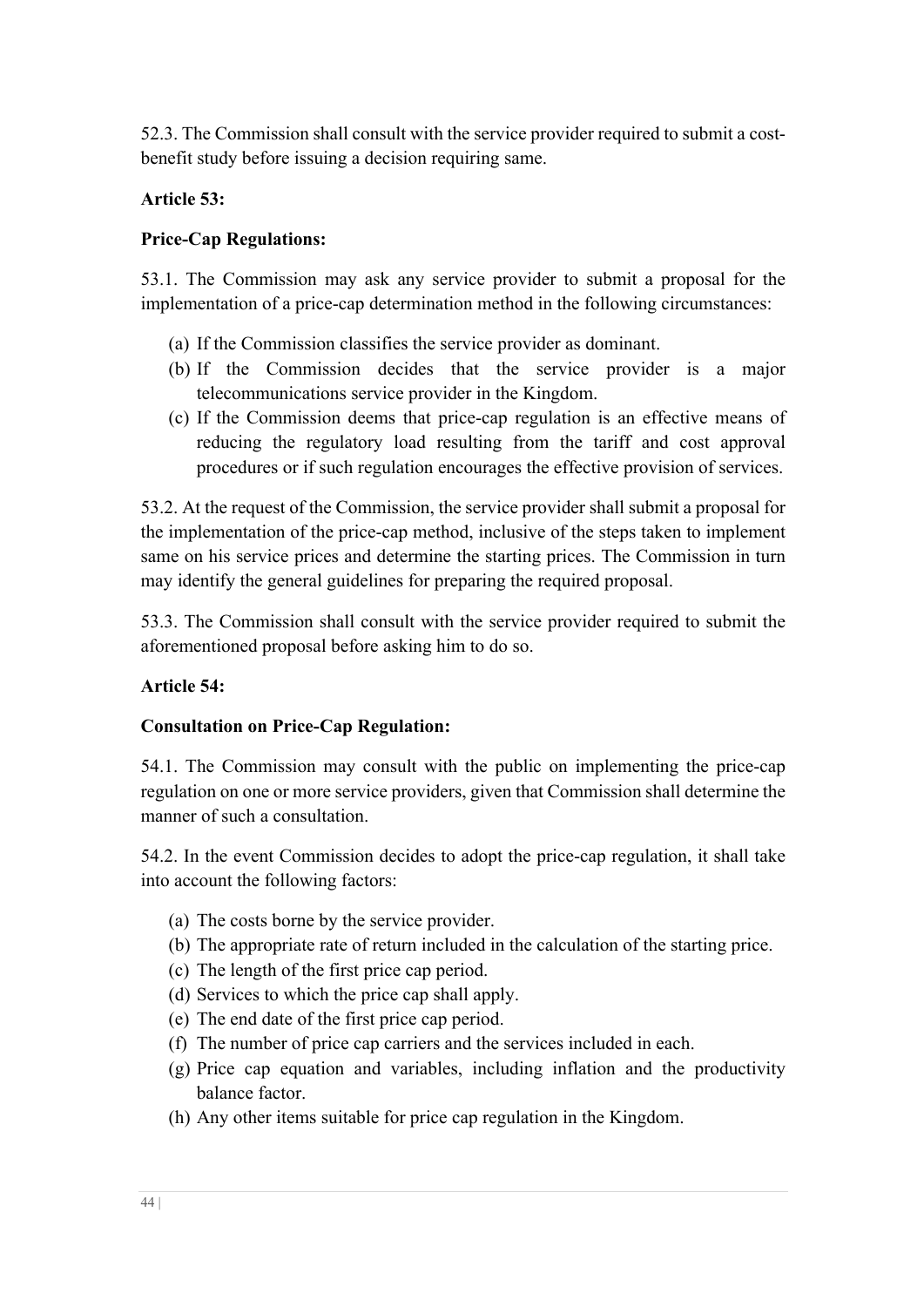# **Chapter 8: Service Provider-User Relationships:**

#### **Article 55:**

#### **Fair Trade Practice:**

55.1. A service provider shall only collect fees for the telecommunications services or devices requested by the user, given that the user shall not be liable to pay any fees for telecommunications services or devices he did not request.

55.2. The service provider shall not transfer any of his users to another service provider without obtaining the prior consent of the user, and the user shall not be liable to pay any fees for any telecommunications services provided by the other service provider to whom he was transferred without his consent, and those he did not request. If the user pays fees for such services, the service provider shall return the amounts to the user immediately, otherwise be obliged by the Commission to do so.

55.3. Any service provider who transfers a user without prior consent shall bear all the costs accruing from returning the user to the original service provider.

55.4. Service providers shall supply users on a regular basis with clear, accurate and detailed invoices as per these Regulations and the terms and conditions of the licenses granted to them. Service providers shall maintain all user invoices for a period of six months from the date of issuance and supply Commission with copies of same upon request, except in cases where the user contests an invoice, upon which the service provider shall maintain the invoice until the dispute is resolved.

55.5. If the Commission has any remarks on the invoices, it may ask the service provider to supply information on the invoices and any related methods and ask them to publish same and take the necessary steps to address the remarks as it deems appropriate.

55.6. The service provider shall not, whether directly or indirectly, make any incorrect or misleading suggestions, claims or statements with regards to the following:

- (a) The availability, price or quality of the telecommunications service and devices provided by him.
- (b) The telecommunications service and devices provided by another service provider.

55.7. A suggestion, statement or claim shall be considered as misleading if the person making it is knowingly or presumably aware at the time of its inaccuracy and dishonesty based on fundamental considerations, and that it will confuse or mislead the person it is made to.

55.8. If the Commission learns that such a suggestion, claim or statement has been made, it may issue a decision requiring the service provider to justify his actions and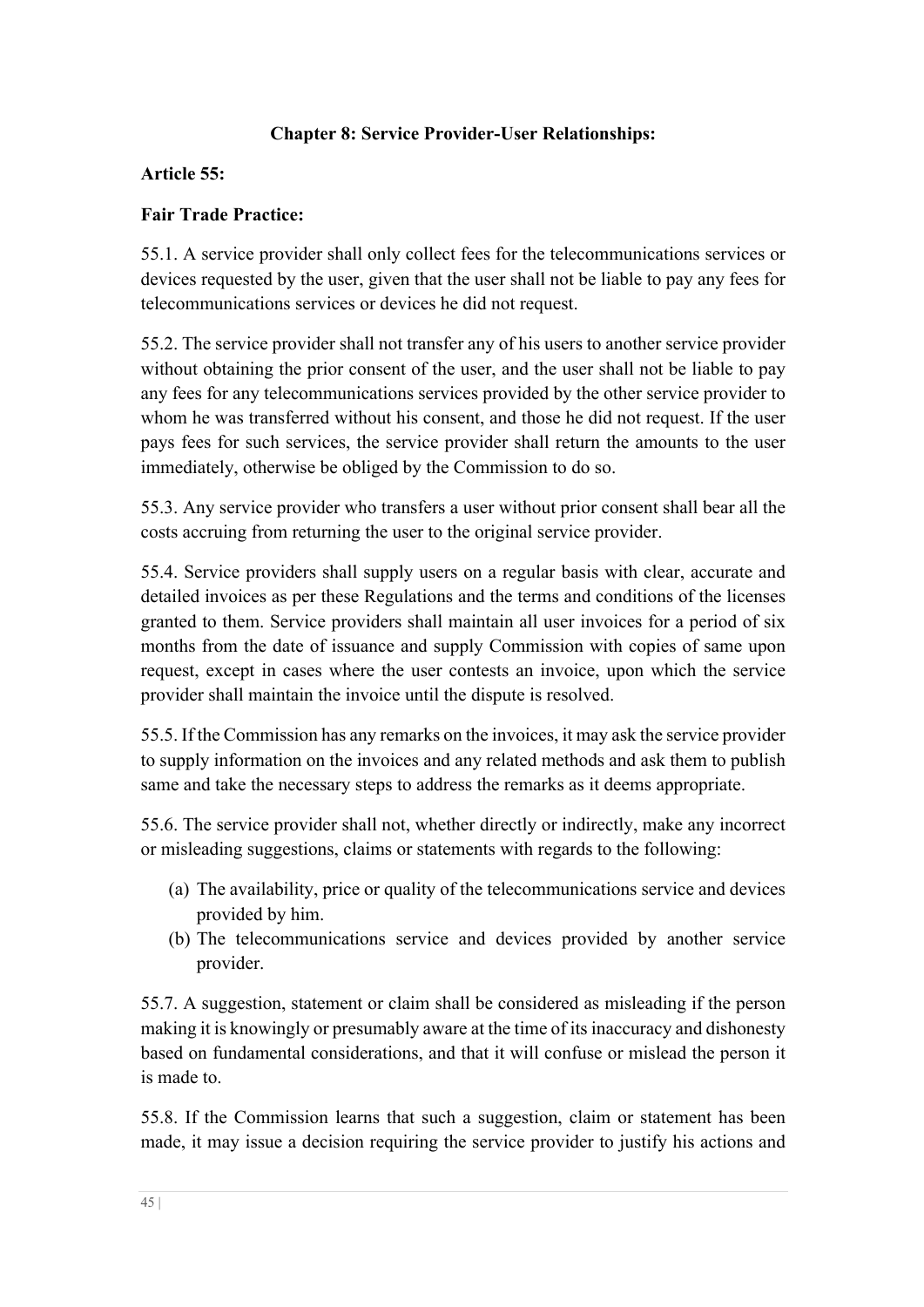argue their compliance with the Commission statutes, give that Commission may refer the matter to the Violations Committee if it does not find his statements convincing.

55.9. In engaging in any telecom marketing for his services, the service provider shall:

- (a) Disclose, at the beginning of the call, the identity of the service provider on whose behalf the call is being made, and the purpose of the call.
- (b) Disclose, during the call, the full price of any product or service being communicated.
- (c) Disclose any information as required by the Commission.
- (d) Disclose the absolute right of the contacted person to cancel the agreement for the purchase or lease of any service within 72 hours from the time of the call, by calling a specific number disclosed during the call.

55.10. To the extent of achieving the purposes of its statutes, the Commission may prohibit or regulate the usage by any person, a service provider or otherwise, of a telecommunications network belonging to them or to any other service provider to conduct telecom marketing.

# **Article 56:**

# **Confidential User Information:**

56.1. The service provider shall not disclose any information, except the declared name, address and phone number of the user, to any third party without the written consent of such user, unless the disclosure is required or allowed by the Commission or any government body legally authorized to review such information.

56.2. The responsibility of the service provider towards the disclosure of user information in contravention of the disclosure circumstances provided under this Article shall be stipulated in Chapter 13 of these Regulations.

56.3. Users may request the examination of the service records of any service provider and shall have the right to request the correction or removal of any of their information in such records if proven to be incorrect.

56.4. All user information, particularly invoice information, shall be maintained by the service provider for billing purposes only, and for the duration required by the statutes of the Kingdom.

56.5. The provisions of these Regulations shall not prejudice the right of concerned government authorities to exercise their lawfully vested powers for obtaining confidential user information, subject to the statutes of the Kingdom.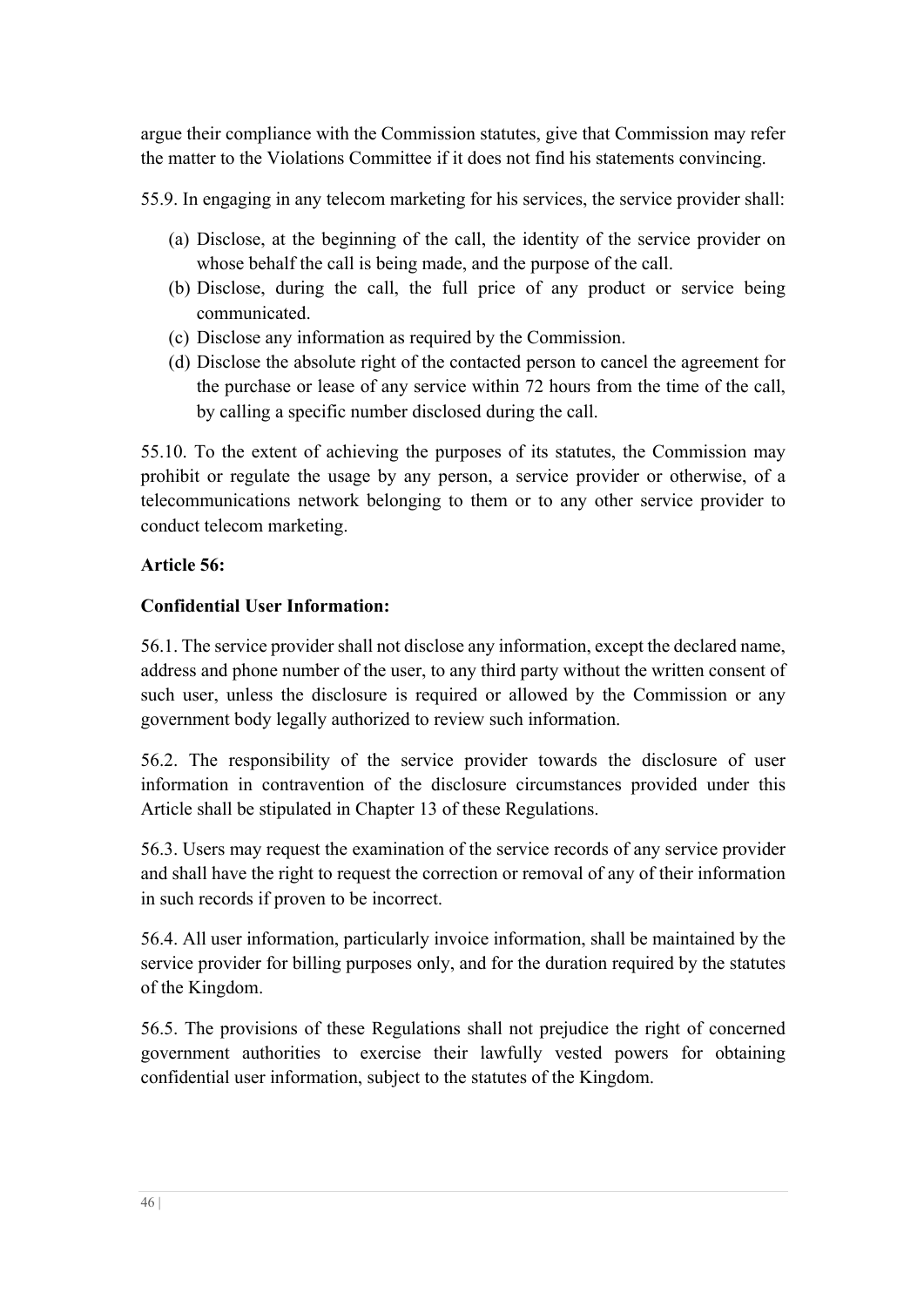# **Article 57:**

## **Confidentiality of User Communications:**

57.1. User communications shall be considered confidential unless otherwise specified by the Commission statutes. All service providers shall take all the procedures necessary to guarantee such confidentiality pursuant to Article 9 of the Law.

57.2. Service providers shall not change, amend or replace user communications.

57.3. For the purposes of tracking and identifying the source of illegal spam and harassment phone calls, the following steps shall be taken:

- (a) The user may request the Commission to order the service provider to monitor and track incoming phone calls.
- (b) The Commission, or any other legally authorized entity in the Kingdom, may assign to a service provider the task of monitoring and tracking incoming automatic calls made to a user's phone, and the service provider shall abide by such order.
- (c) The service provider shall submit the result of such surveillance to the Commission, including the phone numbers causing the inconvenience or harassment, and the dates and incidence rate of such calls.
- (d) Pursuant to its statutes, the Commission may take any suitable measure for the protection of the public from spam or harassment phone calls, and – if it deems it necessary – refer the matter to the competent authorities for proper action.

# **Article 58:**

## **Protection of Personal Information:**

58.1. The service provided shall be responsible for information about the user and his communications that are in his possession or the possession of his agents.

58.2. The service provider shall operate his telecommunications systems and network while taking into account the privacy of the users. Except where the statutes and guidelines allow disclosure or the user agrees to the disclosure, the service provider may not collect, use or disclose information about the user or his communications, regardless of the intended purpose.

58.3. The purposes for which user information gets collected by a service provider shall be specified and defined upon or before collection, given that service providers, pursuant to this Article, may not disclose, collect or use such information for purposes other than what has been specified.

58.4. Service providers shall ensure that the user information is correct, accurate and up-to-date in order to achieve the purpose for which they are used, and that the user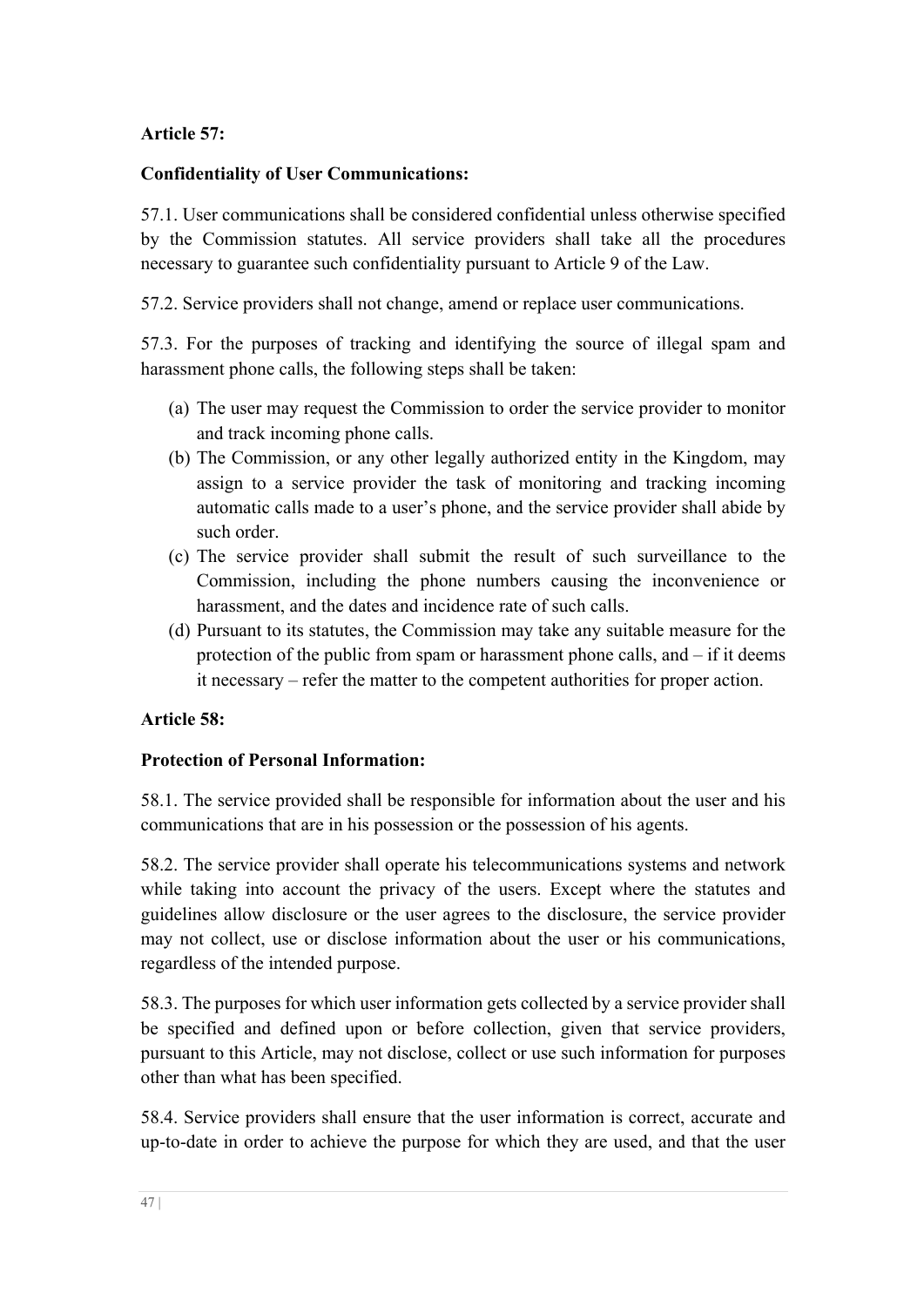information and communications are protected by means and methods proportionate to their sensitivity.

#### **Article 59:**

#### **Addressing User Complaints\* :**

59.1. Service providers shall establish a department dedicated to receiving, managing and addressing service complaints.

59.2. Users may submit their complaints to service providers regarding their services, provided that the date of the complaint does not exceed 60 days from the date of the incident subject to the complaint or the date of the contested invoice, unless it becomes evident that the user was unaware of the invoice or the incident at the time.

59.3. Service providers shall abide by the complaint resolution procedures and times as determined by a Commission decision issued in that regard, provided that complaint resolution times do not exceed five days from the date of the complaint.

#### \* **Previous version of Article 59, amended by Ministerial Decision No. 51, dated 03/12/1438 H:**

#### **User Complaint Processing Procedures:**

59.1. Service providers shall establish a department for receiving user complaints about their services and shall endeavor to prevent the causes of such complaints if related to the quality of service or the manner in which it is provided or otherwise billing issues.

59.2. Service providers shall establish specific procedures for handling user complaints, subject the Commission approval, given that any amendment to such procedures must also be approved by the Commission. The procedures shall be published in the manner determined by the Commission.

59.3. In the event of a dispute between a user and a Universal Service Provider that cannot be resolved amicably, the user may file a complaint with the Commission to resolve the dispute.

59.4. Complaints submitted pursuant to this article shall include a request for the resolution and settlement of all matters of the dispute in question.

59.5. Complaints shall be submitted in writing, and shall indicate the facts and solutions required, given that the user will not be required to submit a copy of the complaint to the service provider.

59.6. The Commission shall examine the resolution request to determine its acceptability within 10 days from the date of submission. The Commission may hold off the immediate acceptance of the request if it deems it be unjust, frivolous or not grounded in strong arguments.

59.7. If the Commission decides that the complaint is acceptable and requires an investigation, it shall submit a copy of same to the service provider, who shall consequently respond to the complaint within five days or the time identified by the Commission in cases requiring longer periods.

59.8. The Commission shall send the service provider response to the user, who shall in turn express his viewpoint regarding same within five days or the time identified by the Commission in cases requiring longer periods.

59.9. The Commission may handle the dispute resolution request on the grounds of the material facts before it, and may request further information from one or both parties. The Commission shall, within 30 days from receiving the user's response, issue a decision or notify the parties that it requires more time to do so.

59.10. The service provider may not disconnect or change any of the services provides to the user for the duration of the investigation by the Commission of the complaint submitted by the user, without a decision by the Commission authorizing him to do so.

59.11. If The Commission considers that the matter constitutes a violation in accordance with Article 38 of the Law, it may refer it to the Violations Committee for consideration.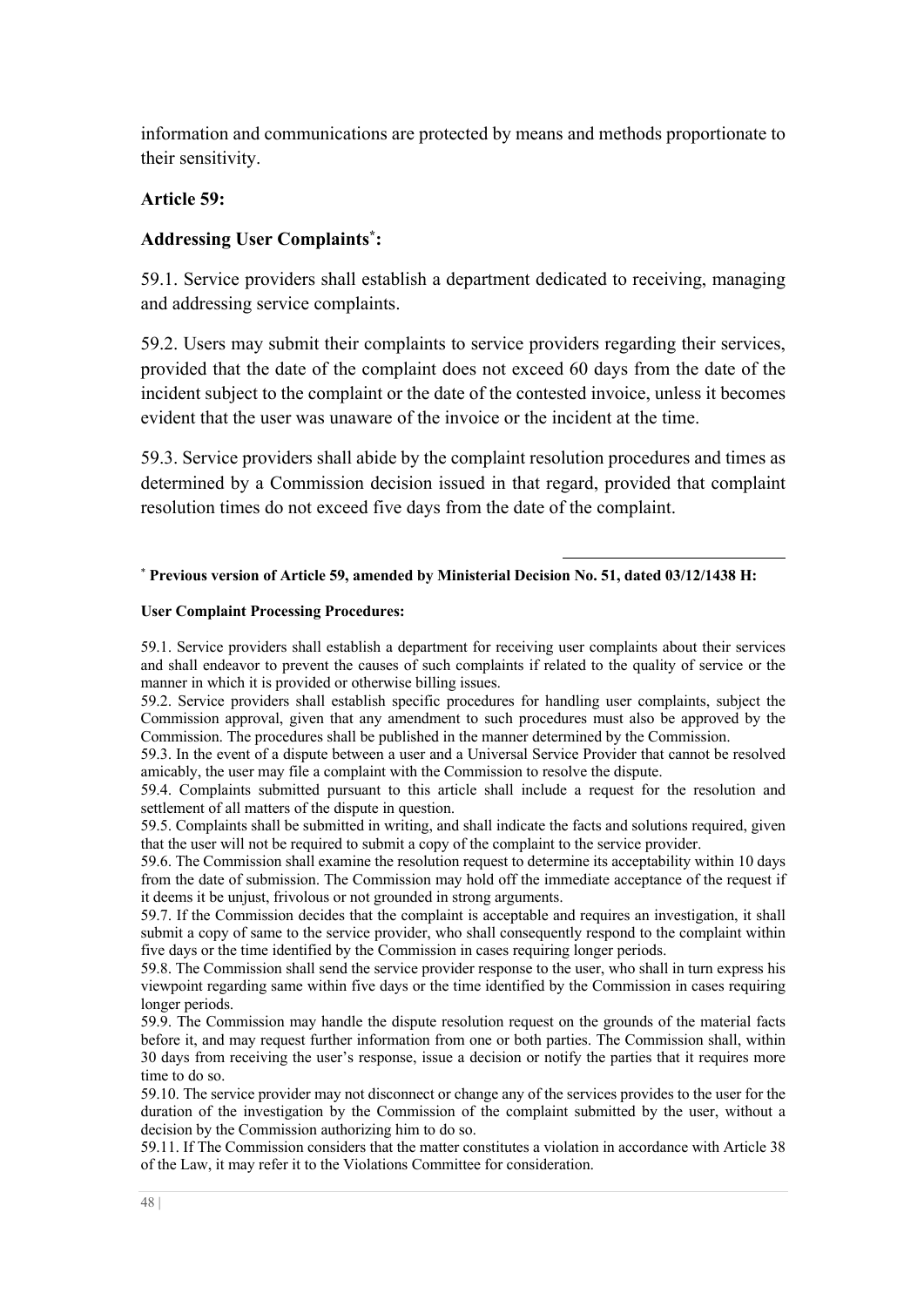59.4. Service providers shall document and maintain complaint resolution records and procedures and ensure the integration of their online user complaint systems with the Commission online systems.

59.5. Service providers shall publish complaint resolution procedures and timeframes, and any related frequently asked questions in the manner deemed appropriate by the Commission.

59.6. Service providers shall study the reasons behind frequent complaints and develop solutions for same. The Commission may, if it deems appropriate, determine criteria for the number and type of frequent complaints and the procedures to be followed in such situations.

59.7. In cases where it becomes evident that service provider is accountable for the frequent complaints and no serious steps have been taken to address them, the Commission may take the necessary procedures pursuant to the provisions of the Law, including the suspension of services and referral to the Committee for Telecommunications Law Violations, without prejudice to the resolution processes of each complaint separately.

59.8. Service providers shall supply Commission with detailed periodic reports and statistics pertaining to the complaints received, and the steps taken to address same, as required by the Commission.

59.9. Service providers may not disconnect or change any of the services provided to the users or claim the contested amount during the investigation of the complaint, either by the service provider or following escalation to the Commission, without a decision from the Commission allowing him to do so.

59.10. The Commission shall address complaints between users and service providers if the subject of the dispute pertains to:

- a) Access to telecommunications services, or the quality of the services provided or offered by the service provider.
- b) Financial obligations the service provider has imposed or is planning to impose on the user as a condition for receiving the service or its continuity, including any contested invoice.
- c) Disconnection or reconnection of services by a service provider.
- d) Interpretation of the contract or agreement between the parties.
- e) Interpretation and implementation of the fees approved by the Commission.
- f) Handling of confidential user information by the service provider.
- g) Any other matters under the Commission jurisdiction.

59.11. Users may escalate complaints to the Commission following the expiry of the statutory period given to the service provider – five days after submission of complaint – without receiving any response, or if the service provider closes the complaint without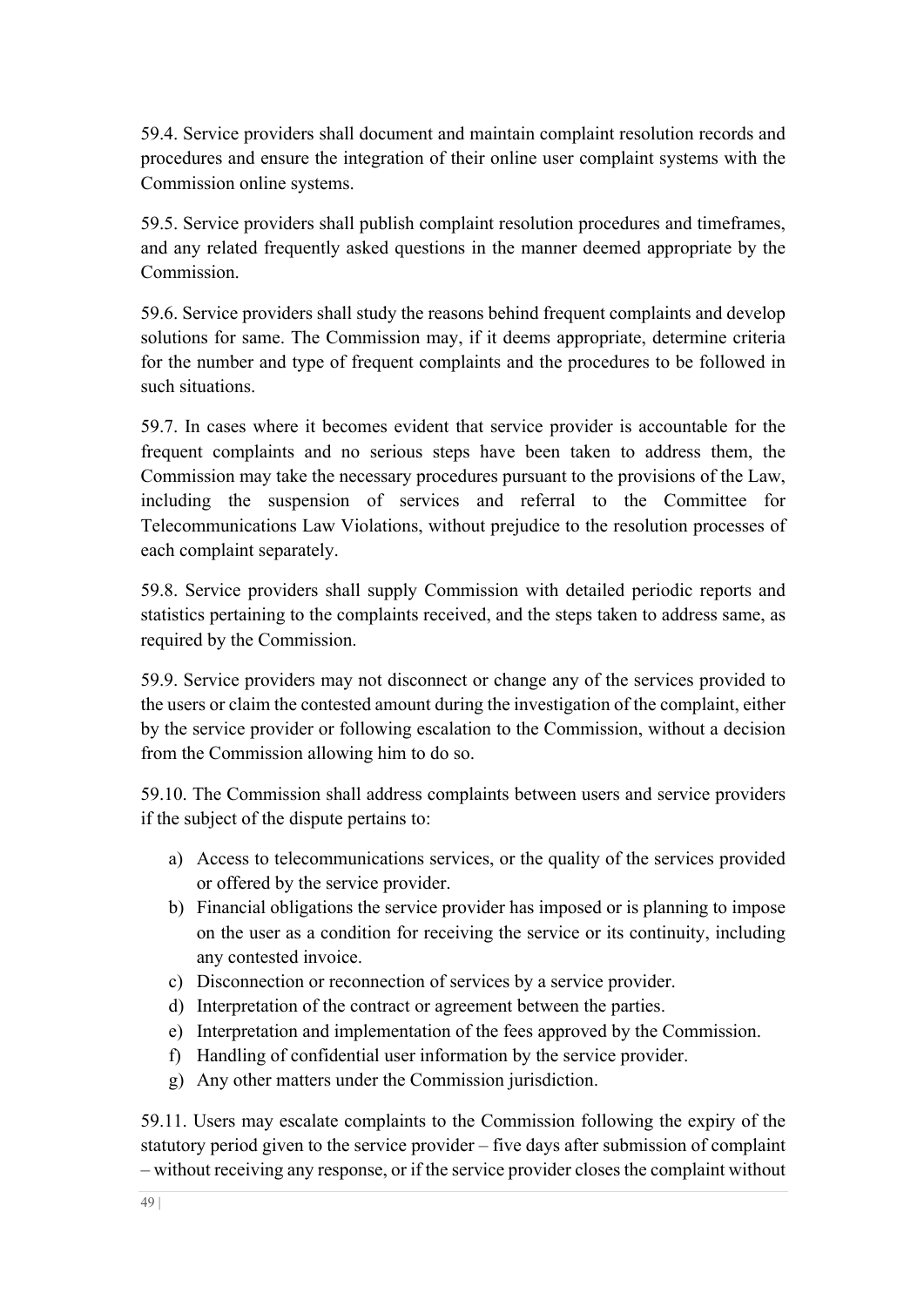resolving it, provided that the above has occurred within 180 days from the date of closing the complaint or the expiry of the statutory period granted to him. The Commission may increase this period in cases where it becomes evident that there are realistic reasons preventing the user from submitting his complaint to the Commission in a timely manner.

59.12. The Commission may exclude the initial acceptance of the complaint before submitting same to the service provider in cases requiring speedy intervention, including the removal of irreparable damage sustained by the user, or the inability of the user to reach the service provider.

59.13. The user shall, in submitting his complaint to the Commission, clarify the facts of the complaint and set out his demands, and supply the Commission with any data or documents pertaining to the complaint in question.

59.14. The Commission may hold off the immediate acceptance of the request if it deems it be unrealistic, not grounded in strong arguments, incomplete or unjust, or if the nature of the complaint or demand does not fall under the jurisdiction of the Commission, or if the complaint is repeated or contains inappropriate statements.

59.15. The Commission shall set out specific procedures for addressing escalated user complaints, taking into account the following:

- a) Determining the complaint resolution periods, provided that they do not exceed 30 working days from the date of submission until the date of resolution. The Commission may, in exceptional cases requiring longer periods, extend the 30 days and notify the complainant of same.
- b) Giving service providers a period deemed suitable by the Commission for achieving an amicable resolution and providing the Commission with the details of the complaint and any information and documents required for the decision making process.
- c) If an amicable resolution is not possible or if the deadline given to the service provider has passed, the Commission shall issue a decision regarding the complaint based on the documents available before it, given that it may request additional information from one or both parties.
- d) Classifying the complaints and identifying complaint criteria to which the present procedures shall apply, based on the nature of the service in question.

59.16. The Commission may, in accordance with Article 10(b) of the Statute, decide to charge any party with a fee in return for conducting the complaint procedures.

59.17. Service providers shall make their resources available for all inspection, followup or implementation teams involved in resolving complaints.

59.18. If the Commission considers that the matter constitutes a violation in accordance with Article 38 of the Law, it may refer it to the Violations Committee for consideration.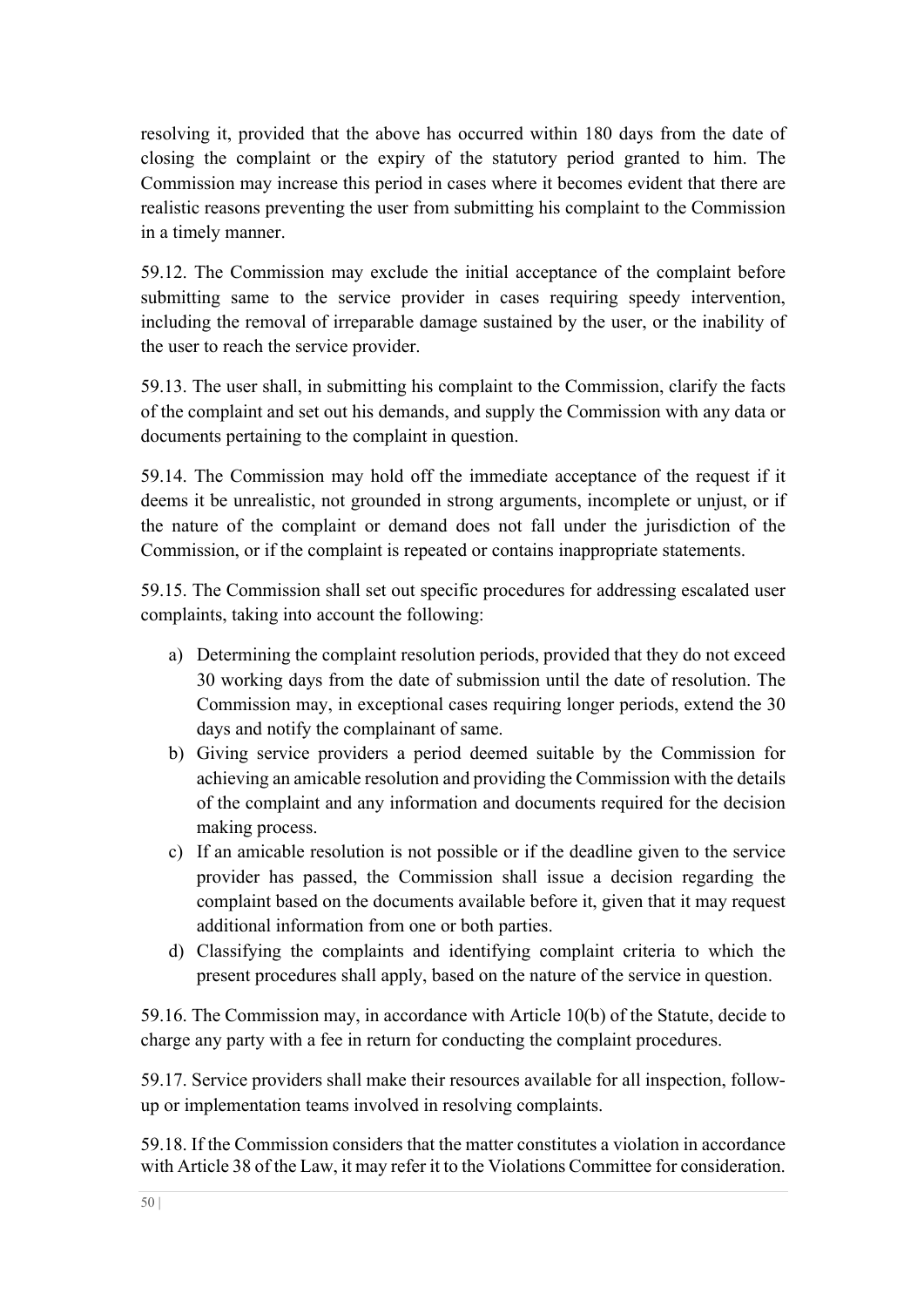#### **Article 60:**

#### **Service Continuity:**

#### **60.1. In the event of any of the following:**

- (a) The non-renewal, temporary suspension or revocation of a service provider license as per the Commission statutes.
- (b) If, after consulting with the concerned parties, and without prejudice to its statutes, the Commission decides that the need for the same telecommunications services or substantially similar services may not be fulfilled in any other reasonable manner.

The Commission shall take the necessary measures to ensure service continuity to the users of a foregoing service provider pursuant to this Article.

60.2. If the foregoing service provider does not take any of the identified measures towards transferring all his users to other service providers, he shall cooperate with the Commission and other authorized parties to take all the necessary steps towards completing as much of the transfer as possible.

60.3. If the foregoing service provider still has some users upon the date of expiry, temporary suspension or termination of the license, the Commission may decide to temporarily extend the license of the foregoing service provider, thus enabling him to continue operating his telecommunications network for a maximum term of one year, to allow him to fully dissolve and liquidate all his operations.

60.4. If the Commission decides to temporarily extend the license of the foregoing service provider, the latter shall be subject to the following conditions:

- (a) Refrain from the solicitation or admission of new users, or the extension or expansion of the scope of contracts or other arrangements with existing users.
- (b) Except as provided below, refrain from the extension or expansion of the scope of contracts or other arrangements made with other licensees.
- (c) Spare no effort towards selling all the assets of his telecommunications network to a qualified buyer at a reasonable price, given that this should occur during the extended license term of one year.
- (d) Any additional conditions issued by a Commission decision to ensure service continuity.

60.5. The Commission shall be entitled to amend any conditions in paragraph (60.4) herein as it deems appropriate.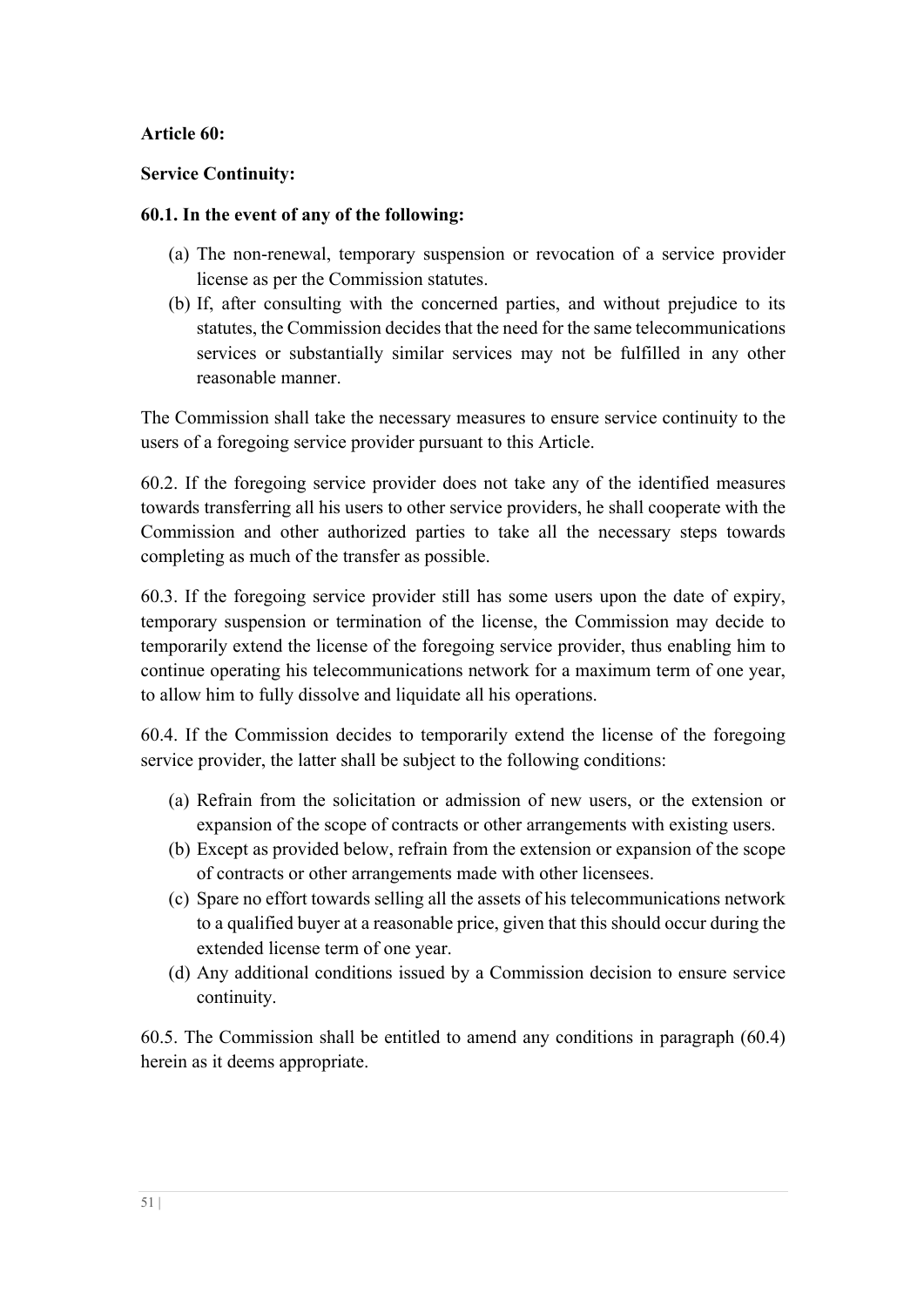## **Article 61:**

#### **Non-Discrimination:**

61.1. The Universal Service Provider and dominant service provider shall provide users with the same service conditions, and may not discriminate between users except where permitted by these Regulations, or in circumstances where different conditions can be objectively justified, such as differences in the conditions and circumstances of the service provision, including differences in costs or a lack of available facilities or resources. Such a prohibition applies to:

- (a) Service end-users.
- (b) Users who rely on the services of Universal Service Providers and dominant service providers to, in turn, provide telecommunications services to other users.
- (c) Users and the Universal Service Provider or the dominant service provider himself.
- 61.2. Non-justifiable discrimination may not extend to the following:
	- (a) Service fees.
	- (b) Quality of the service.
	- (c) The time during which the service is provided.
	- (d) Any other conditions as determined by the Commission in coordination with a Universal Service Provider, a dominant service provider or other relevant third parties.

61.3. In the event of any form of discrimination, the Universal Service Provider or dominant service provider shall attempt to justify same in a manner convincing to the Commission, or cease such discrimination immediately upon receiving a rebuttal from the Commission in this regard.

## **Article 62:**

#### **User-Related Information Obligations:**

62.1. The Universal Service Provider shall, at all times, maintain the following information on his website:

- (a) The service fees offered.
- (b) His website, the Commission website and email address, and a clear statement indicating that the service provider is subject to the jurisdiction of the Commission pursuant to its statutes, and users may contact the Commission at any time if they are unable to resolve disputes arising between them and the service provider.
- (c) An easy-to-use navigation system on the website of the service provider that allows the user to review the information stipulated in this Article.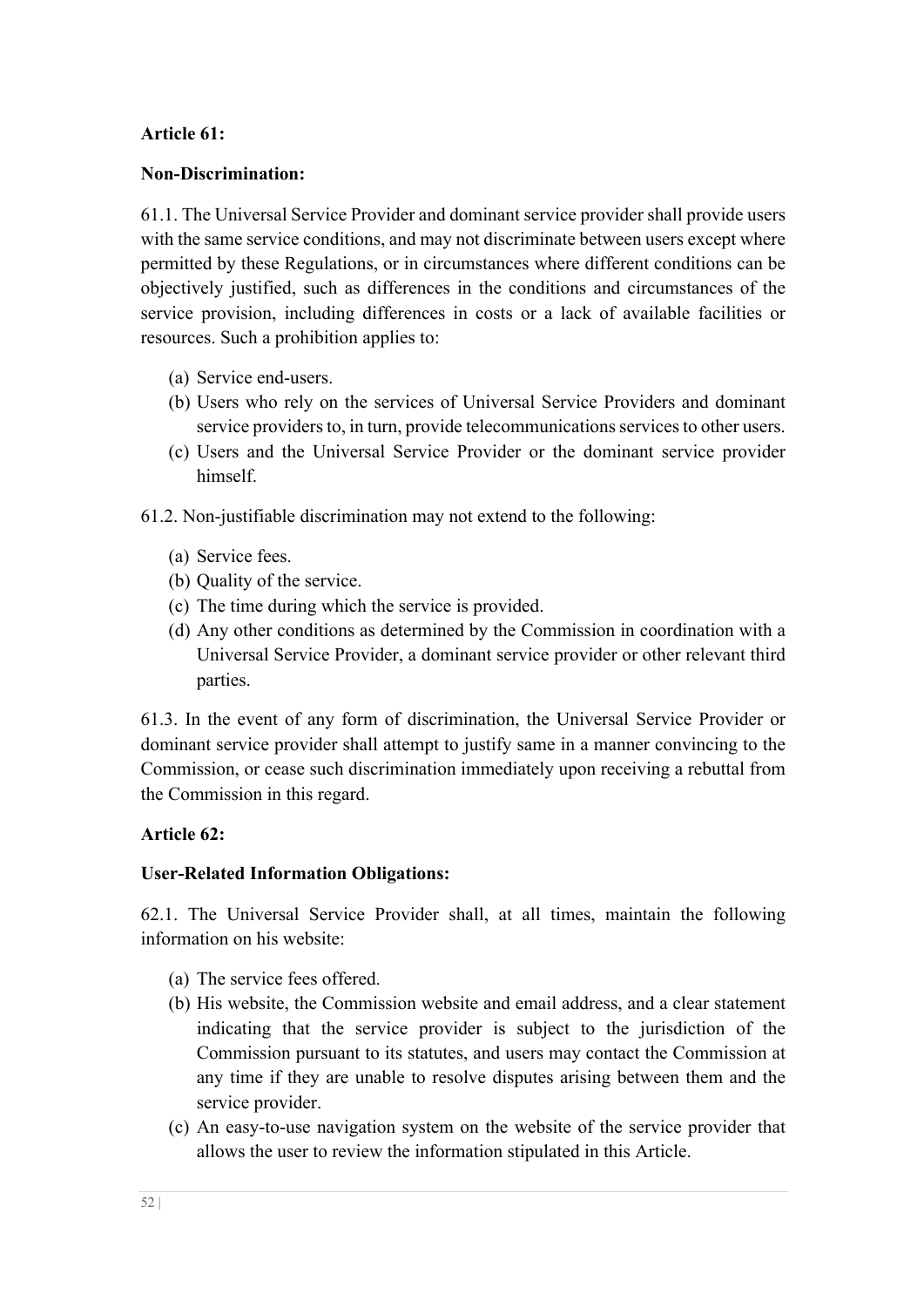62.2. The Universal Service Provider shall maintain up-to-date hard copies of his current service fees in all subscription offices. Such copies must be visible to the public and available free of charge during regular working hours.

62.3. Unless otherwise decided by the Commission, the Universal Service Provider shall, upon request and without charge, provide a hard copy of his service tariffs to any user.

62.4. If the Universal Service Provider proposes increasing his service tariffs, he shall then notify the users of such an increase pursuant to the Commission statutes and a decision issued by it to that effect.

# **Article 63:**

# **Service Conditions:**

63.1. The Commission may issue a decision requiring the Universal Service Provider or the dominant service provider to submit a draft of their service conditions for approval. The decision shall also set out the timeline for the preparation, implementation and approval of such conditions.

63.2. The draft service conditions shall be compliant with the Commission statutes, and comprise balanced obligations for both the Universal Service Provider and the user, with regard to the provision and usage of telecommunications services.

63.3. The Commission shall adopt all draft service conditions as received or after any appropriate amendments have been introduced to same, post consulting with the Universal Service Providers, dominant service providers and other persons involved as decided by the Commission. Upon such adoption, the service conditions shall replace any similar documents that are then in use.

# **Article 64:**

# **Service Conditions Information:**

64.1. The Universal Service Provider shall, at all times, maintain the following on his website:

- (a) A valid copy of the service conditions.
- (b) All the adopted and proposed changes to the service fees that have already been submitted to the Commission.
- (c) The Commission website, email and address, in addition to a statement indicating that the service provider is subject to the Commission statutes, and that users and other service providers may resort to the Commission if an amicable dispute resolution cannot be reached between them and the service provider.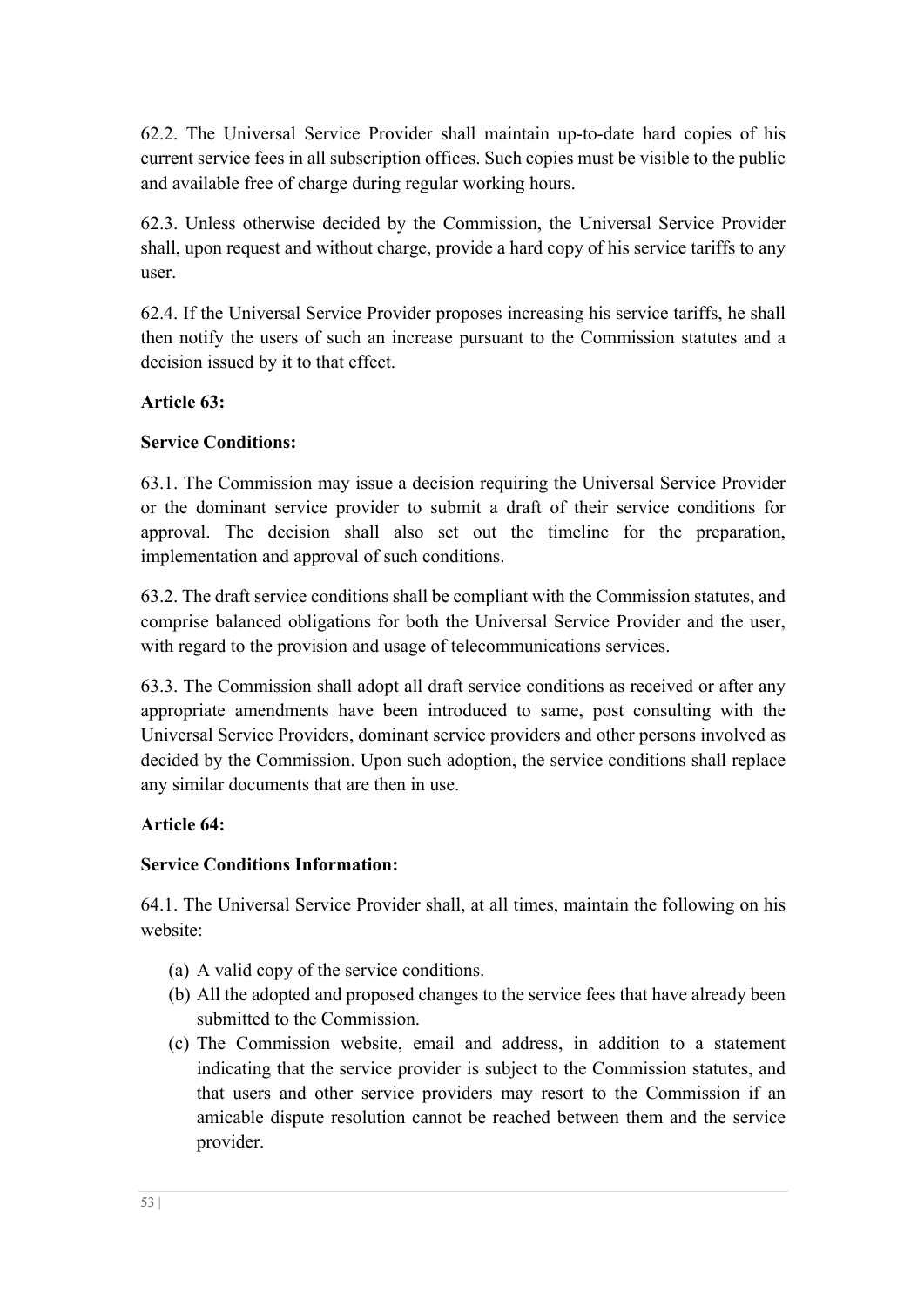(d) An easy-to-use navigation system on the website of the Universal Service Provider that allows the user to review the information stipulated in this Article.

64.2. The Universal Service Provider shall maintain in all his subscription office up-todate hard copies of his service conditions and fees that have been approved or are pending approval by the Commission. Such copies must be visible to the public and available free of charge during regular working hours.

64.3. The Universal Service Provider shall publish a copy of his valid service conditions on the first pages of telephone directories published by him or on his behalf.

64.4. The Universal Service Provider shall, upon request and without charge, provide a hard copy of the Commission-approved service fees to any user.

64.5. If a Universal Service Provider proposes amendments to his service tariffs, he shall then notify the users of such amendments via the means identified by a Commission decision.

# **Article 65:**

## **Telephone Directories:**

65.1. The Universal Service Provider shall supply users with a telephone directory pursuant to the conditions determined by the Commission with regards to:

- (a) Service fees.
- (b) Distribution of telephone directories among users.
- (c) Information on users listed in the directory and balanced obligations controls.
- (d) Collection and privacy of information obtained for publication in the directory.
- (e) Correction of data and liability for incorrect data.
- (f) Notification service to users if the phone number is incorrect or has been changed.

65.2. The Commission shall consult with the Universal Service Provider with regard to determining the conditions of telephone directories.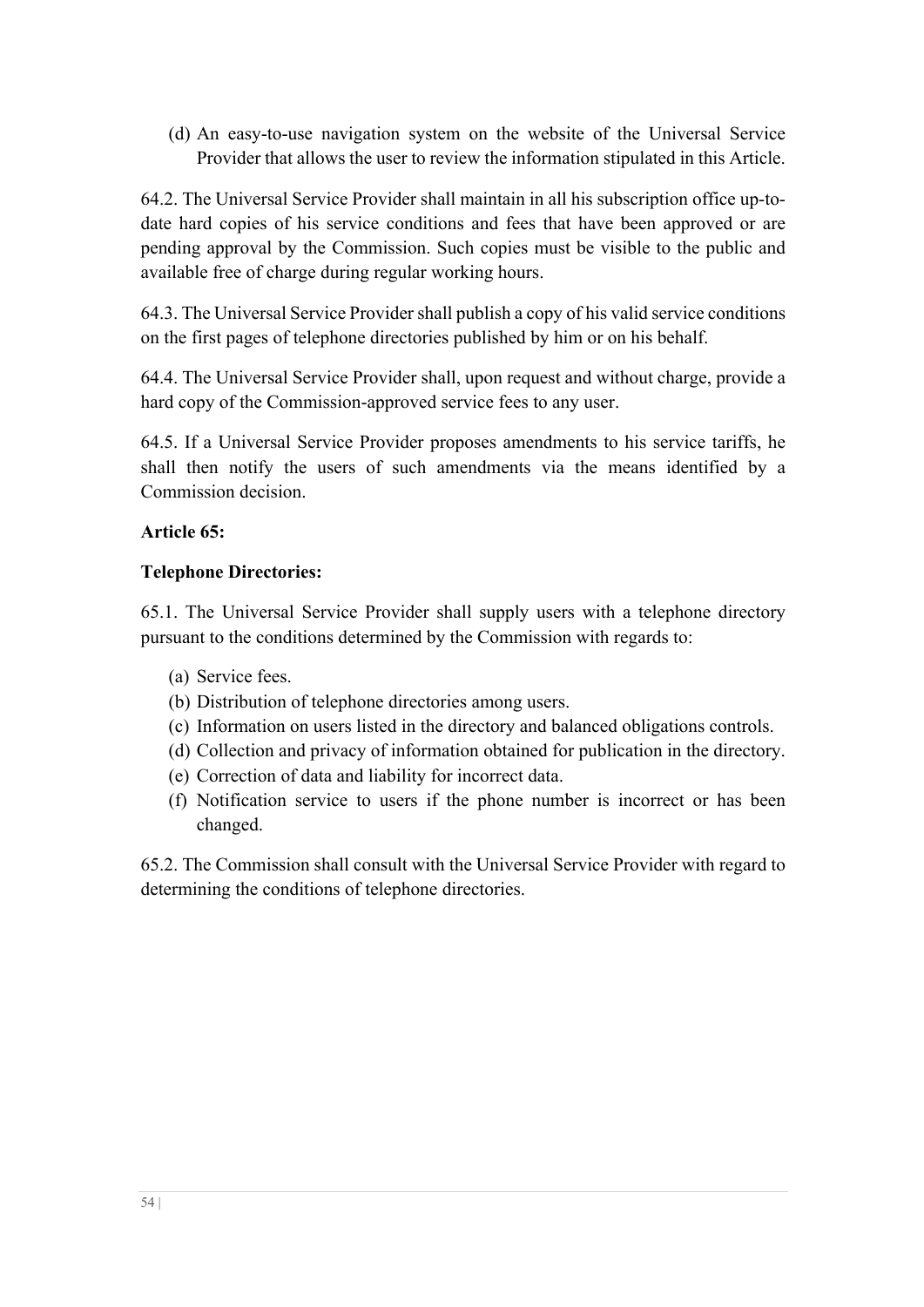#### **Article 66:**

#### **Invoices\* :**

#### \* **Previous version of Article 66, amended by Ministerial Decision No. 51, dated 03/12/1438 H:**

#### **Invoices:**

66.1. The billing rules provided in this article shall apply to the Universal Service Provider, and may apply to dominant service providers if decided by the Commission, given that Commission may decide to impose the rules on any Universal Service Provider or dominant service provider in accordance with the changes or conditions it deems appropriate.

66.2. Users shall be responsible for paying all fees for calls made from their and to their phones, and shall bear the costs of same regardless of the identity of the person who made or accepted the calls. Users may complain to the service provider against calls they do not believe were made from or to their phones. If the solutions proposed by the service provider do not prove to be satisfactory, users may file a complaint with the Commission pursuant to the dispute resolution procedures set forth in these Regulations.

66.3. The Universal Service Provider shall provide users with a clear explanation of all the fees in their invoices, given that all invoices shall clearly indicate the payment due date, which must be at least 30 days from date of the invoice specified therein. The invoice shall be delivered to the user within a reasonable time that may be determined by the Commission in consultation with the Universal Service Providers.

66.4. The Universal Service Provider shall provide invoices to users at no extra charge. These invoices shall include the following information:

- (a) Nonrecurrent fees.
- (b) Recurring subscription fees for each service.
- (c) Details of outgoing phone call fees.

(d) Detailed fees payable to other service providers, if such services are included in the user's invoices.

(e) Discounts granted to users in cases where two or more services are sold in a single transaction. (f) Any other applicable service fees.

66.5. The Universal Service Provider shall provide users with quarterly invoices at the very least, or within shorter time intervals if decided by the Commission, subject to prior consultation with the Universal Service Provider.

66.6. The Universal Service Provider shall offer his services independently of one another, and may not require any user to obtain a service he has not requested as a condition to acquiring the service he is effectively requesting.

66.7. The Commission may, at a later time and after consulting with the Universal Service Provider, approve post-paid conditions under which the Universal Service Provider may provide his services to users.

66.8. The service provider may not ask the user to pay any fees not previously included in his invoice, unless such fees were correctly included and sent within 150 days or the period determined by the Commission from the payment due date. If the user is unable to pay the full amount that was not previously included in the invoice, the Universal Service Provider shall seek to reach an agreement with the user to convert the amount to installments payable on reasonable dates proportionate to the circumstances at hand. The user may add to his account the amounts that should not have been recorded in his invoice or that have exceeded the amount specified in the invoice.

66.9. Except as provided in this Article, the period allowed for contesting the validity of any fees in the invoice of the Universal Service Provider is 90 days from the date of issuance indicated in the invoice, or within the period identified by the Commission, given that users shall pay other uncontested amounts included in the contested invoice.

66.10. If the user wishes to contest any invoice, he shall:

(a) Contact the toll-free customer complaint number of the Universal Service Provider, which must be indicated in the service conditions and published in all telephone directories and other mediums identified by the Commission and notified to the Universal Service Provider.

(b) If this procedure does produce a solution, the user may then write to the complaints department within the Universal Service Provider, requesting that the contested invoice be addressed. The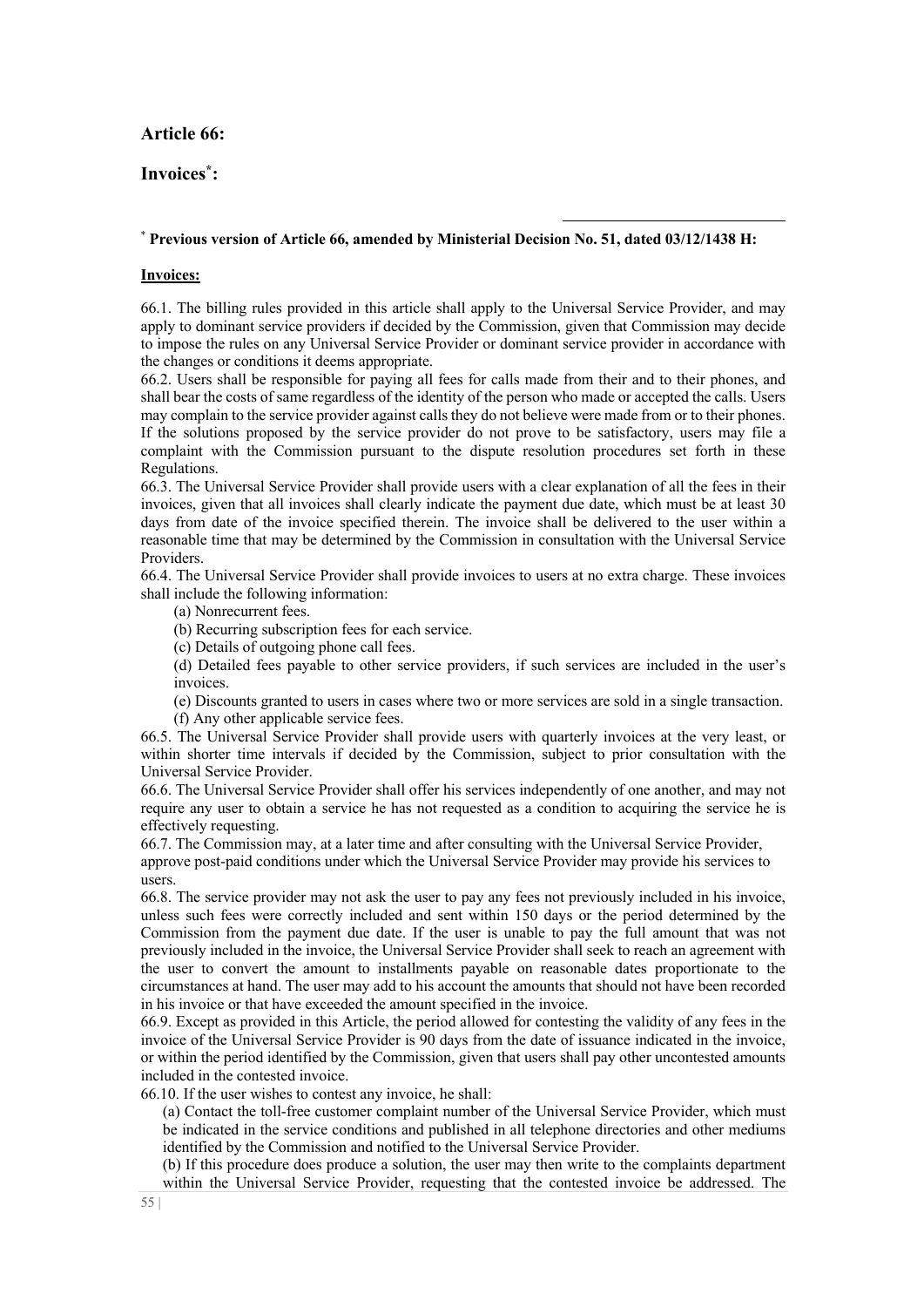66.1. The billing rules provided in this Article shall apply to the Universal Service Provider, and may apply to dominant service providers if decided by the Commission, given that Commission may decide to impose the rules on any Universal Service Provider or dominant service provider in accordance with the changes or conditions it deems appropriate.

66.2. Users shall be responsible for paying all fees for calls made from their and to their phones, and shall bear the costs of same regardless of the identity of the person who made or accepted the calls. Users may file a complaint with the service provider against calls they do not believe were made from or to their phones. If the solutions proposed by the service provider do not prove to be satisfactory, users may file a complaint with the Commission pursuant to the dispute resolution procedures set forth in these Regulations.

66.3. The Universal Service Provider shall provide users with a clear explanation of all the fees in their invoices, given that all invoices shall clearly indicate the payment due date, which must be at least 30 days from date of the invoice specified therein. The invoice shall be delivered to the user within a reasonable time that may be determined by the Commission in consultation with the Universal Service Providers.

66.4. The Universal Service Provider shall provide invoices to users at no extra charge. These invoices shall include the following information:

- (a) Nonrecurrent fees.
- (b) Recurring subscription fees for each service.
- (c) Details of outgoing phone call fees.
- (d) Detailed fees payable to other service providers, if such services are included in the user's invoices.
- (e) Discounts granted to users in cases where two or more services are sold in a single transaction.
- (f) Any other applicable service fees.

66.5. The Universal Service Provider shall provide users with quarterly invoices at the very least, or within shorter time intervals if decided by the Commission, subject to prior consultation with the Universal Service Provider.

66.6. The Universal Service Provider shall offer his services independently of one another, and may not require any user to obtain a service he has not requested as a condition to acquiring the service he is effectively requesting.

Universal Service Provider shall provide the website of such a department in the service conditions published in all telephone directories or other mediums identified by the Commission. The department in turn shall respond in writing within 10 days from receiving the complaint, either by accepting the complaint and taking the necessary action to rectify it, or giving grounds for its rejection.

<sup>(</sup>c) The user may appeal any complaint rejected by service providers before the Commission pursuant to Article 72 of these Regulations.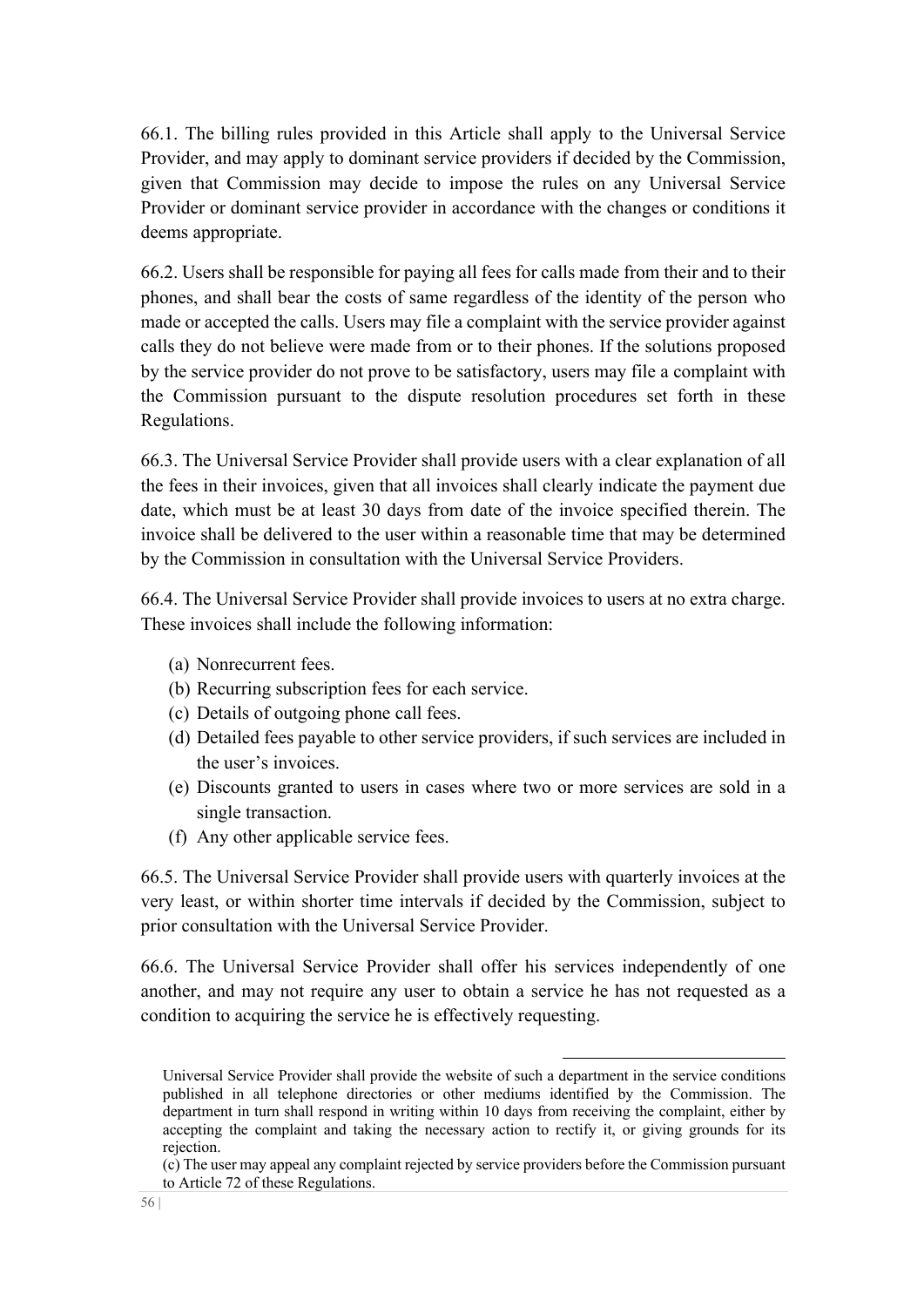66.7. The Commission may, at a later time and after consulting with the Universal Service Provider, approve post-paid conditions under which the Universal Service Provider may provide his services to users.

66.8. The service provider may not ask the user to pay any fees not previously included in his invoice, unless such fees were correctly included and sent within 150 days or the period determined by the Commission from the payment due date. If the user is unable to pay the full amount that was not previously included in the invoice, the Universal Service Provider shall seek to reach an agreement with the user to convert the amount to installments payable on reasonable dates proportionate to the circumstances at hand. The user may add to his account the amounts that should not have been recorded in his invoice or that have exceeded the amount specified in the invoice.

66.9. Except as provided in this Article, the period allowed for contesting the validity of any fees in an invoice by the Universal Service Provider is 60 days from the date of issuance indicated in the invoice, or within the period identified by the Commission, given that users shall pay other uncontested amounts included in the contested invoice.

# **Article 67:**

# **Service Quality:**

67.1. The provisions and conditions provided for in this Article shall apply to the quality of services provided by Universal Service Providers, and may also be imposed on dominant service providers if decided by the Commission, given that Commission may decide to amend the terms and conditions imposed on a Universal Service Provider or a dominant service provider as it deems necessary.

67.2. The Universal Service Provider shall provide telecommunications services compliant with specific quality criteria determined by the Commission in consultation with the Universal Service Provider. Such criteria may be included in the license or issued by a Commission decision.

67.3. The Commission may decide to amend, add or delete any quality criteria in consultation with the concerned Universal Service Provider.

67.4. Following the establishment of the service quality criteria, the Universal Service Provider shall submit quarterly reports to the Commission in the manner identified by the latter. Such reports shall illustrate the actual results of each service quality criterion.

67.5. If the quality criteria are not met, the Universal Service Provider shall provide an explanation as to the reasons for same and the corrective steps taken or to be taken by him.

67.6. The Commission shall notify the Universal Service Provider within 30 days of receiving the service quality report whether it has accepted the given explanation for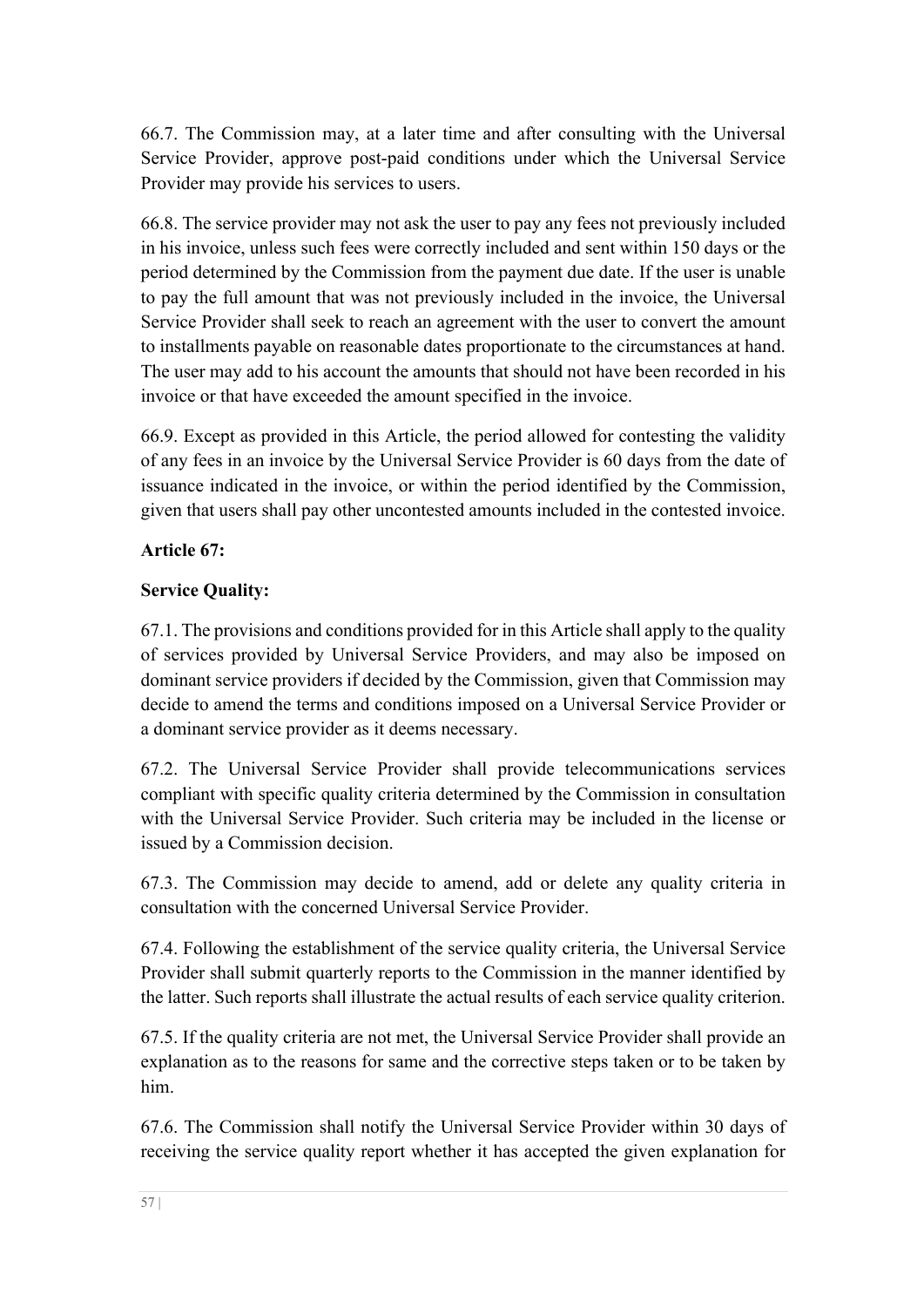any unfulfilled criterion; otherwise, its lack of response shall constitute an acceptance of the explanation.

67.7. In the event that Commission does not accept the explanation; it shall notify the Universal Service Provider of the additional steps to be taken and the timeframe for doing so. The Commission shall also require the Universal Service Provider to submit additional reports until such criterion is achieved.

67.8. In submitting the service quality report or any other additional reports requested by the Commission, the Universal Service Provider shall also publish them on his website; similarly, the Commission shall publish the reports on its website upon receipt.

67.9. The Commission may ask the Universal Service Provider to publish all his service quality reports, in part or in whole, or any other relevant requirements, in one or more newspapers if it deems it necessary for public interest.

#### **Article 68:**

#### **Access to User Premises:**

68.1. Subject to the provisions of this Article, the obligations of the Universal Service Provider shall include installation, operation, maintenance and repairs to ensure the smooth operation of all its telecommunications facilities in the user's private property.

68.2. The Universal Service Provider shall have the right to access user premises or property where he has telecommunications facilities, in accordance with the following procedures:

- (a) The Universal Service Provider shall notify the user of his wish to enter the property under the appropriate circumstances.
- (b) The Universal Service Provider shall send the relevant qualified personnel to complete the task.
- (c) User approval shall be obtained.
- (d) In all cases, the work by the service provider personnel shall not affect the activities and premises of the user except to the extent necessary for such work.

#### **Article 69:**

## **Obligations, Refunds and Damages:**

69.1. If the negligence of the Universal Service Provider cannot be proven, his responsibility towards the user shall be limited to defaults, interruptions, delays, errors, defects in transmission, failures or communication defects. In such cases, the responsibility of the service provider shall be limited to refunding the user upon request or based on a decision issued by the Commission in case of a dispute.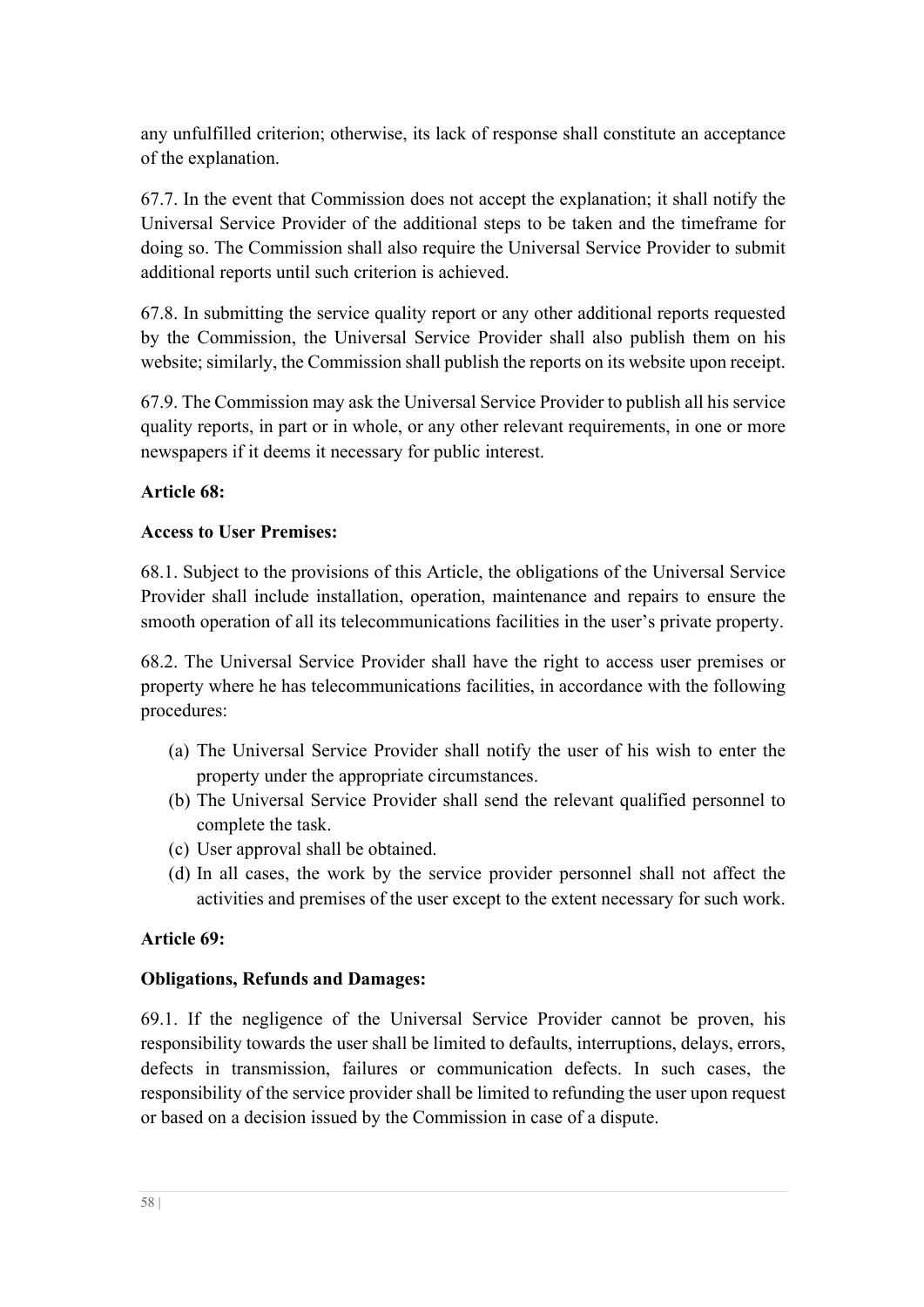69.2. The Commission shall decide on additional rules for liability, compensation and damages borne by service providers, including Universal Service Providers and dominant service providers.

# **Article 70:**

## **Service Suspension and Cancellation by the Service Provider:**

The Commission may decide on the rules and regulations under which a service provider may suspend or cancel the telecommunications services provided to a user as a result of breaching his obligations towards the service provider. Such regulations may be included in the service conditions of service providers while taking into account the following cases:

- (a) Non-settlement of amounts by the payment due date.
- (b) Non-provision or maintenance of a reasonable balance, or a sufficient security deposit if required.
- (c) Noncompliance with the terms of the payment installment plan.
- (d) Using the services of the service provider to cause inconvenience or harassment or commit other illegal acts.
- (e) Misusing the devices provided by the service provider.
- (f) Non-payment of dues when requested by the service provider in cases where it is reasonably possible to conclude that the user intends to defraud the Universal Service Provider.
- (g) Existence of logical disputes regarding the invoices between users and service providers and the relevant resolution methods.
- (h) Any other clauses and conditions deemed suitable by the Commission.

# **Article 71:**

## **Service Termination and Cancellation by the User:**

71.1. The user may ask the service provider to cancel the requested services within 30 days from the date of request, provided that the minimum contracting period has already expired. In such cases, the user shall pay all the fees due for the services provided to the date of cancelation.

71.2. Prior to the expiry of the minimum contracting period, the user may request the cancellation of the service provided he pays all fees due for the entire minimum contractual period.

71.3. Prior to the expiry of the minimum contractual term, the user may also request service cancellation in the following circumstances:

(a) In the event of the death of the user during the minimum contractual term, his legal heirs shall be given the choice between continuing the service and reassigning it to their names while assuming all user duties and responsibilities,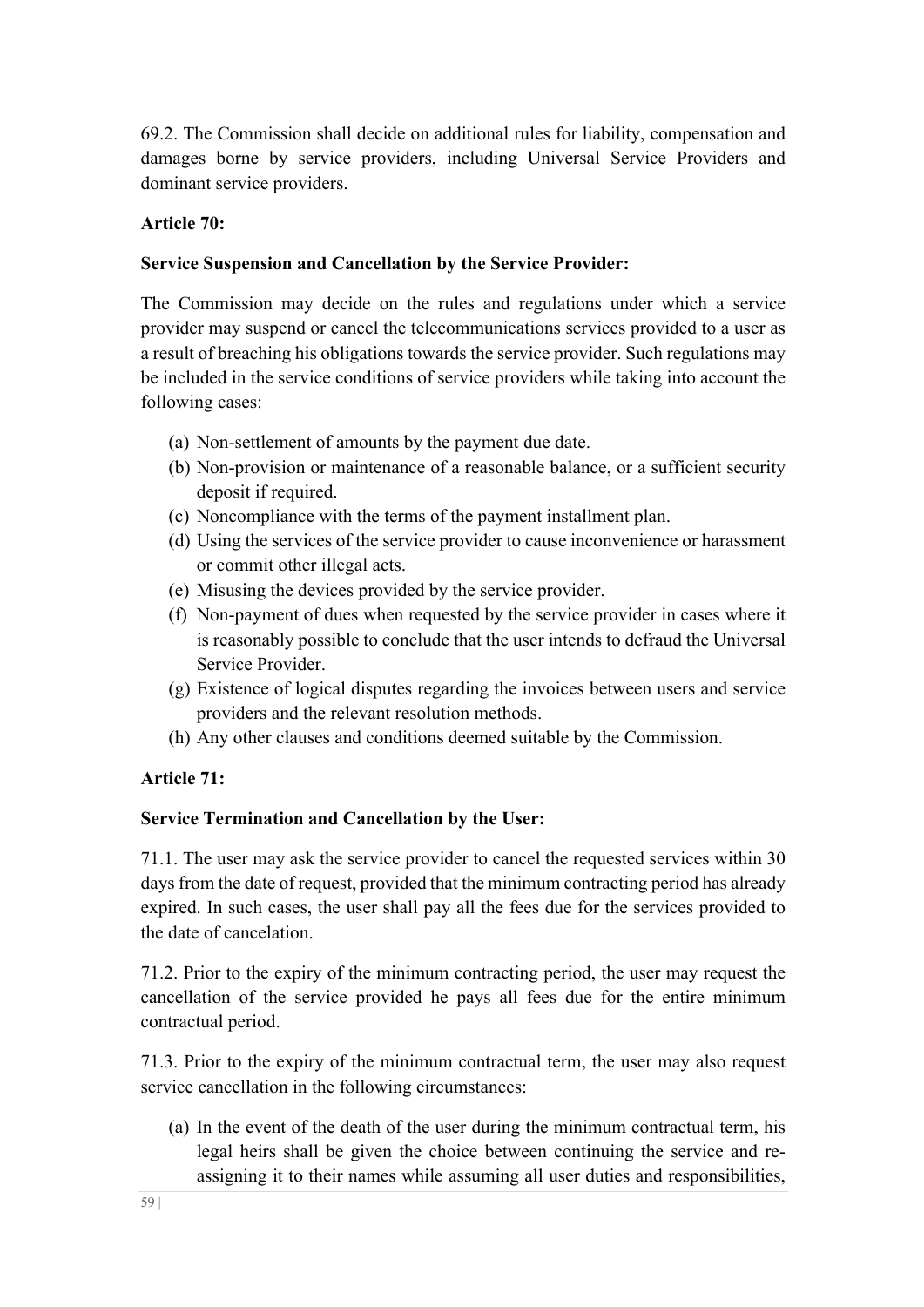or cancelling the service upon notifying the service provider of their refusal of such an option, or 30 days following the death, whichever is earlier.

- (b) If the user premises sustain damages, destruction or burning, or if the user is forced by any other reason beyond his control to leave such premises, the service shall be cancelled on the date the service provider receives notice of same.
- (c) If the user switches from one service provider to another, the cancellation shall then take place as of the date of the switch as per the service conditions of the service provider and the contract concluded between the two parties.
- (d) If the user leaves his premises, he shall request the cancellation of the landline or its reassignment to another user in the same premises. If he fails to do so, he shall be responsible for any amounts incurred by the service, without liability to the service provider.

#### **Article 72\* :**

#### \* **Previous text of the article before its abolition by virtue of Ministerial Decision No. 51, dated 03/12/1438 H. Its provisions were amended and moved to Article 59:**

#### **User Complaints:**

72.1. In the event of a dispute between a user and a Universal Service Provider that cannot be resolved amicably, the user may file a complaint with the Commission to resolve the dispute, in any of the following matters:

- a) Access to telecommunications services, or the quality of the services provided or offered by the Universal Service Provider.
- b) Financial obligations the Universal Service Provider has imposed or is planning to impose on the user as a condition for receiving the service or its continuity, including any contested invoice.
- c) Disconnection or reconnection of services by a Universal Service Provider.
- d) Interpretation of the contract or agreement between the parties.
- e) Interpretation and implementation of the fees approved by the Commission.
- f) Handling of confidential user information by the Universal Service Provider.
- g) Any other matters under the Commission jurisdiction.

72.2. A complaint may only be filed with the Commission pursuant to this article after:

- a) The parties have conducted good faith negotiations for a minimum of 15 days and failed to reach an agreement.
- b) The conduct of the Universal Service Provider indicates that any further negotiations would be futile.

72.3. In the complaint filed under this article, the user shall include a solution covering all the particulars of the dispute.

72.4. Complaints shall be submitted in writing, and shall indicate the facts and solution required, given that the user will not be required to submit a copy of the complaint to the Universal Service Provider.

72.5. the Commission shall examine the complaint to determine its acceptability within 10 days from the date of submission.

72.6. If the Commission decides that the complaint is acceptable and requires an investigation, it shall submit a copy of same to the Universal Service Provider, who shall consequently respond to the complaint within five days or the time identified by the Commission in cases requiring longer periods.

72.7 The Commission shall send the Universal Service Provider response to the user, who shall in turn express his viewpoint regarding same within five days or the time identified by the Commission in cases requiring a longer period.

60 | 72.8. The Commission may handle the dispute resolution request on the grounds of the material facts before it, and may request further information from one or both parties. The Commission shall, within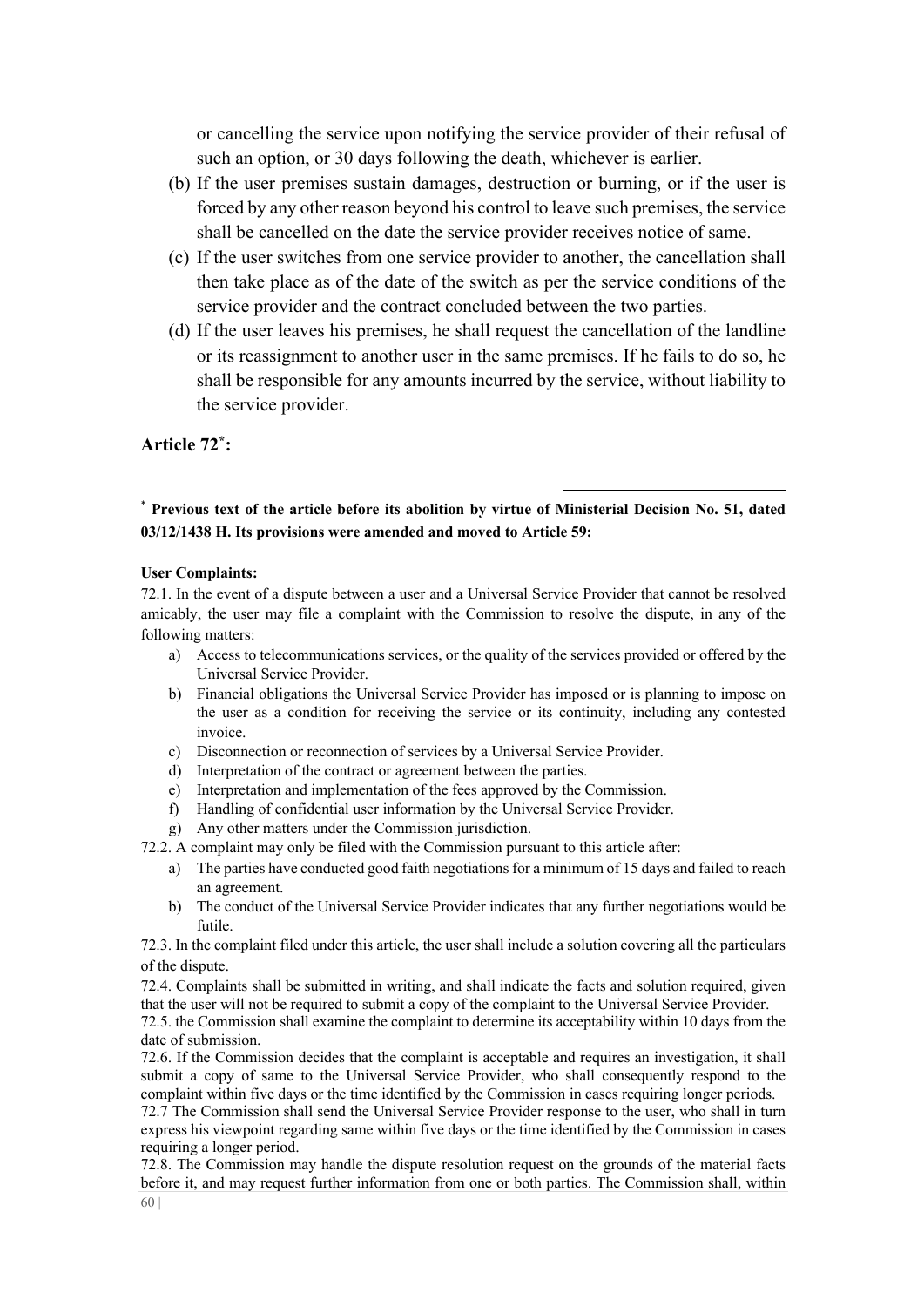#### **Revoked**

#### **Article 73:**

#### **Future Regulatory Requirements:**

Notwithstanding the provisions of this chapter, and in the interest of the public, the Commission may enforce a provision that is applicable to certain service providers on all or some service providers. the Commission shall issue a decision on same in the following cases:

- (a) If the user complaints justify such action.
- (b) If the decision fulfills the objectives of Article 3 of the Law.
- (c) If the Commission consults with the affected service providers prior to issuing the decision.

#### **Chapter 9: The Universal Access and Universal Service Policy**

#### **Article 74:**

#### **General Provisions:**

74.1. In accordance with Article 2 of the Law and Article 3 of the Statute, the Commission shall develop the proposed policies for Universal Service and Universal Access in the Kingdom, and determine the requirements, principle and conditions of providing such services, then submit such proposals to the Ministry for approval.

74.2. In developing the Universal Service and Universal Access policies, the Commission shall abide by the principles set forth in this chapter.

## **Article 75:**

## **Development of Universal Service and Universal Access Policies:**

75.1. In developing the Universal Service and Universal Access policies, the Commission shall ensure their inclusion of the following:

<sup>15</sup> days from receiving the user's response, issue a decision or notify the parties that it requires more time to do so.

<sup>72.9.</sup> The Universal Service Provider may not disconnect or change any of the services provided to the user for the duration of the investigation by the Commission of the complaint submitted by the user, without a decision by the Commission authorizing them to do so.

<sup>72.10.</sup> If the Commission considers that the matter constitutes a violation in accordance with Article 38 of the Law, it may refer it to the Committee for Telecommunications Law Violations for consideration in the following cases:

a) If a party is substantially right in their position.

b) If a party has committed a violation under the Law.

<sup>72.11.</sup> The Commission may, in accordance with Article 10(b) of the Statute, decide to charge any party with a fee in return for conducting the complaint procedures.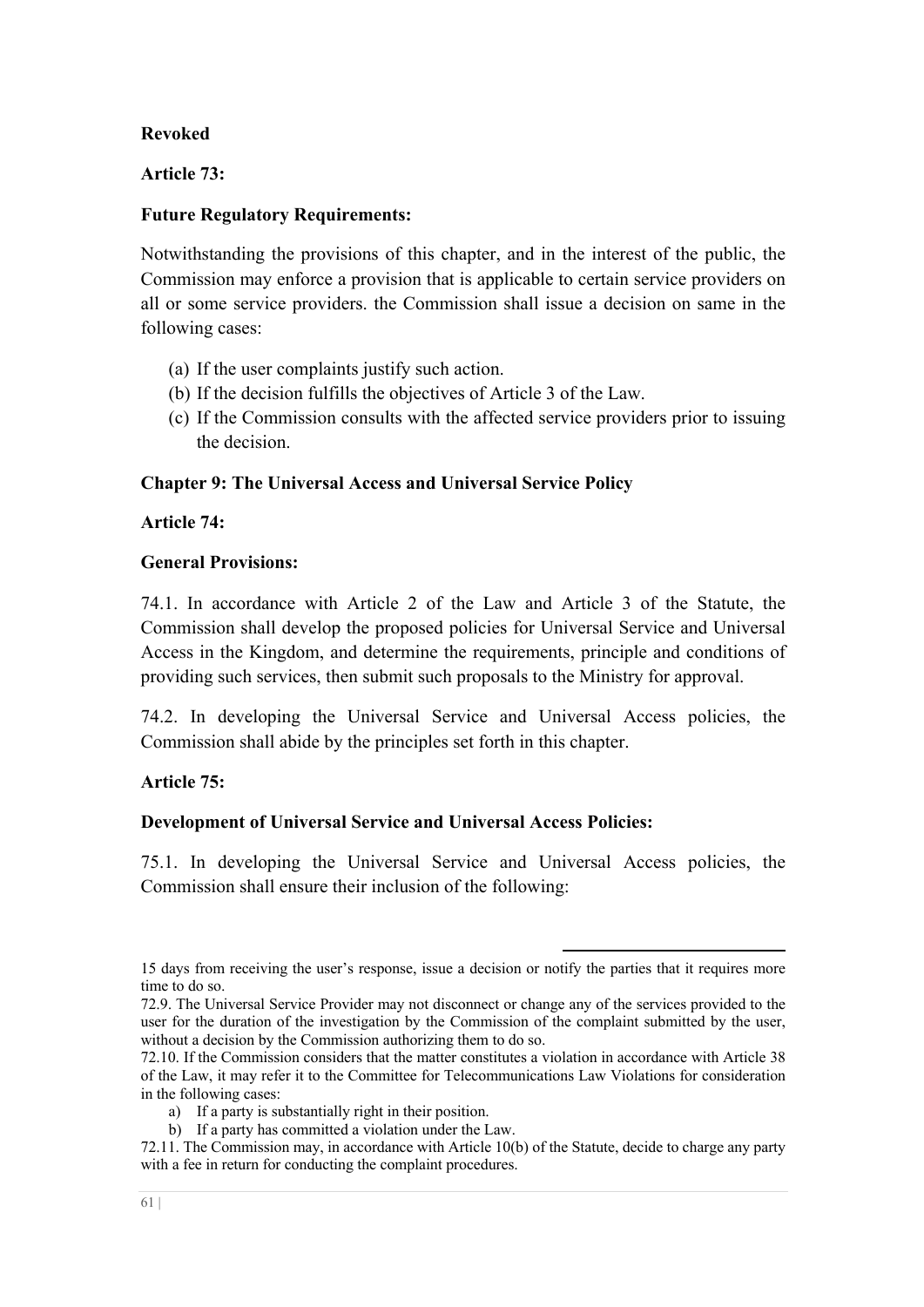- (a) A list of the basic telecommunications services to be included under both Universal Service and Universal Access.
- (b) The defined purposes and obligations necessary for the development of Universal Service and Universal Access.
- (c) The defined geographic areas wherein specific levels of Universal Service and Universal Access offers shall be applicable.

75.2. In developing the Universal Service and Universal Access Policy, the Commission shall emphasize market trends and the non-discriminatory principles and requirements for service provision.

75.3. The Commission shall consult with the concerned parties in developing the Universal Service and Universal Access policies.

75.5. Following Ministry approval of the Universal Service and Universal Access policies, the Commission may:

- (a) Issue a decision designating the Universal Service Provider.
- (b) Review the scope of both the Universal Service and Universal Access periodically in light of the social, economic and technical advancements that will grant universal services to the public over time.

#### **Article 76:**

#### **Current Service Provider Providing Universal Service and Universal Access:**

76.1. At any time after these Regulations are enforced, the Commission may issue a decision designating the Current Service Provider as a Universal Service Provider.

76.2. The Commission may ask the Current Service Provider to submit plans identifying the geographic areas in the Kingdom wherein he proposes to provide Universal Service and Universal Access. Such plans shall take into account any Universal Service and Universal Access policies adopted by the Ministry.

76.3. In accordance with paragraph (76.2) herein, the Commission shall review the submitted plans, taking into account the following:

- (a) The objectives of providing Universal Service and Universal Access to all persons in the Kingdom at the earliest of times and the most reasonable of tariffs.
- (b) The financial and technical ability of the Current Service Provider to expand the current availability of Universal Service and Universal Access.
- (c) The financial and technical capabilities of any other service provider or applicants requesting a Universal Service and Universal Access license in the same areas.
- (d) Any other plans or requests submitted by other service providers, users or concerned parties.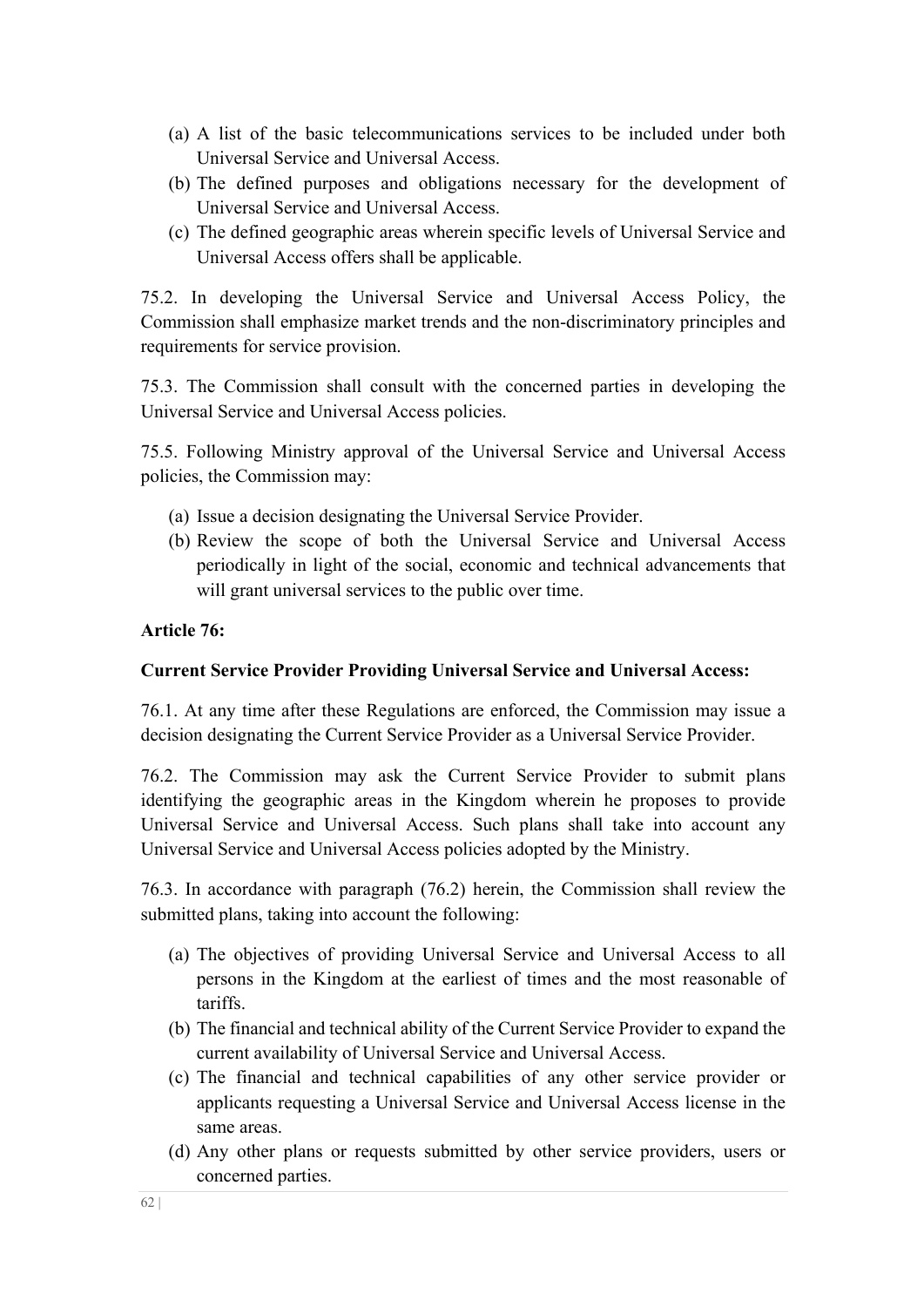(e) Any other information the Commission deems useful in implementing its duties as per it statutes.

76.4. The Commission may approve the Universal Service and Universal Access plans of the Current Service Provider that include the conditions whereby the Current Service Provider expands the scope of Universal Service and Universal Access.

# **Article 77:**

## **Universal Service and Universal Access Plans:**

77.1. The Commission may invite persons other than the Current Service Provider to submit Universal Service and Universal Access plans identifying the geographic areas in the Kingdom wherein they propose to expand the scope of Universal Service and Universal Access and the means by which such a goal can be achieved.

77.2. The Commission shall establish and publish the Universal Service and Universal Access plan criteria, as well as the evaluation and selection criteria for the submitted plans pursuant to paragraph (77.1) herein.

77.3. The evaluation and selection criteria for Universal Service and Universal Access plans submitted pursuant to paragraph (77.1) herein shall include the following:

- (a) The qualifications of the persons and bids submitted for Universal Service and Universal Access plans pursuant to paragraph (77.1) herein.
- (b) Requests for clarifications and additions or amendments, as to qualified bids.
- (c) Evaluation of amended bids and granting of the right to provide the service, based on the following factors:
	- 1. The geographic areas to be covered.
	- 2. The quality of the technologies and services to be provided.
	- 3. Population covered by the plans.
	- 4. The economic and social impact of the plans.
	- 5. The feasibility and sustainability of the plans.
	- 6. Costs and level of financial support required.

77.4. The Commission may award a telecommunications services license to a person meeting all the required conditions, for the purpose of implementing Universal Service and Universal Access plans.

## **Article 78:**

## **Financing of Universal Service and Universal Access**

78.1. The Commission shall propose one or more means of financing Universal Services or Universal Access as part of the plans submitted to the Ministry in this regard. Such means may include: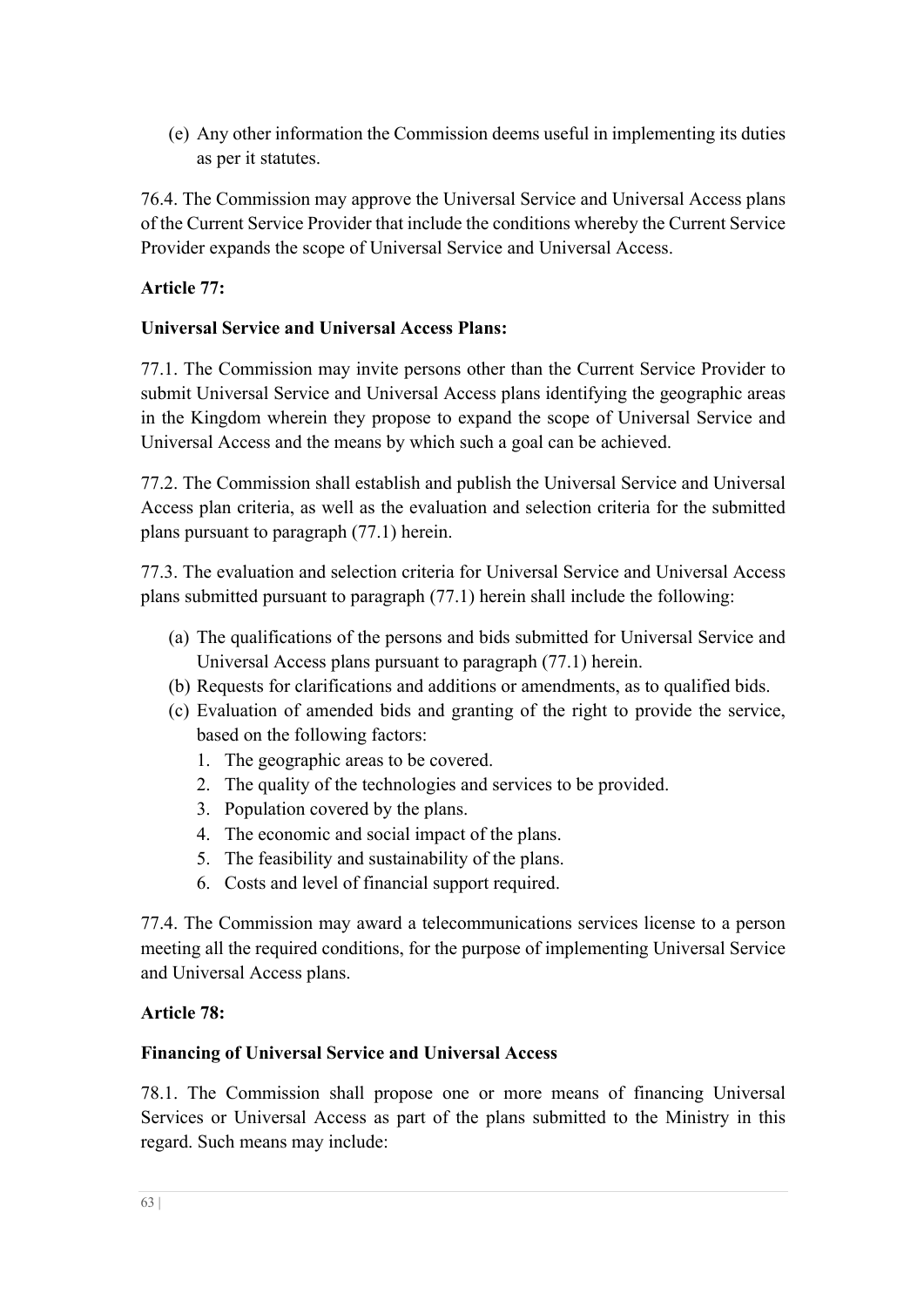- (a) Pricing based on cost or other tariff changes.
- (b) Service obligations pursuant to the license conditions or the Commission statutes.
- (c) Mutual financial support within the same service or between different telecommunications services provided by the Current Service Provider.
- (d) Establishing a Universal Service Fund financed by several sources such as the Universal Service fees paid by service providers, government funding or any other method.

78.2. In accordance with the Universal Service and Universal Access policies adopted by the Ministry, the Commission may issue a decision for the foundation of a Universal Service Fund, inclusive of establishment and management requirements compliant with such policies. Such requirements shall include, but are not limited to:

- (a) Selection of the Fund's senior management body.
- (b) The management procedures of the Fund.
- (c) Fund contribution calculation and contributions by service providers and other persons identified in the policies.
- (d) Disbursement criteria and procedures to fulfil Universal Service and Universal Access policies and any other procedures pertaining to licensing and fundraising for the implementation of such plans.

78.3. The Commission may issue a decision to implement Universal Service and Universal Access financing methods compliant with the policies adopted by the Ministry.

# **Chapter 10: The Frequency Spectrum**

## **Article 79:**

## **General Provisions:**

79.1. No person shall establish, operate or acquire a wireless device or use a frequency without a license from the Commission.

79.2. The Commission shall grant frequency usage licenses in accordance with its statutes. Upon the adoption of the National Frequency Plan and the Spectrum Management Procedures in accordance with this chapter, the Commission shall grant licenses in a manner complaint with both the Plan and Procedures.

79.3. From time to time, the Commission may issue a decision classifying specific frequency uses as licensed in accordance with the Law and this chapter.

## **Article 80:**

## **The National Frequency Plan:**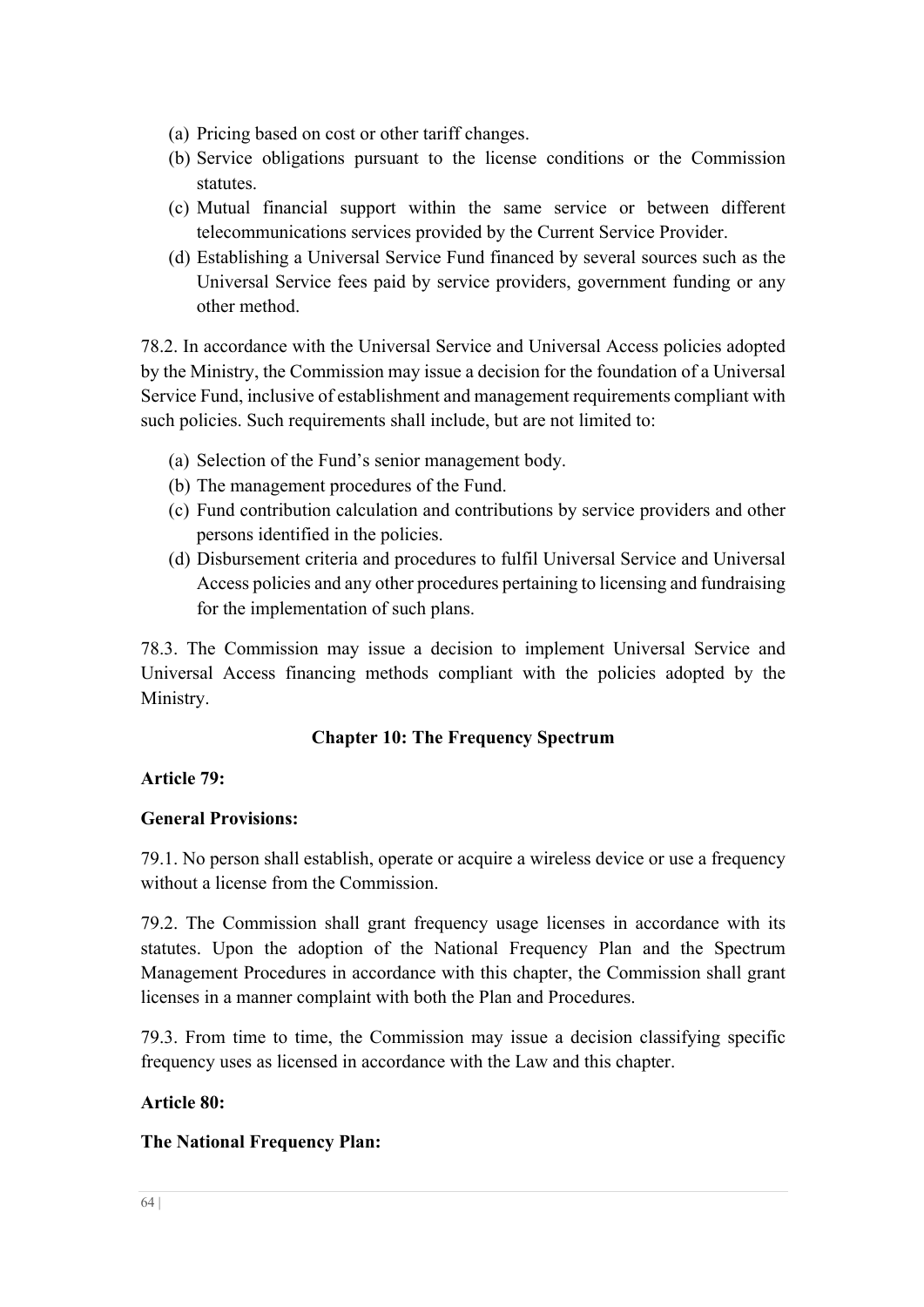80.1. The Commission shall develop the National Frequency Plan and refer it to the Ministry with a view of submitting it to the Council of Ministers for approval in accordance with Article 12 of the Law. Under the Plan, the Commission shall be responsible for the management of the frequency spectrum in the Kingdom.

80.2. The National Frequency Plan shall include frequency allocations for different uses, as well as the technical criteria and specifications of such uses, given that such allocations shall be compliant with the international and regional treaties and the statutes and criteria in effect.

80.3. Upon the preparation of the National Frequency Plan, the Commission shall:

- (a) Allocate frequencies in accordance with the purposes of Article 3 of the Law.
- (b) Coordinate with the concerned parties.
- (c) Coordinate on matters pertaining to frequencies on a national and international level.
- (d) Effectively use the frequency spectrum across all current and future uses.
- (e) Allocate the frequencies in the Kingdom and coordinate with other countries if necessary.

80.4. The Commission shall allocate frequencies in a manner compliant with international and regional treaties, the statutes and criteria in effect, and the National Frequency Plan, and shall develop a plan for the distribution and usage of civilian and commercial frequency allocations and refer same to the Minister for approval, pursuant to Article 12 of the Law.

80.5. In accordance with Article 12 of the Law, the Commission shall establish the National Frequency Record, to include all information on frequencies, their users and usages, and publish both civilian and commercial uses.

#### **Article 81:**

#### **Spectrum Management Procedures:**

The Commission may prepare and publish the Spectrum Management Procedures, inclusive of the following:

- (a) Categories of frequency usage and wireless device usage licenses.
- (b) License terms and conditions.
- (c) Application procedures for both frequency usage and wireless device usage licenses, including application information and forms.
- (d) License fees.
- (e) Licensing procedures.
- (f) Other matters deemed necessary by the Commission for the management of the frequency spectrum.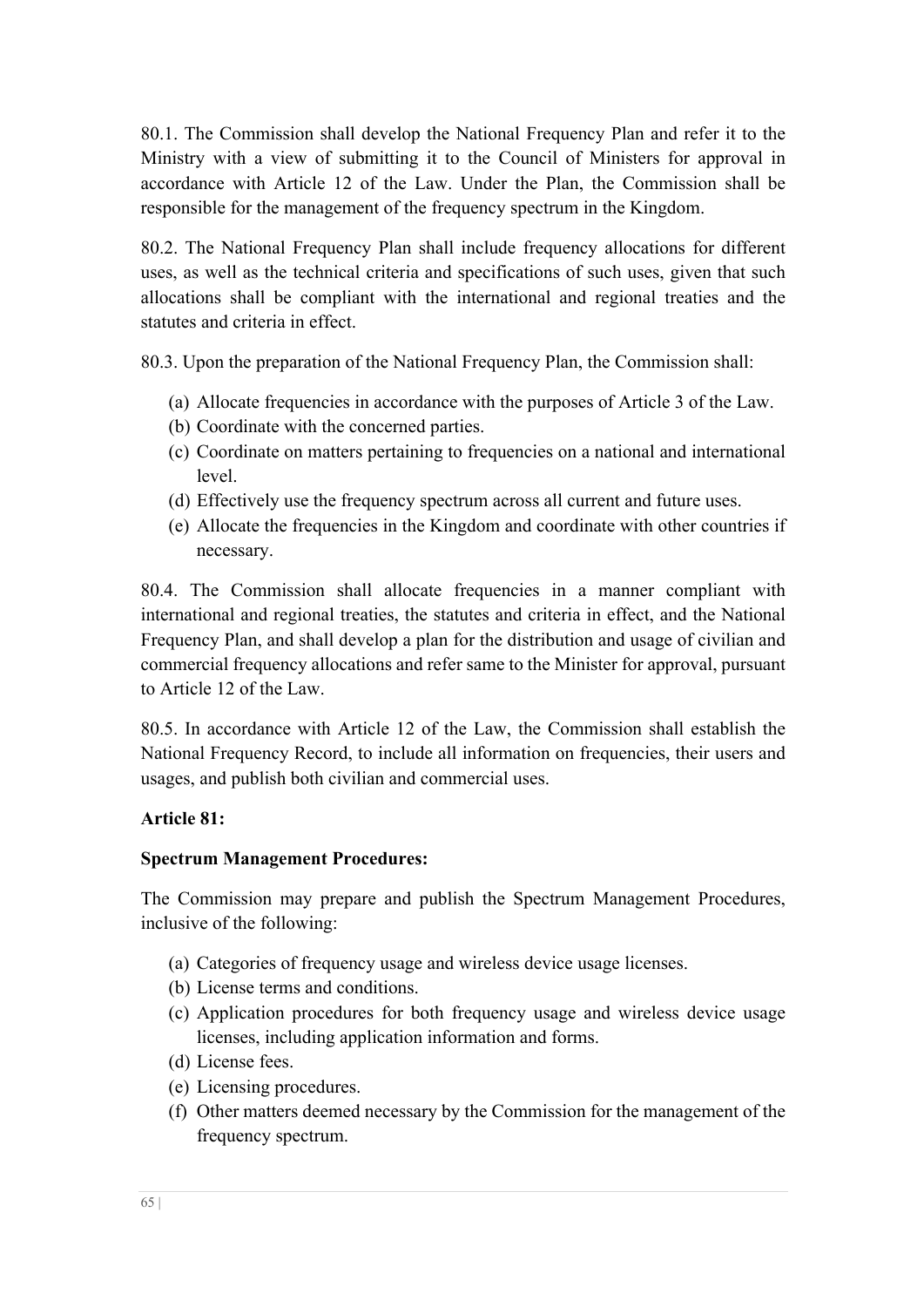#### **Article 82:**

#### **Frequency Usage Limitations:**

The Commission may limit the number of frequency usage licenses issued, provided that it has taken into account the following objectives:

- (a) Increasing the benefits for telecommunications users and other users of the frequency spectrum.
- (b) Stimulating and developing competition.
- (c) Promoting efficient and innovative usage of frequency.

#### **Article 83:**

#### **Implementation of the Laws:**

83.1. In accordance with Article 14 of the Law, and without prejudice to Article 18 and paragraph (83.2) herein, the Commission may suspend or revoke a frequency usage license or a wireless device license when it considers that the licensee is in violation of the conditions of the license.

83.2. Prior to the suspension or revocation of any license, the Commission shall:

- (a) Notify the licensee in writing of its intention to suspend or revoke the license.
- (b) Give the licensee a suitable period of time to correct the violation, and respond to the Commission in writing to explain his viewpoint.

#### **Chapter 11: Numbering:**

#### **Article 84:**

#### **The National Numbering Plan:**

84.1. Pursuant to the provisions of Article 15 of the Law, the Commission shall establish and manage the National Numbering Plan, number allocations and number ranges for both service providers and users subject to the plan, taking into account the following requirements:

- (a) The expected increase in demand for telecommunications services, to prevent delays in number allocation.
- (b) As much as possible, the numbers should not inconvenience users and remain consistent with the effective usage of a service provider's telecommunications network.
- (c) The Plan should facilitate number portability and pre-selection.
- (d) The plan implementation costs to be borne by the Current Service Provider shall be reasonable.
- (e) Number allocation should not lead to unreasonable advantages or disadvantages for any service provider.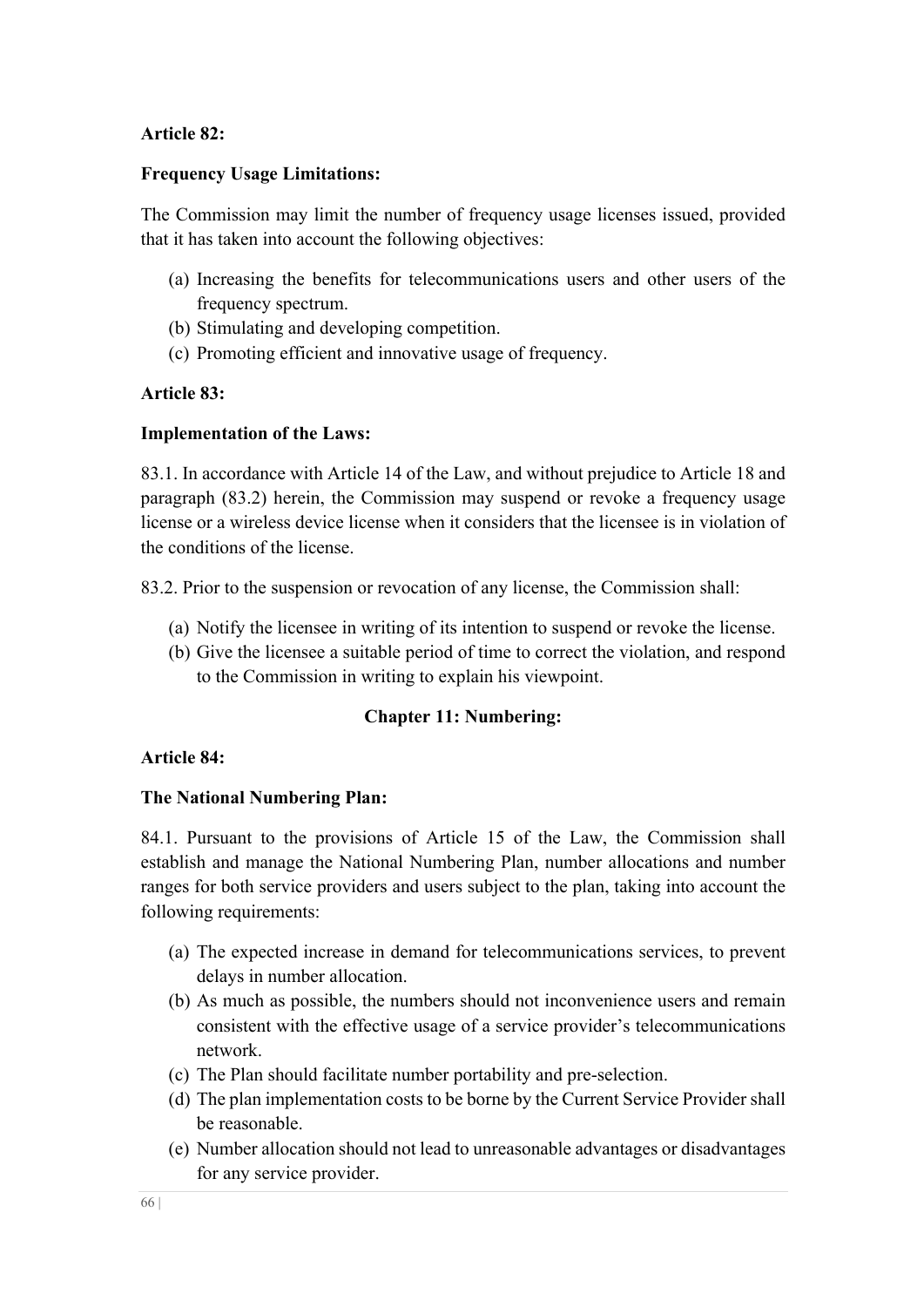(f) Inconveniences to service providers and users as a result of implementing the National Numbering Plan should be kept to the bare minimum.

84.2. In accordance with Article 17 of the Law, the Commission may introduce amendments to the National Numbering Plan by way of a notice to the users and service providers, sent well before the date of the amendment.

84.3. The National Numbering Plan shall take into account the requisites of regional and international treaties, statutes and recommendations.

84.4. All service providers shall employ efficiency in using the numbers allocated to them by the Commission pursuant to the National Numbering Plan.

# **Article 85:**

# **The Numbering License:**

85.1. The Commission shall allocate numbers and number ranges in accordance with its adopted number allocation procedures.

85.2. The Commission shall determine the numbering license application conditions, given that numbering licenses are granted following a number allocation request by a service provider to the end of providing telecommunications services, if such numbers are compliant with the National Numbering Plan and the allocation fees have already been settled. Fees for unique numbers, serial numbers, names and addresses shall be commensurate with the effective management of all available number sources.

85.3. The Commission shall amend, renew, suspend, revoke or re-assign numbers in accordance with the Rules of Procedure.

## **Article 86:**

## **User Number Allocation:**

86.1. Users and service providers shall not have any ownership rights to numbers allocated for telecommunications services.

86.2. The service provider may not change the number of the user except in the following circumstances:

- (a) If the number change is requested by the user.
- (b) If the service provider has a valid reason for doing so and has already sent a written notice to the user clarifying the grounds for the change and the date on which the change would be completed. In case of emergencies, a verbal notice and a subsequent written confirmation shall be sufficient.
- (c) If the user of fixed telecommunications services changes his location.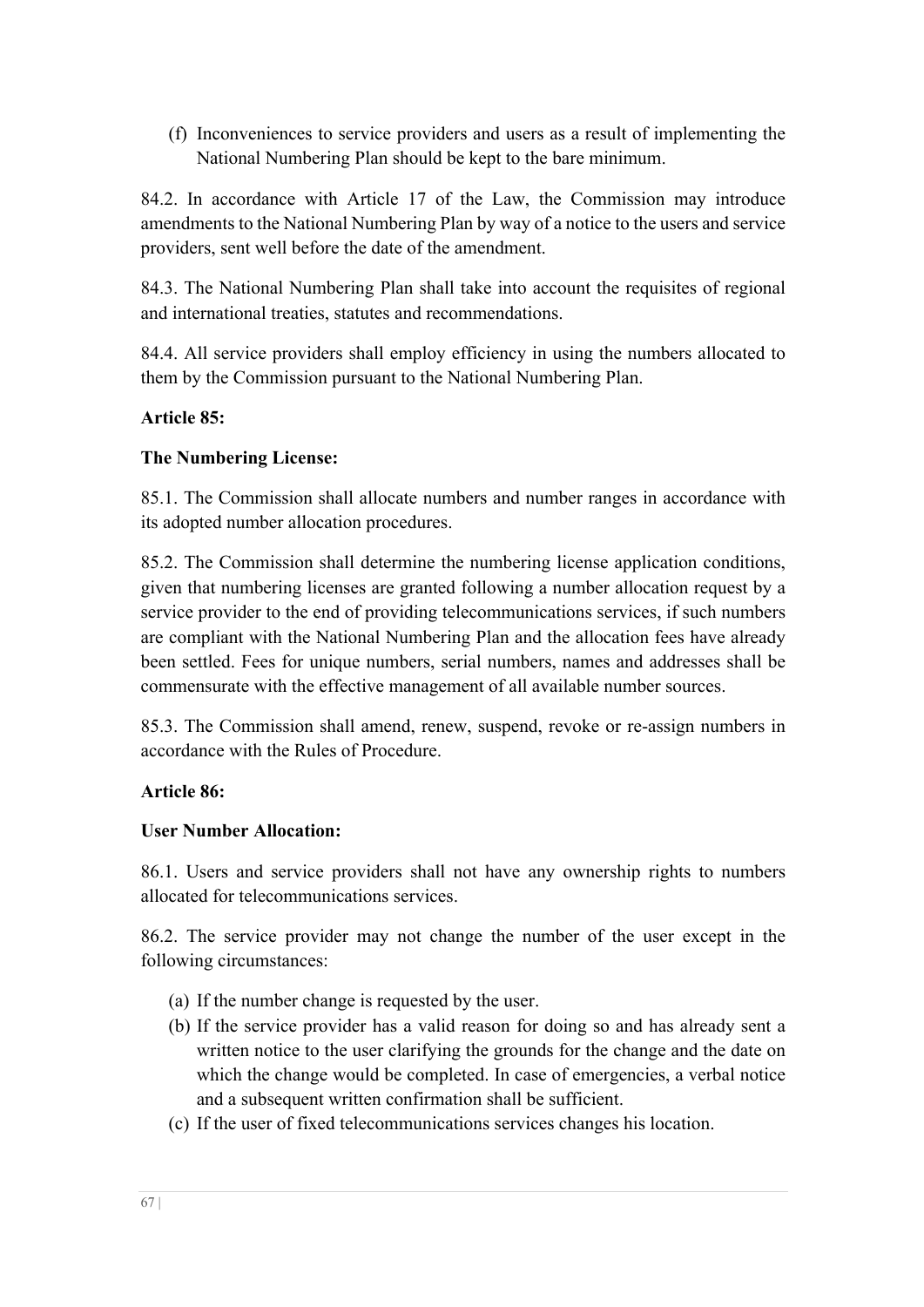86.3. The service provider may charge a fee higher than the normal fee for any type of services when providing one or more unique numbers at the request of the user.

86.4. If a service provider changes the number of any user, he shall abide by the following:

- (a) Provide a contact reference for that number for a reasonable period of time.
- (b) If the number is unique and the user has paid all associated fees, the service provider shall consult with the user and agree to provide an alternative unique number. If an agreement cannot be reached between the parties, they may refer the dispute to the Commission.

#### **Article 87:**

#### **Number Portability:**

87.1. After consulting with the concerned service providers, the Commission may issue a decision requiring such service providers to prepare a number portability plan. The decision may include plan guidelines, comprising the following:

- (a) A number portability implementation schedule.
- (b) Markets and service providers included in the plan.
- (c) Technical means of number portability.
- (d) Plan implementation cost and payment.

87.2. Following the issuance of any decision pursuant to paragraph (87.1) herein, service providers subject to the guidelines shall consult among each other to prepare the portability implementation plan, given that any plan prepared in accordance with this Article shall be submitted to the Commission for approval prior to implementation.

87.3. If the service providers are unable to reach an agreement regarding the portability implementation plan within 90 days from the issuance of the decision pursuant to paragraph (87.1) herein, the Commission shall:

- (a) Appoint an investigator in accordance with Article 8 of these Regulations to prepare the required plan.
- (b) Handle the particulars of the dispute between the service providers in accordance with Chapter 6 of these Regulations.

87.4. The Commission may decide to approve the number portability implementation plan before or after carrying out the procedures under paragraph (87.3) herein, and service providers shall conduct the number portability process in accordance with the plan adopted by the Commission.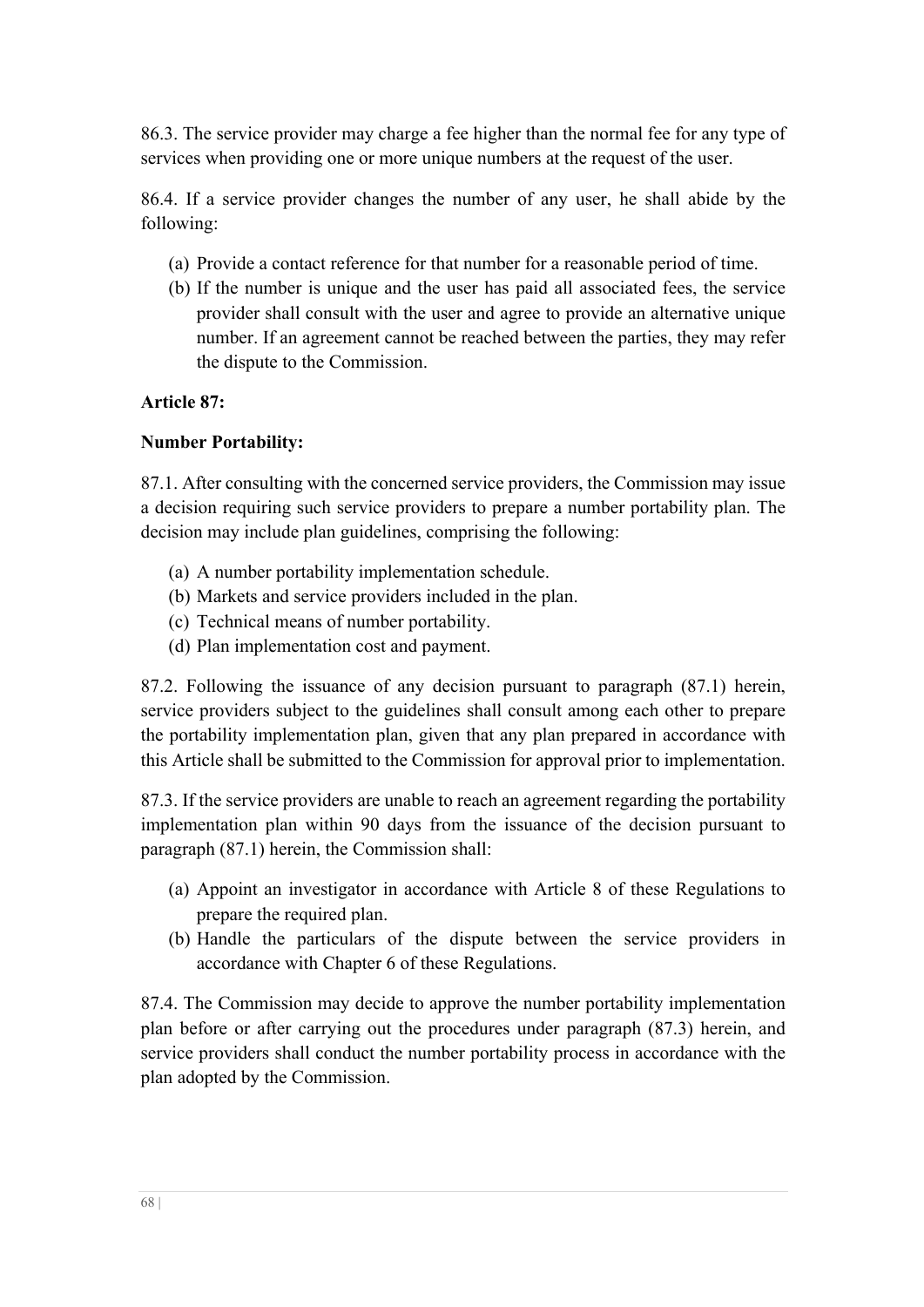# **Chapter 12: Telecommunications Devices and Equipment**

#### **Article 88:**

#### **General Provisions:**

88.1. Telecommunication devices or equipment may only be used upon acquiring a Commission license, given that only the type of devices and equipment adopted pursuant to this chapter shall be considered licensed for usage in the Kingdom.

88.2. No person may manufacture, import, distribute, lease, offer for sale or sell telecommunications devices or equipment if the types are not approved for usage in the Kingdom or if they are incompatible with the technical criteria established by the Commission pursuant to this chapter.

#### **Article 89:**

#### **Technical Criteria:**

The Commission may establish and publish technical criteria for telecommunications devices and equipment.

#### **Article 90:**

## **Licensing and Type Approval:**

90.1. The Commission shall determine the procedures and requirements for the licensing of telecommunications devices and equipment.

90.2. The Commission shall publish a list of the types of telecommunications devices and equipment approved for usage in the Kingdom.

90.3. The Commission may issue a decision requiring that devices and equipment licensed for usage in the Kingdom bear a label indicating that they are approved and licensed by the Commission.

90.4. The Commission shall address matters related to the amendment, renewal, suspension or revocation of telecommunications devices and equipment licenses in accordance with the Rules of Procedure.

## **Article 91:**

## **Type Approval Procedures:**

91.1. Any person intending to manufacture, import, distribute, lease or sell telecommunications devices or equipment in the Kingdom shall file an application with the Commission for type approval.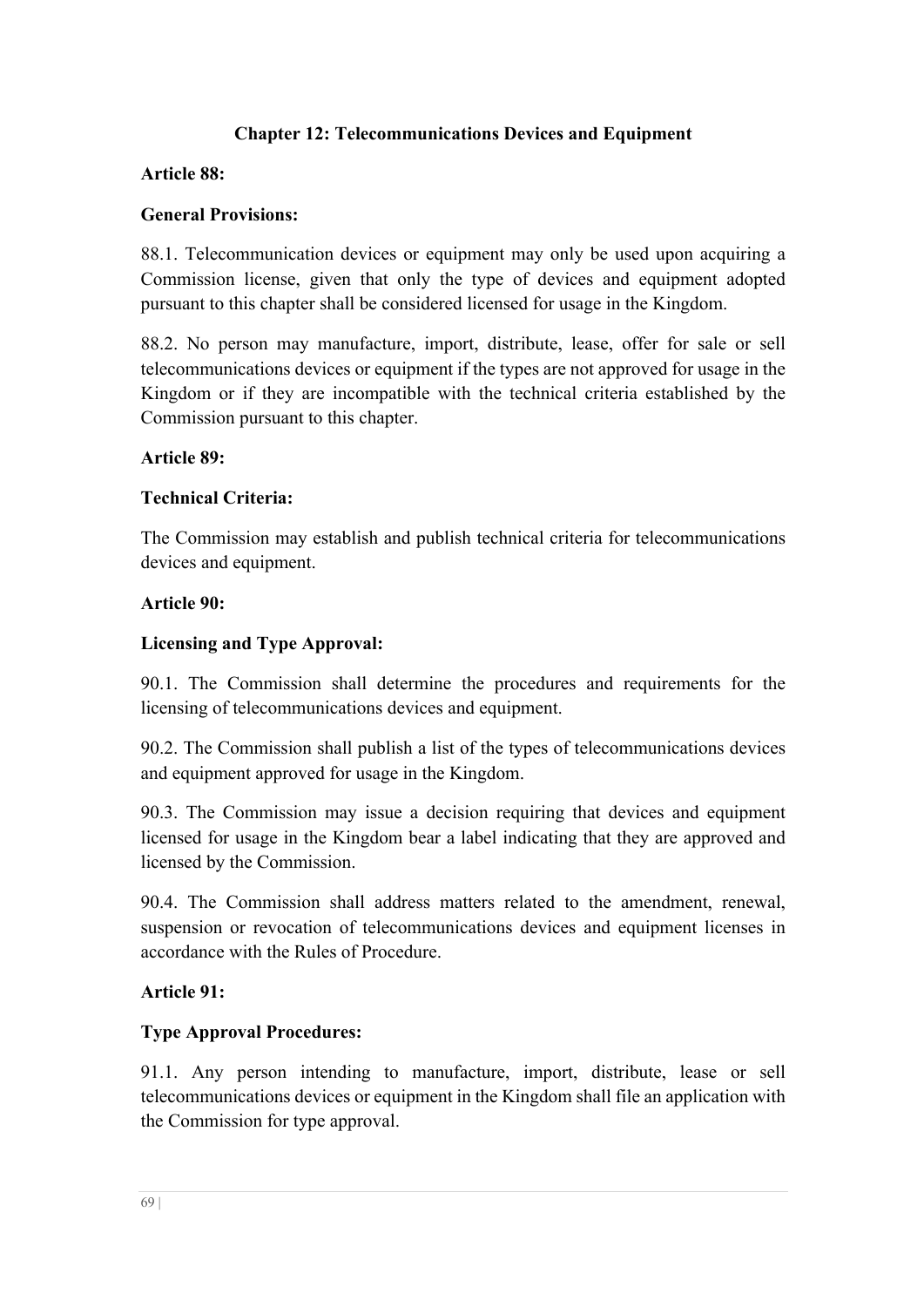91.2. The Commission may establish technical criteria for approving the type of devices and equipment used in the Kingdom.

91.3. The Commission shall measure and test the compatibility of the telecommunications devices and equipment against the adopted technical criteria, at the expense of the applicant, given that such measurements and tests shall be carried out in a laboratory or by a Commission-approved authority, located either in the Kingdom or abroad.

91.4. The Commission may approve the type of the telecommunications devices and equipment in accordance with paragraph (91.2) herein, by requiring the applicant to prove that such devices and equipment are compatible with the technical criteria adopted by the Commission.

91.5. The devices and equipment shall bear a Commission-approved label indicting that their type is approved for use in the Kingdom.

# **Article 92:**

# **Device and Equipment Types Approved by Other Parties:**

92.1. The Commission may decide to approve and issue a list of national and international entities and laboratories for the purposes of type approval. The telecommunications devices and equipment approved by such entities shall be considered licensed for usage in the Kingdom.

92.2. The Commission may conclude memorandums of understanding with national and international entities for mutual acknowledgement of type approvals.

# **Chapter 13: Prevention and Guarding Against Hacking**

## **Article 93:**

93.1. Hacking is considered a form of misusing the telecommunications networks, and as such is a violation in accordance with Article 37 of the Law, subject to the law violation procedures stipulated in these Regulations.

93.2. Under its statutes, the Commission shall establish the necessary procedures for preventing and guarding against hacking and issue the relevant guidelines.

93.3. Every person, service provider and user shall abide by the procedures and guidelines established and published by the Commission pursuant to paragraph (93.2) herein.

93.4. Every person, service provider and user shall take the necessary precaution to prevent and guard against hacking, employing to that end modern means and technologies commensurate with the significance of his network and the nature of his work, and update same on a regular basis.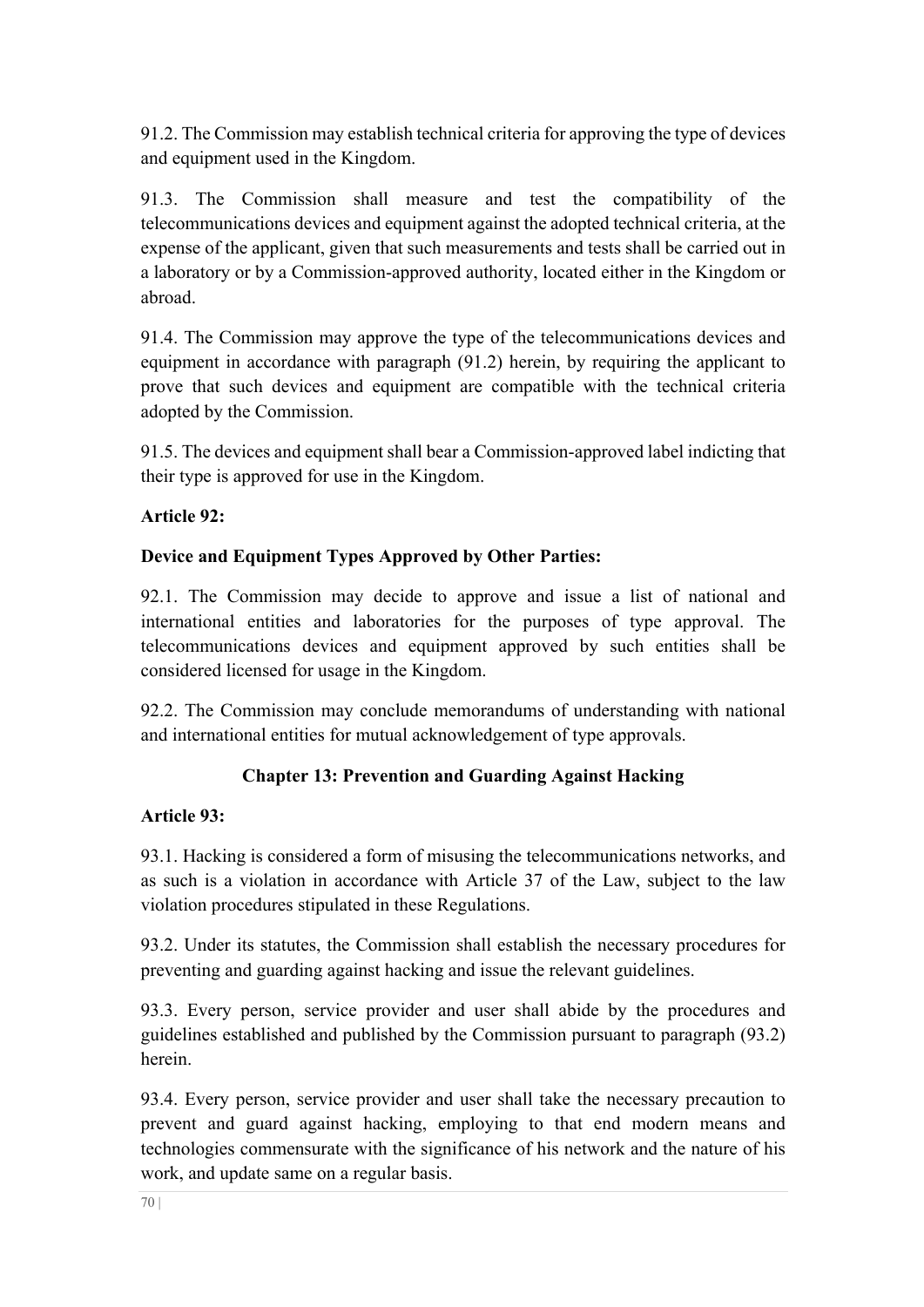93.5. Every person, service provider and user shall abide by the cybersecurity controls in effect in the Kingdom.**Chapter 14: Violations and Penalties:**

#### **Article 94:**

#### **The Committee for Telecommunications Law Violations\*:**

#### \* **Previous version of Article 94, amended by Ministerial Decision No. 53, dated 02/09/1438 H:**

94.1. In accordance with Article 38 of the Law, the Committee shall be formed by way of a decision of the Board, upon nomination by the Governor. The decision shall identify the membership term and the composition of the Committee, given that it should have five members, including a legal councilor. The Governor may nominate two other members to replace any of the Committee members if they are absent for one or more meetings for any reason, or if they step down from their positions, taking into account that one of these two members shall be a legal councilor.

94.2. The members of the committee shall have a vested interest in any person accused of violating the Commission statutes. In considering any matter wherein a member has a vested interested in the accused, he shall step down and refrain from participating in the consideration of such a case.

94.3. The Committee shall hold its meetings at the Commission headquarters outside its official working hours, given that it may, as an exception, hold its meetings during the working hours if needed.

94.4. A quorum shall be formed by all the members of the Committee. In meetings related to acquiring and hearing statements by offenders and examining the violation, at least three members shall be in attendance, including a legal councilor.

94.5. The Committee shall consider the violation referred to it by the competent department within the Commission, provided that it falls under its jurisdiction, in accordance with the following procedures:

- a. Notify the person accused of the violation in the manner it deems appropriate, and give him a timeframe to respond to the accusations and submit his defense, along with any supporting documents.
- b. If the Committee decides there is a need to hear the statement of the alleged offender or any other person, it may invite them to a hearing at a time of its choosing, subject to sending them a prior notice of same.
- c. Any of the parties involved may request the Committee to hold a hearing, and the Committee may consider such request and decide accordingly as it deems appropriate.
- d. The Committee may examine the violation and make its decision based on the information in its possession, if it does not receive the response of the alleged offender by the submission deadline.
- e. The Committee may take any action it deems appropriate, either setting a date for another hearing or proceeding with its ruling based on the documents available to it, if the alleged offender is late by 30 minutes or absent from his scheduled hearing, and fails to present an excuse acceptable by the Committee.

(f) The proceedings of the hearing shall be noted in a minutes containing the names of the Committee members present, the date and time of the hearing, the procedures taken therein, the statements and defenses made by the alleged offender or his representative, given that such a record is to be signed by the Chairman, the members of the Committee, and the parties to the case.

(g) If the alleged offender refuses to sign the minutes of the hearing, the Committee shall hear his viewpoint in this regard and urge him to sign. If he maintains his position, the Committee shall make note of same in the minutes of the hearing.

94.6. If the Committee completes the examination procedures of the violation in accordance with Article (94.5), it shall issue its decision in accordance with the following:

- a. The decision issued with respect to the violation in question shall be reasoned.
- b. The decision shall be serialized and dated, and shall include the particulars of the violation and the penalty imposed on the person accused of the violation. It shall also suggest that the accused party may appeal the decision before the Board of Grievances within 30 days from the date of receiving the ruling.

94.7. The Chairman shall submit the decisions made by the Committee to the Governor to be communicated by him or his representative to the concerned parties and authorities.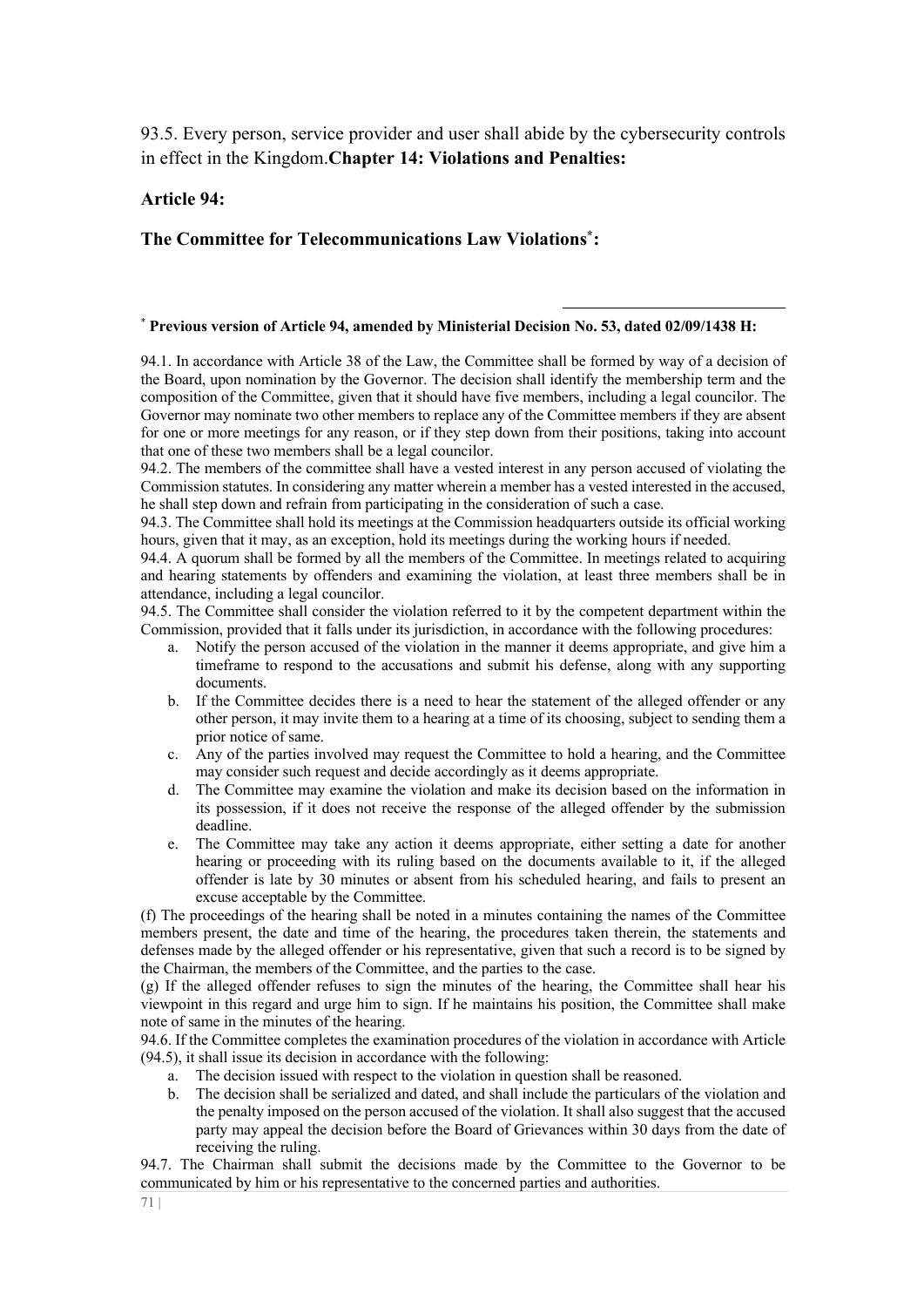In accordance with Article 38 of the Law, the Committee shall comprise five members, from among the Commission staff or others, provided that at least one of the five members is a legal councilor, and shall be established by way of a decision issued by the Board, upon nomination by the Governor. The decision shall also designate the chairman and deputy chairman of the Committee, given that the latter shall have the powers of the chairman upon substituting for him in a meeting.

The decision to form the committee shall also include the membership term, given that it may be terminated prior to the date of expiry, and re-formed by way of a decision issued by the Board.

The jurisdiction of the Committee shall cover the violations indicated in the Telecommunications Law, given that the Committee shall dismiss any violations that do not fall under its jurisdiction.

The Committee may summon the person accused of committing the violation to hear his statement, and it may also accept a written statement about the violation regardless of the manner in which it is submitted. With regard to its reports, correspondence, statements and responses, the Committee may accept digital correspondence, using means such as email and online applications. If the accused party refuses to sign the minutes, the Committee shall make a note of same in the minutes of the meeting.

The Committee bylaws and procedures, inclusive of the mechanism by which it conducts its business, shall be established then approved by the Board and subsequently referred to the Minister for adoption.

## **Article 95:**

# **Considerations to be taken by the Committee for Telecommunications Law Violations:**

95.1. In examining the violations, the Committee shall study all aspects of every violation and determine the suitable fine accordingly.

95.2. The Committee shall maintain a record of all its decisions, to be used as a reference to an offender's previous violations and fines, if any, and allow the Committee to draw on a precedent in determining the fine for the violation at hand.

95.3. The Committee may seek the assistance or opinion of an expert, specialist, a Commission employee or others with regard to the violations referred to it, and the Commission shall have the right to ask such persons for a report on same.

<sup>94.8.</sup> The person against whom a ruling was issued by the Committee shall implement its provisions upon learning of same.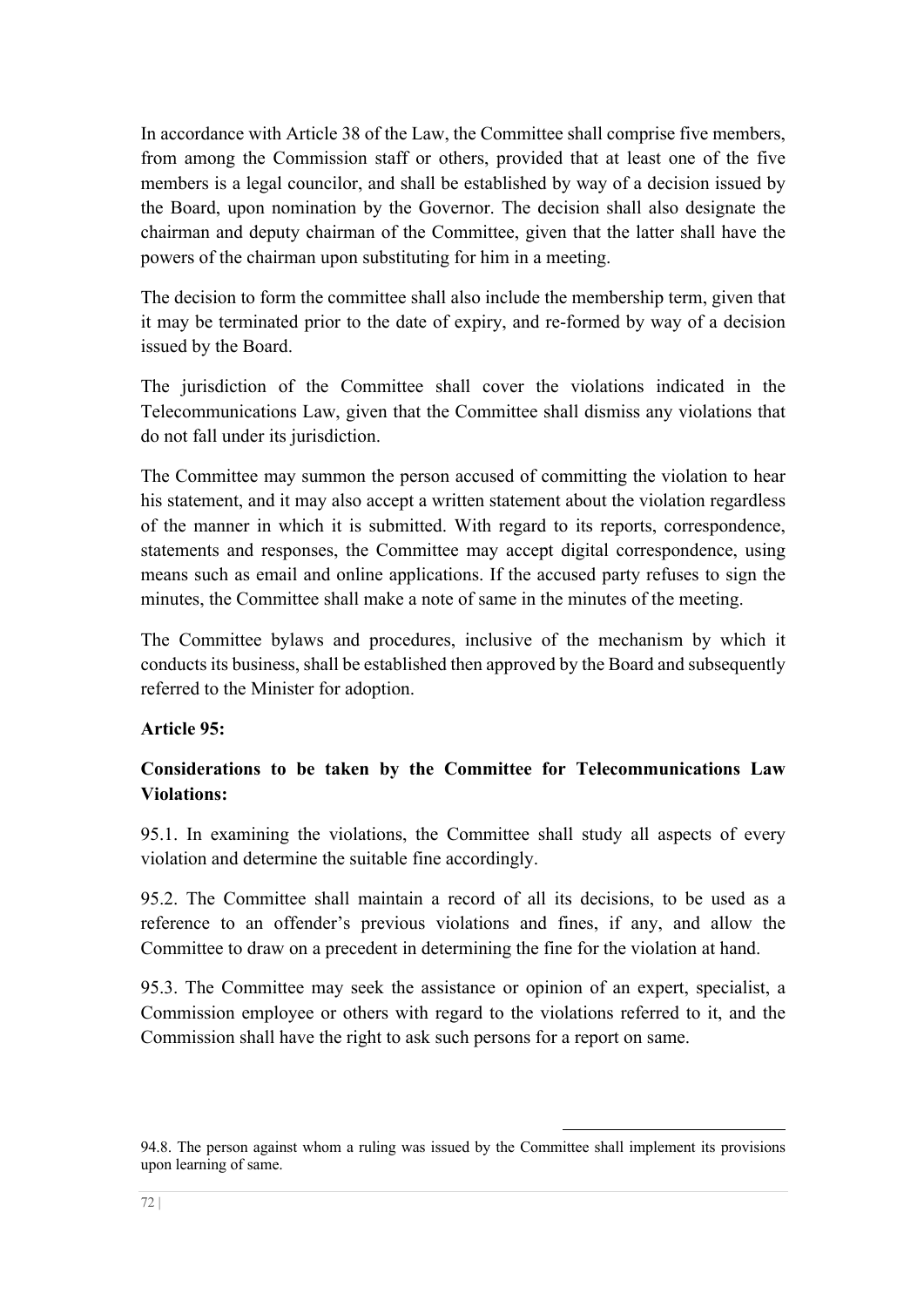95.4. The Committee may take any procedures it deems necessary for verifying the alleged violations brought before it.

95.5. The Committee may conduct a full-bench inspection, or delegate any of its members for the task, or any person it deems suitable.

95.6. The Committee may review all the information pertaining to the violation, including confidential information, provided that such information may not be used for reasons other than for which they were obtained.

95.7. The deliberations of the Committee shall be confidential, and decisions shall be made by a majority vote. If any member has an opinion contrary to what is indicated in the decision, it shall be recorded in the minutes of the meeting.

95.8. If the Committee considers that the violation involves a crime or a violation punishable under other statutes, it shall make a recommendation to the Commission to do the necessary and refer the crime or violation to the competent authority for legal action. The Committee shall rule on the violation at hand, unless it proves impossible to separate such a violation from the crime or other violation.

95.9. The defendant and all parties and persons involved in the violation referred to the Committee shall offer their full cooperation in disclosing any information or data it requires and respond to the requests of the Committee within the identified timeframes.

95.10. The Committee shall examine the violations referred it without delay, while giving priority to the cases of persons in detention, or cases that may result, according to the Commission, in severe damages to the telecommunications and information technology sector, or any other party harmed by the violation.

### **Article 96:**

## **Penalties**

96.1. A person indicted by the Committee shall abide by and immediately implement the decision issued in this regard as of the date thereof, without prejudice to his right to appeal such a decision before the competent judicial authority.

96.2. If the offender does not cease the violation within the timeframe identified in the decision of the Committee, the Commission shall request the Committee to punish him with a penalty equal to the previous one.

96.3. If the violation results in financial returns, the Commission may retrieve such amounts and order the offender to submit the relevant financial statements in the manner and time of its choosing. If the offender refuses to hand over such statements or submits false information, the Commission shall refer the matter to the Committee to consider his penalty as it deems fit. The Commission may also seek the assistance of the competent authorities to implement the provisions of this Article.